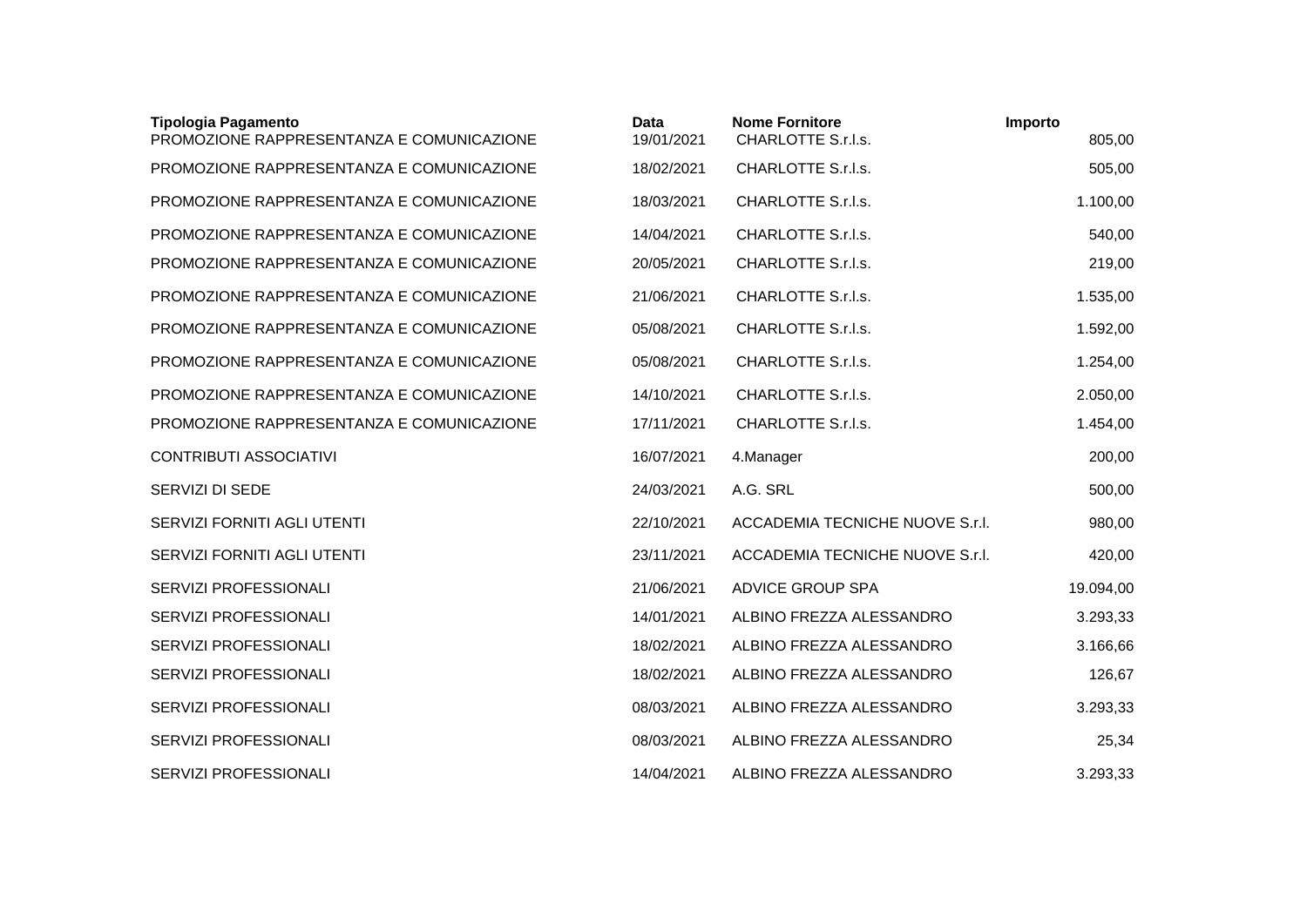| SERVIZI PROFESSIONALI        | 12/05/2021 | ALBINO FREZZA ALESSANDRO | 3.293,33 |
|------------------------------|------------|--------------------------|----------|
| <b>SERVIZI PROFESSIONALI</b> | 09/06/2021 | ALBINO FREZZA ALESSANDRO | 3.293,33 |
| SERVIZI PROFESSIONALI        | 08/07/2021 | ALBINO FREZZA ALESSANDRO | 3.293,33 |
| SERVIZI PROFESSIONALI        | 05/08/2021 | ALBINO FREZZA ALESSANDRO | 3.293,33 |
| SERVIZI PROFESSIONALI        | 09/09/2021 | ALBINO FREZZA ALESSANDRO | 3.293,33 |
| SERVIZI PROFESSIONALI        | 07/10/2021 | ALBINO FREZZA ALESSANDRO | 3.293,33 |
| <b>SERVIZI PROFESSIONALI</b> | 05/11/2021 | ALBINO FREZZA ALESSANDRO | 3.293,33 |
| BENI E MATERIALI DI CONSUMO  | 25/02/2021 | ALOA GROUP S.R.L.        | 173,20   |
| SERVIZI VARI NON INFORMATICI | 09/04/2021 | ALOA GROUP S.R.L.        | 50,00    |
| SERVIZI VARI NON INFORMATICI | 14/04/2021 | ALOA GROUP S.R.L.        | 8,00     |
| BENI E MATERIALI DI CONSUMO  | 14/04/2021 | ALOA GROUP S.R.L.        | 165,20   |
| BENI E MATERIALI DI CONSUMO  | 12/05/2021 | ALOA GROUP S.R.L.        | 25,14    |
| BENI E MATERIALI DI CONSUMO  | 27/05/2021 | ALOA GROUP S.R.L.        | 12,33    |
| BENI E MATERIALI DI CONSUMO  | 08/07/2021 | ALOA GROUP S.R.L.        | 40,08    |
| SERVIZI VARI NON INFORMATICI | 07/10/2021 | ALOA GROUP S.R.L.        | 250,00   |
| SERVIZI VARI NON INFORMATICI | 14/10/2021 | ALOA GROUP S.R.L.        | 8,00     |
| BENI E MATERIALI DI CONSUMO  | 14/10/2021 | ALOA GROUP S.R.L.        | 10,00    |
| BENI E MATERIALI DI CONSUMO  | 14/10/2021 | ALOA GROUP S.R.L.        | 125,67   |
| BENI E MATERIALI DI CONSUMO  | 14/10/2021 | ALOA GROUP S.R.L.        | 205,50   |
| SERVIZI FORNITI AGLI UTENTI  | 28/01/2021 | ALTAMURA PAOLA           | 301,50   |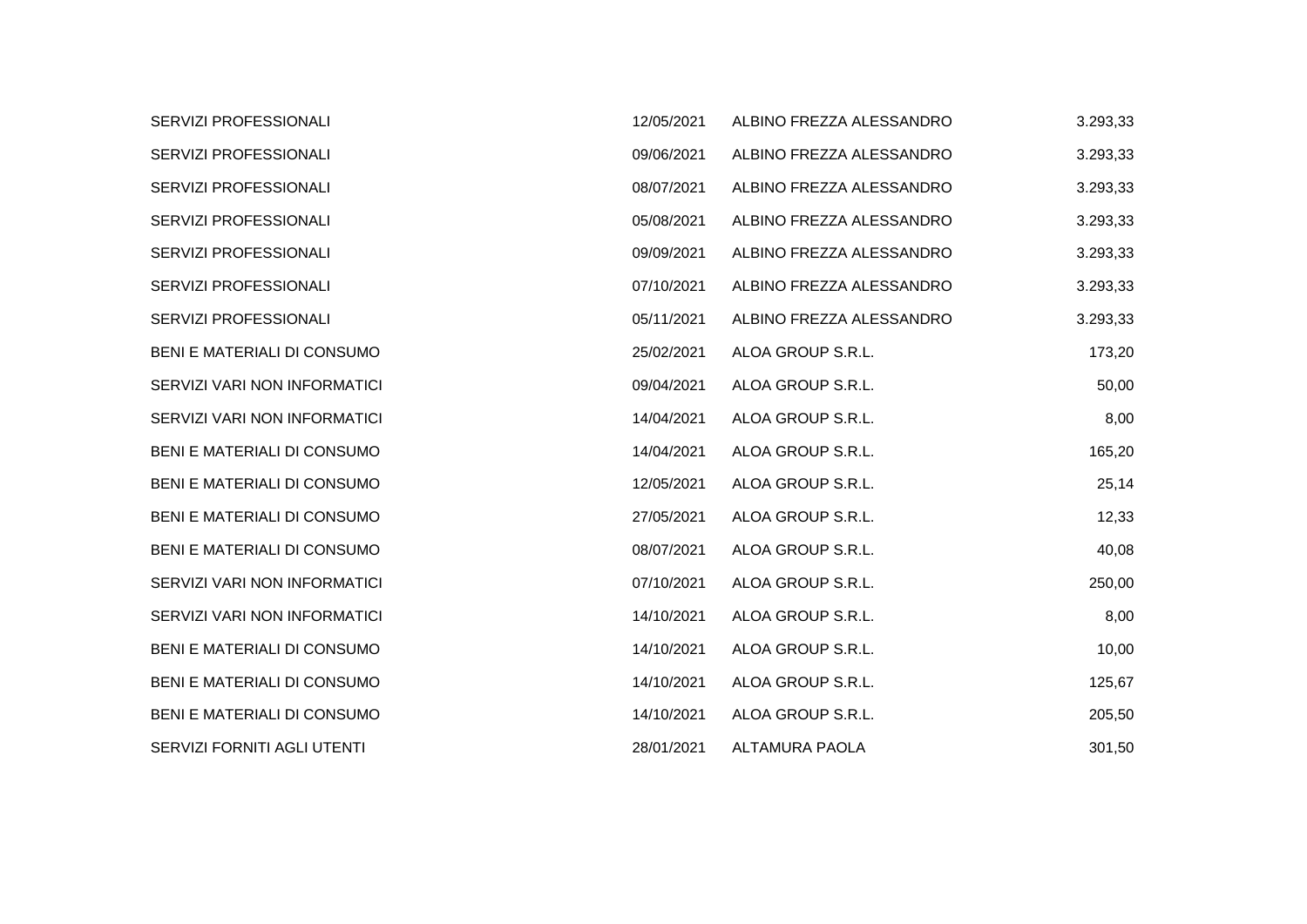| SERVIZI FORNITI AGLI UTENTI               | 21/06/2021 | <b>ALTAMURA PAOLA</b>                | 64,91    |
|-------------------------------------------|------------|--------------------------------------|----------|
| SERVIZI PROFESSIONALI                     | 21/06/2021 | <b>ALTAMURA PAOLA</b>                | 2,60     |
| SERVIZI DI SEDE                           | 08/07/2021 | AMA S.p.A. - Società con unico socio | 9.012,22 |
| BENI E MATERIALI DI CONSUMO               | 11/02/2021 | AMAZON EU S.A.R.L.                   | 35,92    |
| PROMOZIONE RAPPRESENTANZA E COMUNICAZIONE | 19/01/2021 | Ambrosini Gourmet Srl                | 125,19   |
| PROMOZIONE RAPPRESENTANZA E COMUNICAZIONE | 19/01/2021 | Ambrosini Gourmet Srl                | 74,52    |
| PROMOZIONE RAPPRESENTANZA E COMUNICAZIONE | 19/01/2021 | Ambrosini Gourmet Srl                | 89,80    |
| PROMOZIONE RAPPRESENTANZA E COMUNICAZIONE | 25/02/2021 | Ambrosini Gourmet Srl                | 71,45    |
| PROMOZIONE RAPPRESENTANZA E COMUNICAZIONE | 18/03/2021 | Ambrosini Gourmet Srl                | 96,19    |
| PROMOZIONE RAPPRESENTANZA E COMUNICAZIONE | 18/03/2021 | Ambrosini Gourmet Srl                | 68,08    |
| PROMOZIONE RAPPRESENTANZA E COMUNICAZIONE | 12/05/2021 | Ambrosini Gourmet Srl                | 185,60   |
| PROMOZIONE RAPPRESENTANZA E COMUNICAZIONE | 31/08/2021 | Ambrosini Gourmet Srl                | 62,67    |
| PROMOZIONE RAPPRESENTANZA E COMUNICAZIONE | 31/08/2021 | Ambrosini Gourmet Srl                | 264,00   |
| PROMOZIONE RAPPRESENTANZA E COMUNICAZIONE | 31/08/2021 | Ambrosini Gourmet Srl                | 76,34    |
| PROMOZIONE RAPPRESENTANZA E COMUNICAZIONE | 14/10/2021 | Ambrosini Gourmet Srl                | 67,39    |
| PROMOZIONE RAPPRESENTANZA E COMUNICAZIONE | 14/10/2021 | Ambrosini Gourmet Srl                | 88,19    |
| PROMOZIONE RAPPRESENTANZA E COMUNICAZIONE | 14/10/2021 | Ambrosini Gourmet Srl                | 107,59   |
| PROMOZIONE RAPPRESENTANZA E COMUNICAZIONE | 22/10/2021 | Ambrosini Gourmet Srl                | 100,28   |
| PROMOZIONE RAPPRESENTANZA E COMUNICAZIONE | 10/02/2021 | ANTICA ENOTECA CAPRANICA Srl         | 112,00   |
| BENI E MATERIALI DI CONSUMO               | 10/02/2021 | ANTICA ENOTECA CAPRANICA Srl         | 10,18    |
| PROMOZIONE RAPPRESENTANZA E COMUNICAZIONE | 25/11/2021 | ANTICA FOCACCERIA SRL                | 43,30    |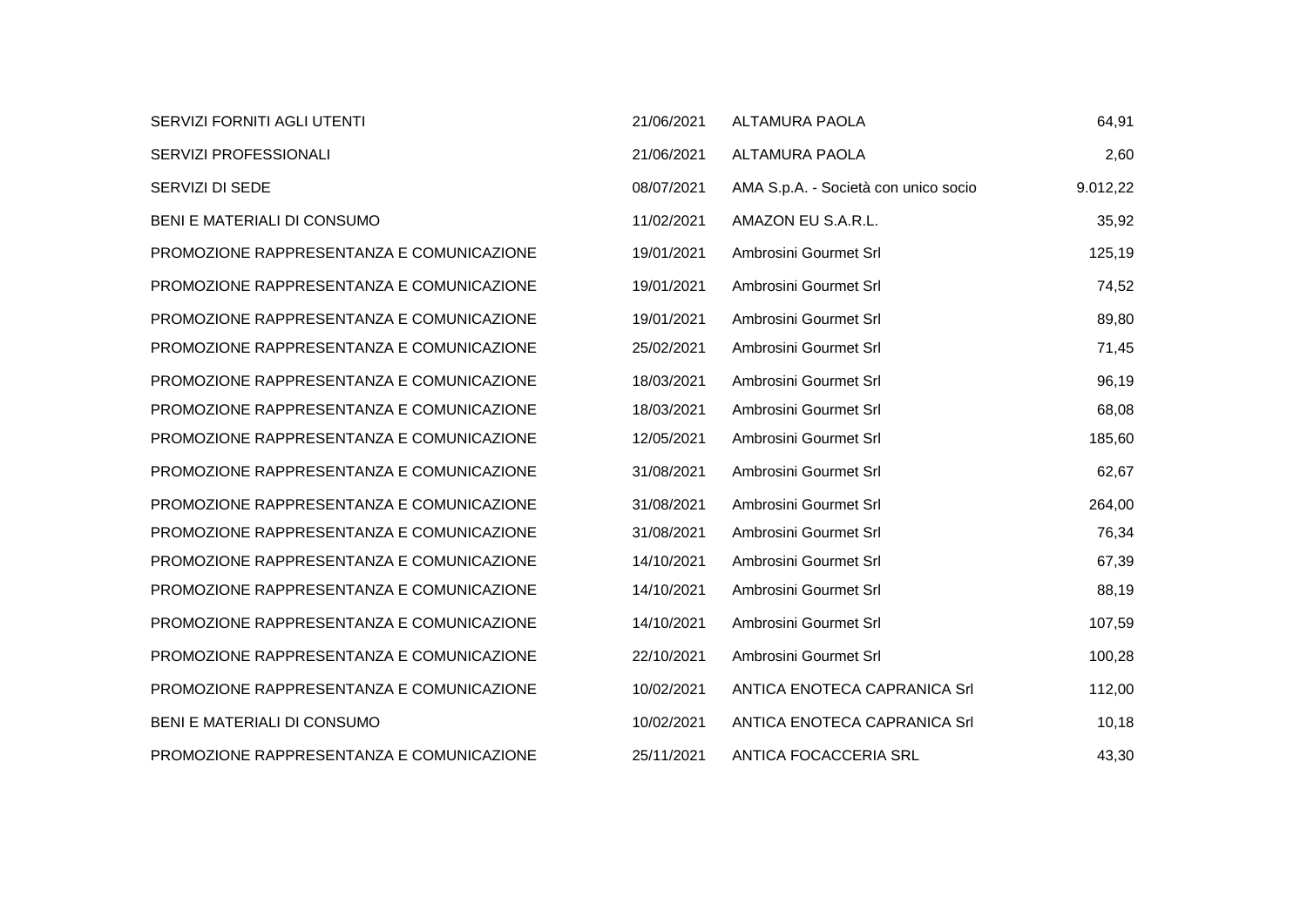| LICENZE D'USO                      | 16/11/2021 | Apple Distribution International                                                 | 99,00    |
|------------------------------------|------------|----------------------------------------------------------------------------------|----------|
| SERVIZI VARI NON INFORMATICI       | 28/01/2021 | ARCHIVA S.R.L.                                                                   | 1.589,66 |
| SERVIZI VARI NON INFORMATICI       | 25/02/2021 | ARCHIVA S.R.L.                                                                   | 1.589,66 |
| SERVIZI VARI NON INFORMATICI       | 24/03/2021 | ARCHIVA S.R.L.                                                                   | 1.589,66 |
| SERVIZI VARI NON INFORMATICI       | 21/04/2021 | ARCHIVA S.R.L.                                                                   | 1.589,66 |
| SERVIZI VARI NON INFORMATICI       | 20/05/2021 | ARCHIVA S.R.L.                                                                   | 1.589,66 |
| SERVIZI VARI NON INFORMATICI       | 21/06/2021 | ARCHIVA S.R.L.                                                                   | 1.589,66 |
| SERVIZI VARI NON INFORMATICI       | 23/07/2021 | ARCHIVA S.R.L.                                                                   | 1.589,66 |
| SERVIZI VARI NON INFORMATICI       | 31/08/2021 | ARCHIVA S.R.L.                                                                   | 1.589,66 |
| SERVIZI VARI NON INFORMATICI       | 22/10/2021 | ARCHIVA S.R.L.                                                                   | 1.589,66 |
| SERVIZI VARI NON INFORMATICI       | 22/10/2021 | ARCHIVA S.R.L.                                                                   | 1.589,66 |
| SERVIZI VARI NON INFORMATICI       | 23/11/2021 | ARCHIVA S.R.L.                                                                   | 4.500,00 |
| SERVIZI VARI NON INFORMATICI       | 23/11/2021 | ARCHIVA S.R.L.                                                                   | 1.609,66 |
| SERVIZI FORNITI AGLI UTENTI        | 28/01/2021 | ASS. GEOM. DELLA PROV. DI                                                        | 1.010,00 |
| <b>SERVIZI FORNITI AGLI UTENTI</b> | 21/04/2021 | R.EMILIA<br>ASS. GEOM. DELLA PROV. DI                                            | 110,00   |
| SERVIZI FORNITI AGLI UTENTI        | 23/07/2021 | R.EMILIA<br>ASS. GEOM. DELLA PROV. DI                                            | 30,00    |
| SERVIZI FORNITI AGLI UTENTI        | 22/10/2021 | <b>D EMILIA</b><br>ASS. GEOM. DELLA PROV. DI                                     | 40,00    |
| SERVIZI FORNITI AGLI UTENTI        | 25/02/2021 | <b>R.EMILIA</b><br>ASSOCIAZIONE GEOMETRI DI                                      | 902,50   |
| SERVIZI FORNITI AGLI UTENTI        | 25/02/2021 | GENOVA ASSOC.&FORMAZIONE<br><b>ASSOCIAZIONE GEOMETRI DI</b>                      | 45,00    |
| SERVIZI FORNITI AGLI UTENTI        | 24/03/2021 | CENIOUA ACCOR REODMAZIONE<br>ASSOCIAZIONE GEOMETRI DI                            | 30,00    |
| SERVIZI FORNITI AGLI UTENTI        | 21/04/2021 | GENOVA ASSOC.&FORMAZIONE<br>ASSOCIAZIONE GEOMETRI DI<br>GENOVA ASSOC.&FORMAZIONE | 135,00   |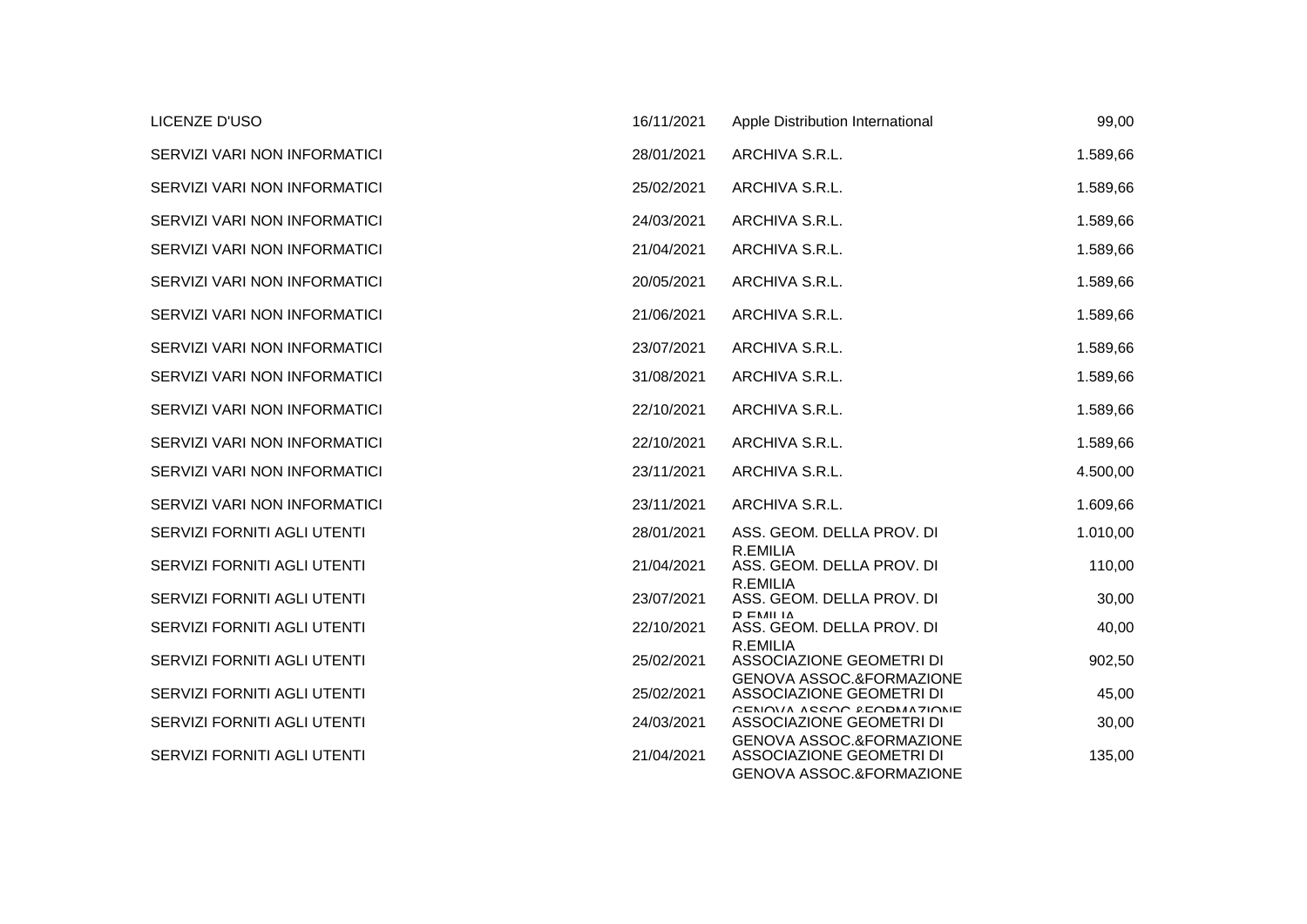| SERVIZI FORNITI AGLI UTENTI        | 21/06/2021 | ASSOCIAZIONE GEOMETRI DI                                        | 45,00    |
|------------------------------------|------------|-----------------------------------------------------------------|----------|
| SERVIZI FORNITI AGLI UTENTI        | 08/07/2021 | GENOVA ASSOC.&FORMAZIONE<br>ASSOCIAZIONE GEOMETRI DI            | 120,00   |
| <b>SERVIZI FORNITI AGLI UTENTI</b> | 23/07/2021 | CENOVA ASSOC REOPMAZIONE<br>ASSOCIAZIONE GEOMETRI DI            | 30,00    |
| SERVIZI FORNITI AGLI UTENTI        | 15/09/2021 | CENOVA ASSOC REOPMAZIONE<br>ASSOCIAZIONE GEOMETRI DI            | 75,00    |
| SERVIZI FORNITI AGLI UTENTI        | 15/09/2021 | GENOVA ASSOC.&FORMAZIONE<br>ASSOCIAZIONE GEOMETRI DI            | 45,00    |
| SERVIZI FORNITI AGLI UTENTI        | 22/10/2021 | <b>GENOVA ASSOC.&amp;FORMAZIONE</b><br>ASSOCIAZIONE GEOMETRI DI | 45,00    |
| <b>IMPOSTE</b>                     | 25/01/2021 | GENOVA ASSOC.&FORMAZIONE<br><b>AUTOMOBILE CLUB ITALIA</b>       | 2,00     |
| <b>IMPOSTE</b>                     | 25/01/2021 | <b>AUTOMOBILE CLUB ITALIA</b>                                   | 2,00     |
| <b>SERVIZI FORNITI AGLI UTENTI</b> | 25/01/2021 | <b>AUTOMOBILE CLUB ITALIA</b>                                   | 1.216,18 |
| SERVIZI FORNITI AGLI UTENTI        | 25/01/2021 | <b>AUTOMOBILE CLUB ITALIA</b>                                   | 4,75     |
| <b>IMPOSTE</b>                     | 18/02/2021 | <b>AUTOMOBILE CLUB ITALIA</b>                                   | 2,00     |
| <b>IMPOSTE</b>                     | 18/02/2021 | <b>AUTOMOBILE CLUB ITALIA</b>                                   | 2,00     |
| <b>SERVIZI FORNITI AGLI UTENTI</b> | 18/02/2021 | <b>AUTOMOBILE CLUB ITALIA</b>                                   | 1.063,61 |
| SERVIZI FORNITI AGLI UTENTI        | 18/02/2021 | <b>AUTOMOBILE CLUB ITALIA</b>                                   | 5,85     |
| SERVIZI FORNITI AGLI UTENTI        | 14/04/2021 | <b>AUTOMOBILE CLUB ITALIA</b>                                   | 2,56     |
| SERVIZI FORNITI AGLI UTENTI        | 14/04/2021 | <b>AUTOMOBILE CLUB ITALIA</b>                                   | 6,39     |
| <b>SERVIZI FORNITI AGLI UTENTI</b> | 14/04/2021 | <b>AUTOMOBILE CLUB ITALIA</b>                                   | 956,12   |
| <b>IMPOSTE</b>                     | 12/05/2021 | <b>AUTOMOBILE CLUB ITALIA</b>                                   | 2,00     |
| SERVIZI FORNITI AGLI UTENTI        | 12/05/2021 | <b>AUTOMOBILE CLUB ITALIA</b>                                   | 2,19     |
| SERVIZI FORNITI AGLI UTENTI        | 12/05/2021 | <b>AUTOMOBILE CLUB ITALIA</b>                                   | 2,56     |
| SERVIZI FORNITI AGLI UTENTI        | 12/05/2021 | <b>AUTOMOBILE CLUB ITALIA</b>                                   | 1.143,18 |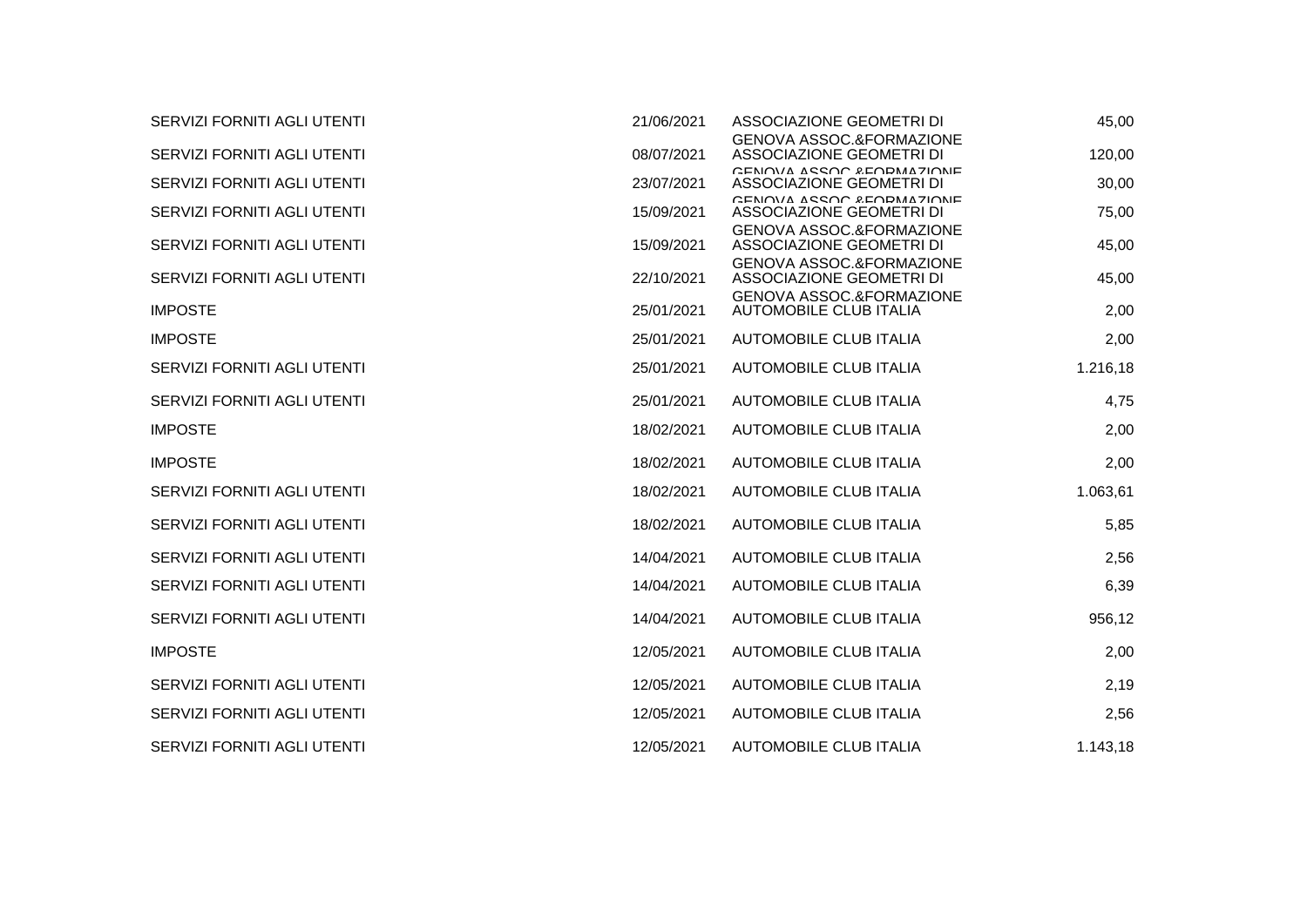| SERVIZI FORNITI AGLI UTENTI | 12/05/2021 | AUTOMOBILE CLUB ITALIA        | 1.128,59 |
|-----------------------------|------------|-------------------------------|----------|
| SERVIZI FORNITI AGLI UTENTI | 12/05/2021 | <b>AUTOMOBILE CLUB ITALIA</b> | 1.128,59 |
| SERVIZI FORNITI AGLI UTENTI | 12/05/2021 | AUTOMOBILE CLUB ITALIA        | 1.128,59 |
| <b>IMPOSTE</b>              | 20/05/2021 | <b>AUTOMOBILE CLUB ITALIA</b> | 2,00     |
| <b>IMPOSTE</b>              | 20/05/2021 | <b>AUTOMOBILE CLUB ITALIA</b> | 2,00     |
| SERVIZI FORNITI AGLI UTENTI | 20/05/2021 | <b>AUTOMOBILE CLUB ITALIA</b> | 28,84    |
| SERVIZI FORNITI AGLI UTENTI | 20/05/2021 | AUTOMOBILE CLUB ITALIA        | 3,29     |
| SERVIZI FORNITI AGLI UTENTI | 20/05/2021 | AUTOMOBILE CLUB ITALIA        | 1.187,71 |
| <b>IMPOSTE</b>              | 23/07/2021 | AUTOMOBILE CLUB ITALIA        | 2,00     |
| <b>IMPOSTE</b>              | 23/07/2021 | <b>AUTOMOBILE CLUB ITALIA</b> | 2,00     |
| <b>IMPOSTE</b>              | 23/07/2021 | <b>AUTOMOBILE CLUB ITALIA</b> | 2,00     |
| <b>IMPOSTE</b>              | 23/07/2021 | <b>AUTOMOBILE CLUB ITALIA</b> | 2,00     |
| SERVIZI FORNITI AGLI UTENTI | 23/07/2021 | AUTOMOBILE CLUB ITALIA        | 6,57     |
| SERVIZI FORNITI AGLI UTENTI | 23/07/2021 | <b>AUTOMOBILE CLUB ITALIA</b> | 3,30     |
| SERVIZI FORNITI AGLI UTENTI | 23/07/2021 | AUTOMOBILE CLUB ITALIA        | 25,55    |
| SERVIZI FORNITI AGLI UTENTI | 23/07/2021 | AUTOMOBILE CLUB ITALIA        | 1.293,20 |
| SERVIZI FORNITI AGLI UTENTI | 23/07/2021 | AUTOMOBILE CLUB ITALIA        | 1.191,73 |
| <b>IMPOSTE</b>              | 26/07/2021 | <b>AUTOMOBILE CLUB ITALIA</b> | 2,00     |
| SERVIZI FORNITI AGLI UTENTI | 26/07/2021 | AUTOMOBILE CLUB ITALIA        | 1.109,24 |
| <b>IMPOSTE</b>              | 15/09/2021 | <b>AUTOMOBILE CLUB ITALIA</b> | 2,00     |
| <b>IMPOSTE</b>              | 15/09/2021 | <b>AUTOMOBILE CLUB ITALIA</b> | 2,00     |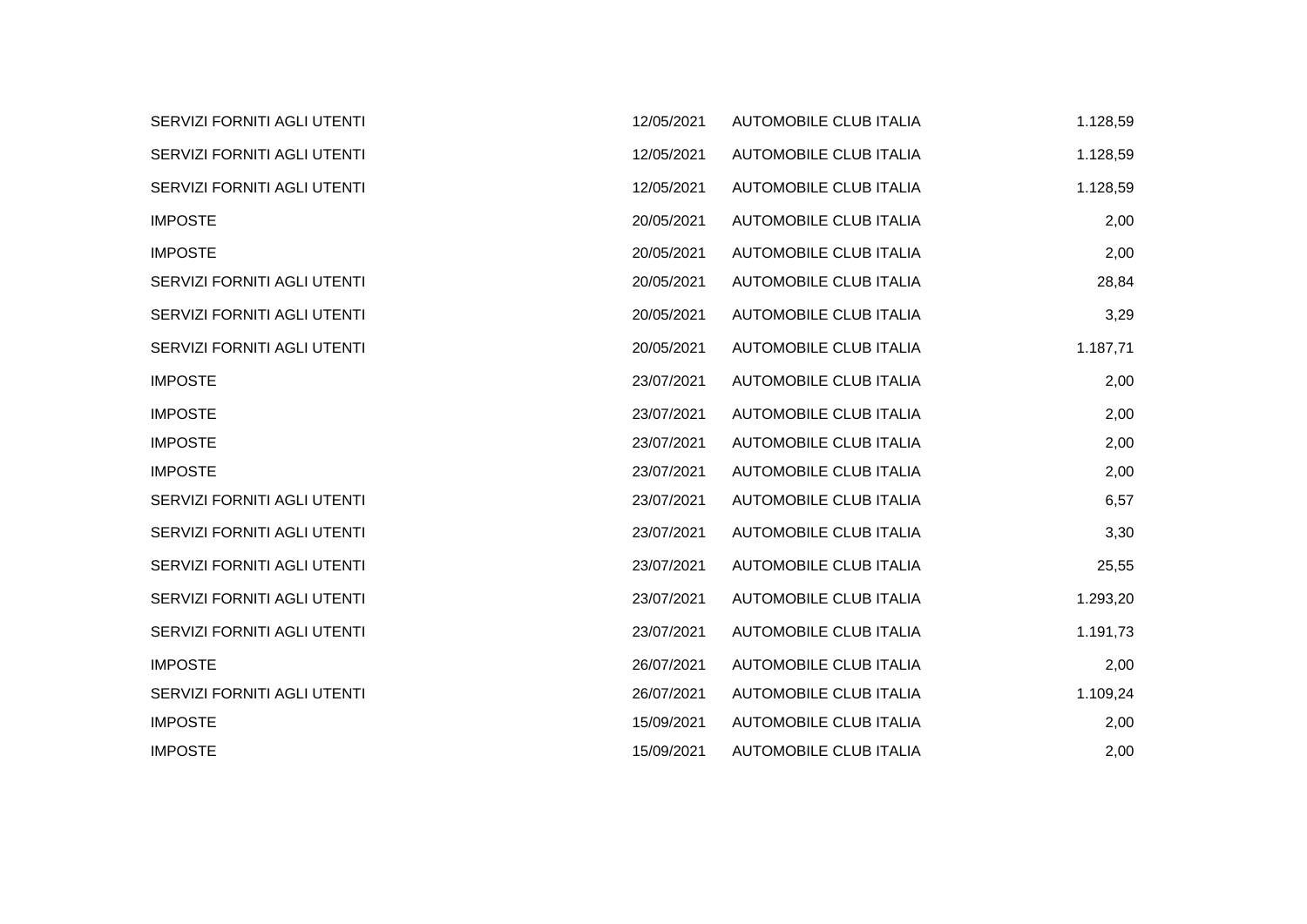| <b>IMPOSTE</b>                            | 15/09/2021 | <b>AUTOMOBILE CLUB ITALIA</b> | 2,00      |
|-------------------------------------------|------------|-------------------------------|-----------|
| SERVIZI FORNITI AGLI UTENTI               | 15/09/2021 | <b>AUTOMOBILE CLUB ITALIA</b> | 14,97     |
| SERVIZI FORNITI AGLI UTENTI               | 15/09/2021 | <b>AUTOMOBILE CLUB ITALIA</b> | 4,75      |
| SERVIZI FORNITI AGLI UTENTI               | 15/09/2021 | <b>AUTOMOBILE CLUB ITALIA</b> | 952,65    |
| SERVIZI FORNITI AGLI UTENTI               | 15/09/2021 | <b>AUTOMOBILE CLUB ITALIA</b> | 993,17    |
| <b>IMPOSTE</b>                            | 27/09/2021 | <b>AUTOMOBILE CLUB ITALIA</b> | 2,00      |
| SERVIZI FORNITI AGLI UTENTI               | 27/09/2021 | <b>AUTOMOBILE CLUB ITALIA</b> | 4,75      |
| SERVIZI FORNITI AGLI UTENTI               | 27/09/2021 | <b>AUTOMOBILE CLUB ITALIA</b> | 70,39     |
| SERVIZI FORNITI AGLI UTENTI               | 27/09/2021 | <b>AUTOMOBILE CLUB ITALIA</b> | 943,53    |
| <b>IMPOSTE</b>                            | 05/11/2021 | <b>AUTOMOBILE CLUB ITALIA</b> | 2,00      |
| <b>IMPOSTE</b>                            | 05/11/2021 | <b>AUTOMOBILE CLUB ITALIA</b> | 2,00      |
| SERVIZI FORNITI AGLI UTENTI               | 05/11/2021 | <b>AUTOMOBILE CLUB ITALIA</b> | 2,20      |
| SERVIZI FORNITI AGLI UTENTI               | 05/11/2021 | <b>AUTOMOBILE CLUB ITALIA</b> | 0,73      |
| SERVIZI FORNITI AGLI UTENTI               | 05/11/2021 | AUTOMOBILE CLUB ITALIA        | 60,96     |
| SERVIZI FORNITI AGLI UTENTI               | 05/11/2021 | <b>AUTOMOBILE CLUB ITALIA</b> | 1.200,85  |
| SERVIZI VARI NON INFORMATICI              | 31/08/2021 | AUTOSTRADE PER L'ITALIA S.P.A | 12,87     |
| SERVIZI VARI NON INFORMATICI              | 30/11/2021 | AUTOSTRADE PER L'ITALIA S.P.A | 15,08     |
| SERVIZI FORNITI AGLI UTENTI               | 14/01/2021 | <b>BEEWARE SRL</b>            | 37.610,80 |
| SERVIZI FORNITI AGLI UTENTI               | 07/10/2021 | <b>BEEWARE SRL</b>            | 7.863,00  |
| <b>SERVIZI INFORMATICI</b>                | 06/04/2021 | <b>BLU SERVICE S.R.L.</b>     | 190,08    |
| PROMOZIONE RAPPRESENTANZA E COMUNICAZIONE | 14/04/2021 | <b>BLU SERVICE S.R.L.</b>     | 69,29     |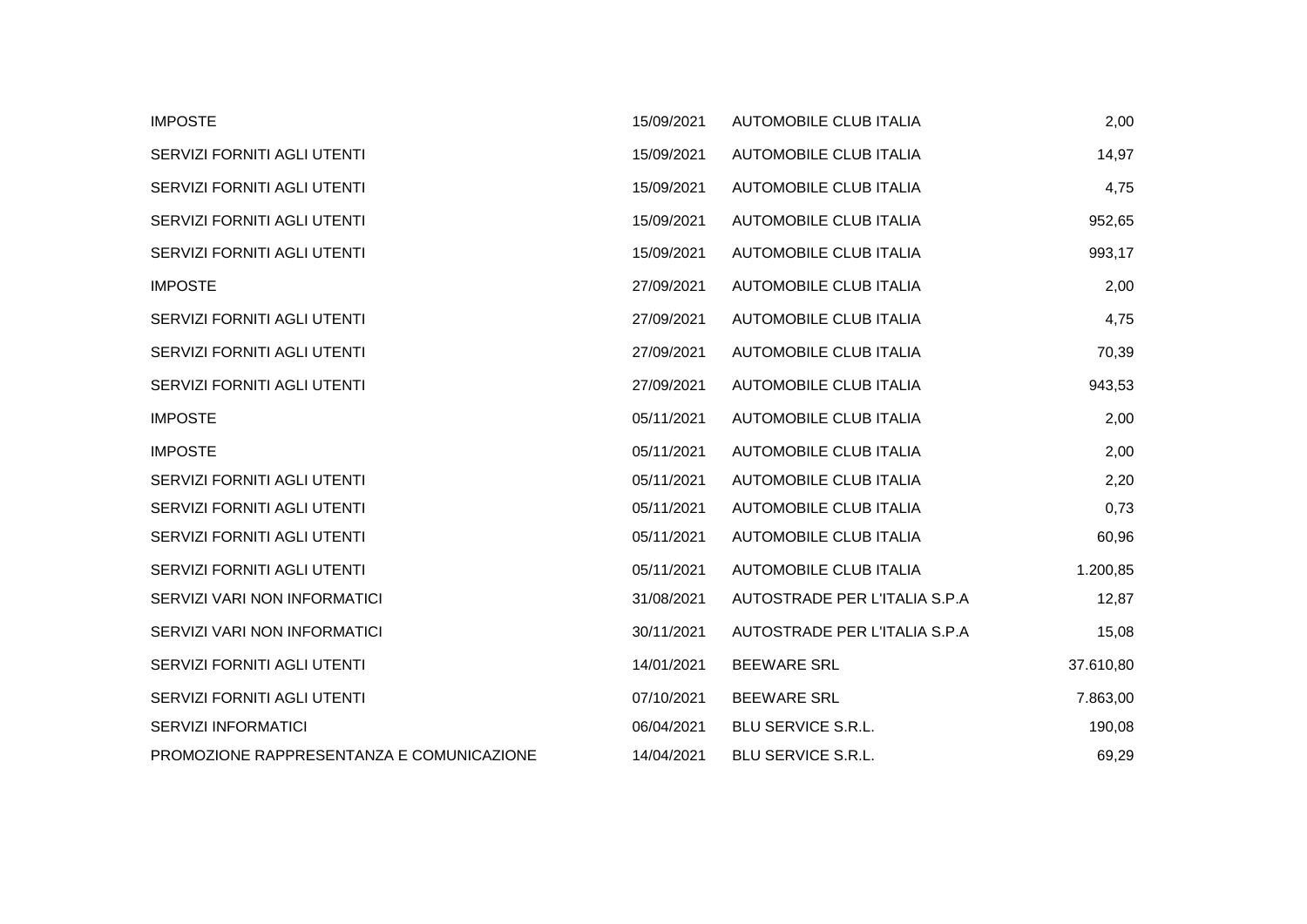| SPESE AMMINISTRATIVE                      | 14/04/2021 | <b>BLU SERVICE S.R.L.</b> | 2,81  |
|-------------------------------------------|------------|---------------------------|-------|
| PROMOZIONE RAPPRESENTANZA E COMUNICAZIONE | 14/04/2021 | <b>BLU SERVICE S.R.L.</b> | 37,09 |
| PROMOZIONE RAPPRESENTANZA E COMUNICAZIONE | 21/04/2021 | <b>BLU SERVICE S.R.L.</b> | 7,22  |
| SPESE AMMINISTRATIVE                      | 21/04/2021 | <b>BLU SERVICE S.R.L.</b> | 2,81  |
| PROMOZIONE RAPPRESENTANZA E COMUNICAZIONE | 21/06/2021 | <b>BLU SERVICE S.R.L.</b> | 14,44 |
| SPESE AMMINISTRATIVE                      | 21/06/2021 | <b>BLU SERVICE S.R.L.</b> | 2,81  |
| PROMOZIONE RAPPRESENTANZA E COMUNICAZIONE | 21/06/2021 | <b>BLU SERVICE S.R.L.</b> | 9,37  |
| PROMOZIONE RAPPRESENTANZA E COMUNICAZIONE | 08/07/2021 | <b>BLU SERVICE S.R.L.</b> | 28,89 |
| SPESE AMMINISTRATIVE                      | 08/07/2021 | <b>BLU SERVICE S.R.L.</b> | 2,81  |
| PROMOZIONE RAPPRESENTANZA E COMUNICAZIONE | 08/07/2021 | BLU SERVICE S.R.L.        | 12,49 |
| PROMOZIONE RAPPRESENTANZA E COMUNICAZIONE | 31/08/2021 | BLU SERVICE S.R.L.        | 43,33 |
| PROMOZIONE RAPPRESENTANZA E COMUNICAZIONE | 31/08/2021 | <b>BLU SERVICE S.R.L.</b> | 50,55 |
| SPESE AMMINISTRATIVE                      | 31/08/2021 | <b>BLU SERVICE S.R.L.</b> | 2,81  |
| <b>SPESE AMMINISTRATIVE</b>               | 31/08/2021 | <b>BLU SERVICE S.R.L.</b> | 2,81  |
| PROMOZIONE RAPPRESENTANZA E COMUNICAZIONE | 31/08/2021 | <b>BLU SERVICE S.R.L.</b> | 9,37  |
| PROMOZIONE RAPPRESENTANZA E COMUNICAZIONE | 07/10/2021 | <b>BLU SERVICE S.R.L.</b> | 86,67 |
| SPESE AMMINISTRATIVE                      | 07/10/2021 | <b>BLU SERVICE S.R.L.</b> | 2,81  |
| PROMOZIONE RAPPRESENTANZA E COMUNICAZIONE | 07/10/2021 | <b>BLU SERVICE S.R.L.</b> | 12,49 |
| PROMOZIONE RAPPRESENTANZA E COMUNICAZIONE | 05/11/2021 | <b>BLU SERVICE S.R.L.</b> | 43,33 |
| SPESE AMMINISTRATIVE                      | 05/11/2021 | <b>BLU SERVICE S.R.L.</b> | 2,81  |
| PROMOZIONE RAPPRESENTANZA E COMUNICAZIONE | 05/11/2021 | <b>BLU SERVICE S.R.L.</b> | 12,49 |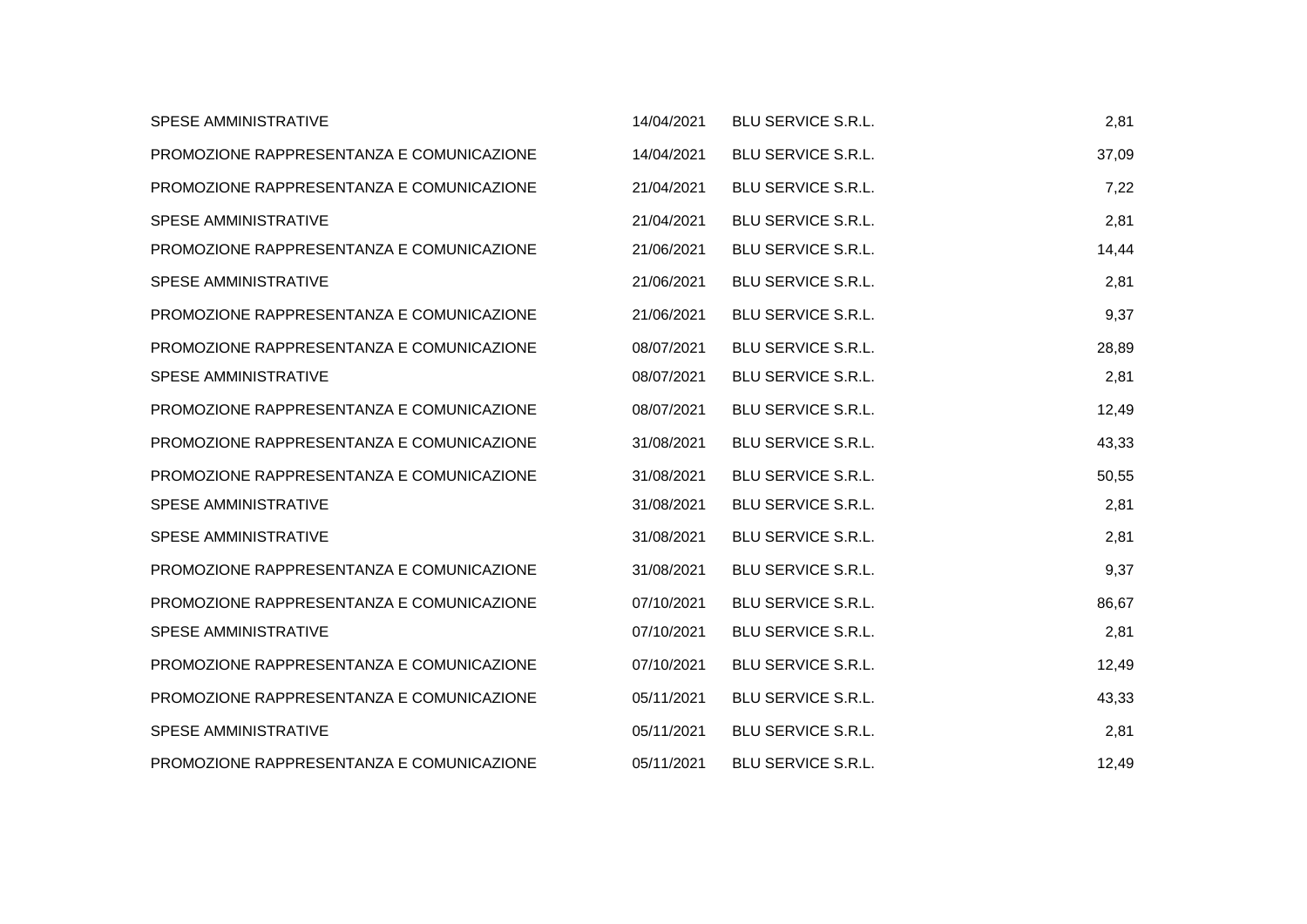| PROMOZIONE RAPPRESENTANZA E COMUNICAZIONE | 17/11/2021 | <b>BLU SERVICE S.R.L.</b>             | 28,89    |
|-------------------------------------------|------------|---------------------------------------|----------|
| <b>SPESE AMMINISTRATIVE</b>               | 17/11/2021 | <b>BLU SERVICE S.R.L.</b>             | 2,81     |
| <b>SERVIZI INFORMATICI</b>                | 17/11/2021 | <b>BLU SERVICE S.R.L.</b>             | 95,04    |
| PROMOZIONE RAPPRESENTANZA E COMUNICAZIONE | 17/11/2021 | <b>BLU SERVICE S.R.L.</b>             | 12,49    |
| <b>SERVIZI SEDE</b>                       | 18/02/2021 | BNP PARIBAS LEASE GROUP SA            | 769,01   |
| <b>SERVIZI SEDE</b>                       | 12/05/2021 | BNP PARIBAS LEASE GROUP SA            | 769,01   |
| <b>SERVIZI SEDE</b>                       | 31/08/2021 | <b>BNP PARIBAS LEASE GROUP SA</b>     | 769,01   |
| SERVIZI FORNITI AGLI UTENTI               | 06/04/2021 | BROKING & CONSULTING S.r.I.           | 2.000,00 |
| SERVIZI FORNITI AGLI UTENTI               | 27/09/2021 | BROKING & CONSULTING S.r.I.           | 1.000,00 |
| FORMAZIONE E SELEZIONE DEL PERSONALE      | 04/06/2021 | CAD Solutions, LLC                    | 336,74   |
| PROMOZIONE RAPPRESENTANZA E COMUNICAZIONE | 18/11/2021 | CAFFE DELLE NAZIONI S.N.C. -          | 51,00    |
| SERVIZI FORNITI AGLI UTENTI               | 24/03/2021 | <b>CAFFE' 900</b><br>Cam Urban Studio | 8,53     |
| SERVIZI FORNITI AGLI UTENTI               | 24/03/2021 | Cam Urban Studio                      | 170,50   |
| SERVIZI PROFESSIONALI                     | 24/03/2021 | <b>CATALANI CLAUDIO</b>               | 3.300,00 |
| SERVIZI PROFESSIONALI                     | 24/03/2021 | <b>CATALANI CLAUDIO</b>               | 132,00   |
| SERVIZI PROFESSIONALI                     | 08/07/2021 | CATALANI CLAUDIO                      | 620,00   |
| SERVIZI PROFESSIONALI                     | 08/07/2021 | <b>CATALANI CLAUDIO</b>               | 24,80    |
| SERVIZI PROFESSIONALI                     | 31/08/2021 | <b>CATALANI CLAUDIO</b>               | 3.000,00 |
| SERVIZI PROFESSIONALI                     | 31/08/2021 | <b>CATALANI CLAUDIO</b>               | 850,00   |
| SERVIZI PROFESSIONALI                     | 31/08/2021 | <b>CATALANI CLAUDIO</b>               | 120,00   |
| SERVIZI PROFESSIONALI                     | 31/08/2021 | <b>CATALANI CLAUDIO</b>               | 34,00    |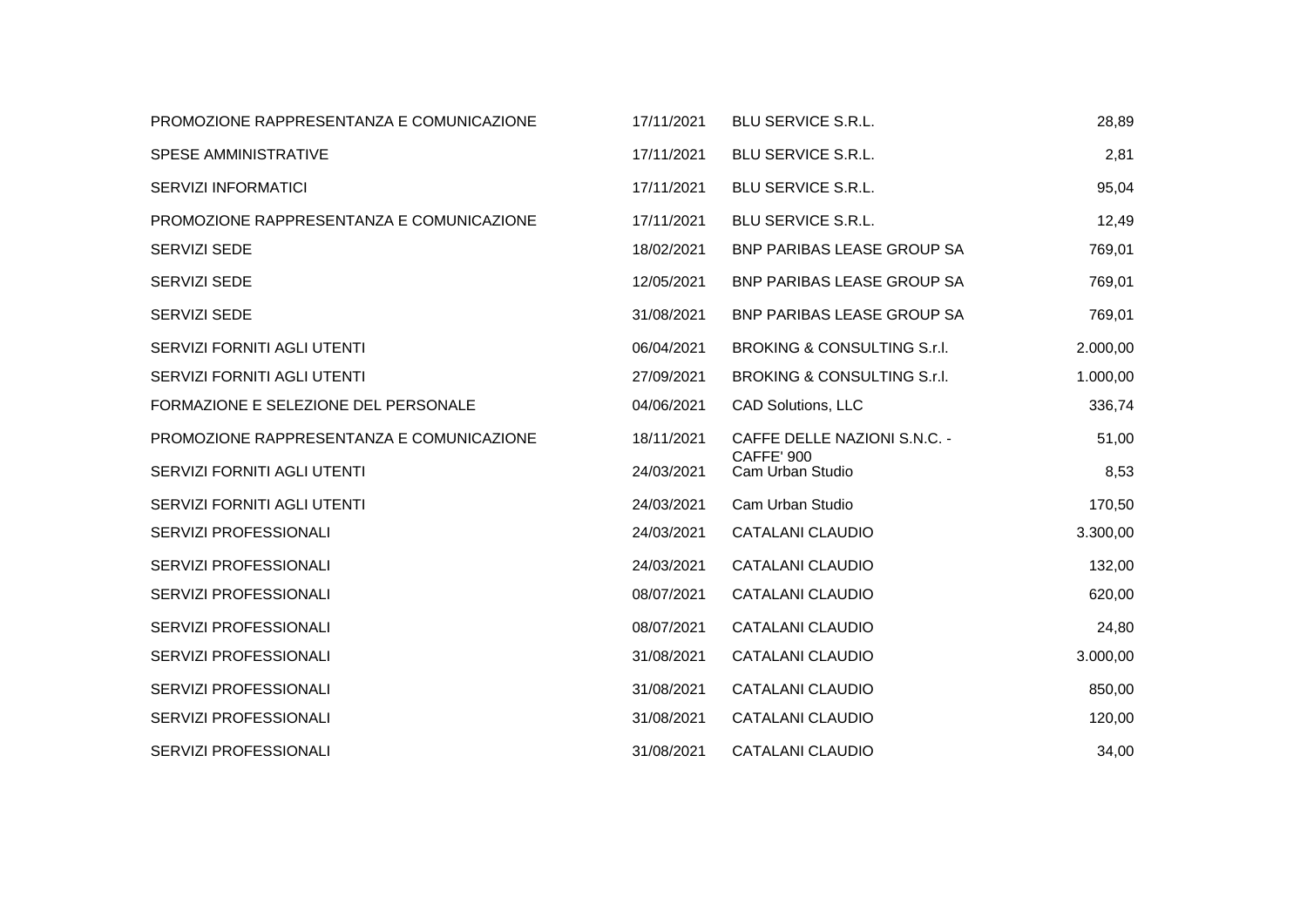| <b>IMPOSTE</b>                | 31/08/2021 | <b>CATALANI CLAUDIO</b>                      | 284,70   |
|-------------------------------|------------|----------------------------------------------|----------|
| SERVIZI FORNITI AGLI UTENTI   | 28/01/2021 | CERVED Group S.p.A.                          | 233,80   |
| SERVIZI FORNITI AGLI UTENTI   | 25/02/2021 | CERVED Group S.p.A.                          | 367,50   |
| SERVIZI FORNITI AGLI UTENTI   | 25/02/2021 | CERVED Group S.p.A.                          | 369,80   |
| SERVIZI FORNITI AGLI UTENTI   | 24/03/2021 | CERVED Group S.p.A.                          | 399,40   |
| SERVIZI FORNITI AGLI UTENTI   | 21/04/2021 | CERVED Group S.p.A.                          | 307,00   |
| SERVIZI FORNITI AGLI UTENTI   | 20/05/2021 | CERVED Group S.p.A.                          | 390,30   |
| SERVIZI FORNITI AGLI UTENTI   | 23/06/2021 | CERVED Group S.p.A.                          | 462,60   |
| SERVIZI FORNITI AGLI UTENTI   | 23/07/2021 | CERVED Group S.p.A.                          | 354,40   |
| SERVIZI FORNITI AGLI UTENTI   | 31/08/2021 | CERVED Group S.p.A.                          | 321,90   |
| SERVIZI FORNITI AGLI UTENTI   | 22/10/2021 | CERVED Group S.p.A.                          | 177,20   |
| SERVIZI FORNITI AGLI UTENTI   | 22/10/2021 | CERVED Group S.p.A.                          | 284,10   |
| SERVIZI FORNITI AGLI UTENTI   | 23/11/2021 | CERVED Group S.p.A.                          | 303,30   |
| SERVIZI FORNITI AGLI UTENTI   | 28/01/2021 | CGR SPA_EX_BLOM CGR SPA                      | 4.934,88 |
| SERVIZI FORNITI AGLI UTENTI   | 24/03/2021 | CGR SPA_EX_BLOM CGR SPA                      | 5.092,10 |
| SERVIZI FORNITI AGLI UTENTI   | 20/05/2021 | CGR SPA_EX_BLOM CGR SPA                      | 5.902,63 |
| SERVIZI FORNITI AGLI UTENTI   | 23/07/2021 | CGR SPA EX BLOM CGR SPA                      | 4.803,12 |
| SERVIZI FORNITI AGLI UTENTI   | 15/09/2021 | CGR SPA EX BLOM CGR SPA                      | 3.544,10 |
| LICENZE D'USO                 | 18/02/2021 | CITIEMME INFORMATICA S.R.L.                  | 163,36   |
| <b>CONTRIBUTI ASSOCIATIVI</b> | 28/09/2021 | CLGE - Comité de Liaison des                 | 4.400,00 |
| SERVIZI FORNITI AGLI UTENTI   | 07/10/2021 | Géomètres Européens<br>CLIO S.r.I._ex_S.p.A. | 910,00   |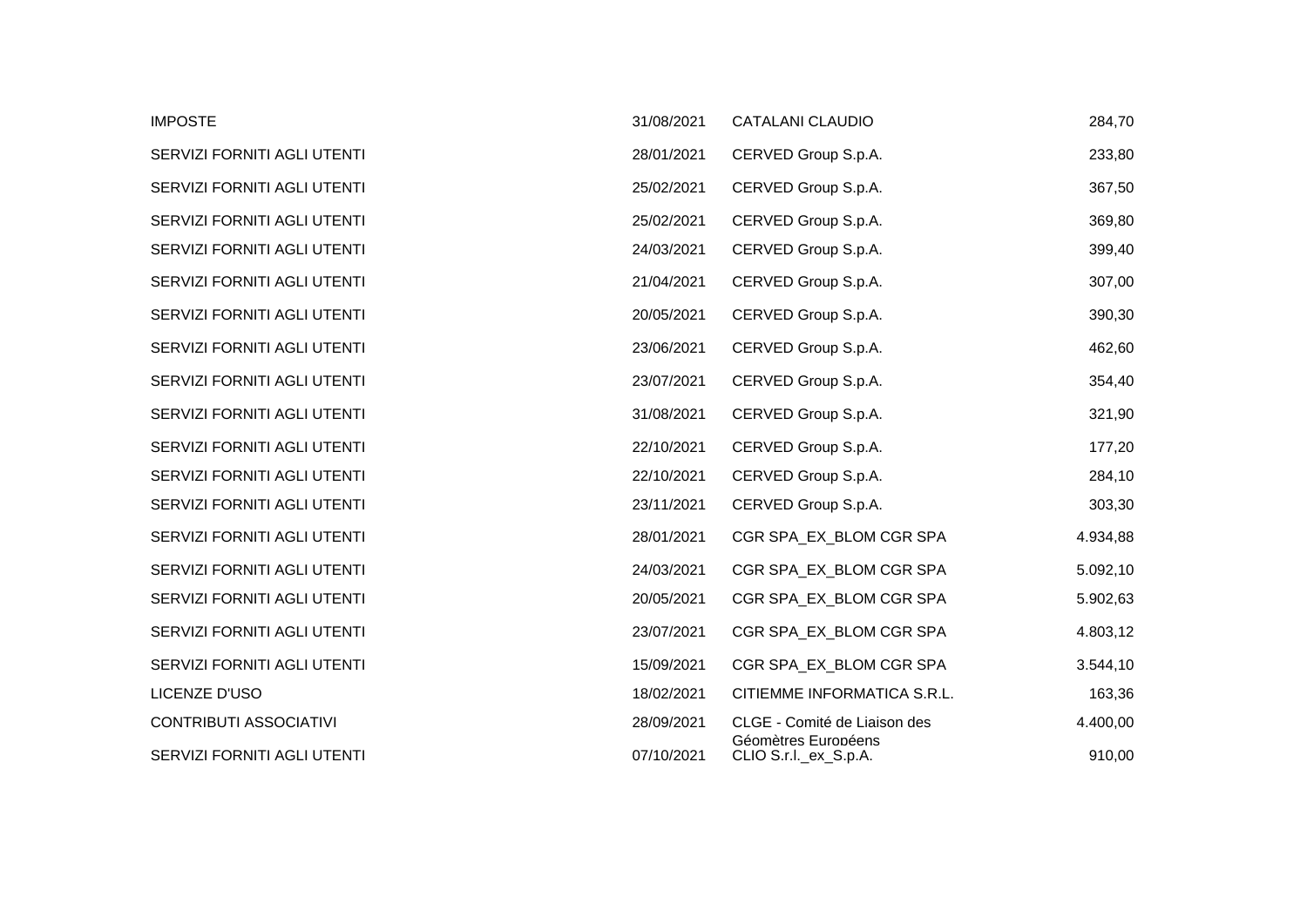| <b>SERVIZI FORNITI AGLI UTENTI</b>                     | 25/02/2021 | <b>COMUPON di Laura Maestri</b>      | 161,00   |
|--------------------------------------------------------|------------|--------------------------------------|----------|
| <b>INVESTIMENTI IN HARDWARE</b>                        | 24/03/2021 | CORTONI SNC di Fabrizio Cortoni & C. | 448,28   |
| BENI E MATERIALI DI CONSUMO                            | 08/10/2021 | CORTONI SNC di Fabrizio Cortoni & C. | 31,02    |
| BENI E MATERIALI DI CONSUMO                            | 08/10/2021 | CORTONI SNC di Fabrizio Cortoni & C. | 21,23    |
| <b>INVESTIMENTI IN HARDWARE</b>                        | 08/10/2021 | CORTONI SNC di Fabrizio Cortoni & C. | 65,50    |
| <b>INVESTIMENTI IN HARDWARE</b>                        | 22/10/2021 | CORTONI SNC di Fabrizio Cortoni & C. | 272,86   |
| INVESTIMENTI IN HARDWARE                               | 22/10/2021 | CORTONI SNC di Fabrizio Cortoni & C. | 1.136,39 |
| BENI E MATERIALI DI CONSUMO                            | 22/10/2021 | CORTONI SNC di Fabrizio Cortoni & C. | 40,80    |
| INVESTIMENTI IN HARDWARE                               | 11/11/2021 | CORTONI SNC di Fabrizio Cortoni & C. | 1.209,99 |
| BENI E MATERIALI DI CONSUMO                            | 11/11/2021 | CORTONI SNC di Fabrizio Cortoni & C. | 18,15    |
| INVESTIMENTI IN HARDWARE                               | 17/11/2021 | CORTONI SNC di Fabrizio Cortoni & C. | 1.164,50 |
| BENI E MATERIALI DI CONSUMO                            | 17/11/2021 | CORTONI SNC di Fabrizio Cortoni & C. | 18,15    |
| SERVIZI PROFESSIONALI                                  | 18/02/2021 | <b>DATAMATE SRL</b>                  | 1.760,00 |
| SERVIZI PROFESSIONALI                                  | 25/02/2021 | <b>DATAMATE SRL</b>                  | 1.120,00 |
| SERVIZI PROFESSIONALI                                  | 24/03/2021 | <b>DATAMATE SRL</b>                  | 1.400,00 |
| SPESE PER APPARECCHIATURE ELETTRONICHE DI              | 24/03/2021 | <b>DATAMATE SRL</b>                  | 465,00   |
| <b>ELABORAZIONE</b><br>SERVIZI PROFESSIONALI           | 21/04/2021 | <b>DATAMATE SRL</b>                  | 1.400,00 |
| MANUTENZIONE SOFTWARE                                  | 21/04/2021 | <b>DATAMATE SRL</b>                  | 4.650,00 |
| <b>SERVIZI INFORMATICI</b>                             | 21/04/2021 | <b>DATAMATE SRL</b>                  | 4.650,00 |
| SPESE PER APPARECCHIATURE ELETTRONICHE DI              | 12/05/2021 | <b>DATAMATE SRL</b>                  | 140,00   |
| <b>ELABORAZIONE</b><br><b>INVESTIMENTI IN HARDWARE</b> | 12/05/2021 | DATAMATE SRL                         | 3.480,00 |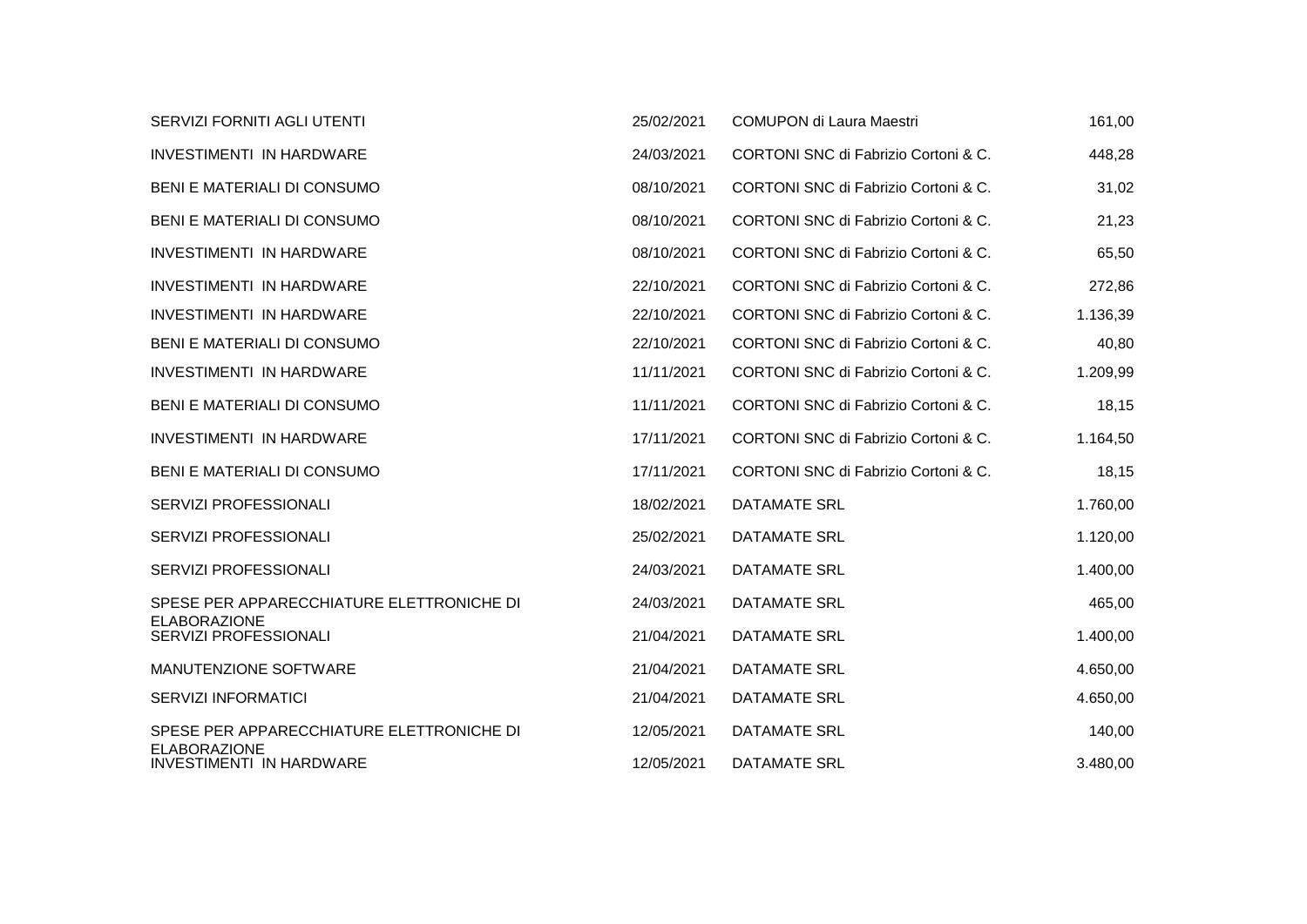| <b>INVESTIMENTI IN HARDWARE</b>              | 12/05/2021 | <b>DATAMATE SRL</b> | 880,00   |
|----------------------------------------------|------------|---------------------|----------|
| <b>SERVIZI PROFESSIONALI</b>                 | 20/05/2021 | <b>DATAMATE SRL</b> | 1.120,00 |
| <b>SERVIZI PROFESSIONALI</b>                 | 23/06/2021 | <b>DATAMATE SRL</b> | 1.400,00 |
| SPESE PER APPARECCHIATURE ELETTRONICHE DI    | 23/06/2021 | <b>DATAMATE SRL</b> | 480,00   |
| EI ARODAZIONE<br>SERVIZI PROFESSIONALI       | 23/07/2021 | <b>DATAMATE SRL</b> | 1.120,00 |
| SPESE PER APPARECCHIATURE ELETTRONICHE DI    | 23/07/2021 | <b>DATAMATE SRL</b> | 540,00   |
| <b>ELABORAZIONE</b><br>SERVIZI PROFESSIONALI | 31/08/2021 | <b>DATAMATE SRL</b> | 1.960,00 |
| MANUTENZIONE SOFTWARE                        | 31/08/2021 | <b>DATAMATE SRL</b> | 4.417,50 |
| <b>SERVIZI INFORMATICI</b>                   | 31/08/2021 | <b>DATAMATE SRL</b> | 4.417,50 |
| <b>SERVIZI PROFESSIONALI</b>                 | 15/09/2021 | <b>DATAMATE SRL</b> | 1.120,00 |
| SERVIZI PROFESSIONALI                        | 22/10/2021 | <b>DATAMATE SRL</b> | 1.400,00 |
| <b>INVESTIMENTI IN HARDWARE</b>              | 22/10/2021 | <b>DATAMATE SRL</b> | 485,00   |
| SERVIZI PROFESSIONALI                        | 23/11/2021 | <b>DATAMATE SRL</b> | 1.862,00 |
| SERVIZI PROFESSIONALI                        | 08/03/2021 | DE FRANCHIS SANDRA  | 100,00   |
| <b>IMPOSTE</b>                               | 08/03/2021 | DE FRANCHIS SANDRA  | 34,00    |
| SERVIZI PROFESSIONALI                        | 21/04/2021 | DE FRANCHIS SANDRA  | 631,16   |
| <b>SERVIZI PROFESSIONALI</b>                 | 21/04/2021 | DE FRANCHIS SANDRA  | 581,16   |
| <b>IMPOSTE</b>                               | 21/04/2021 | DE FRANCHIS SANDRA  | 393,60   |
| <b>IMPOSTE</b>                               | 21/04/2021 | DE FRANCHIS SANDRA  | 393,60   |
| SERVIZI PROFESSIONALI                        | 12/05/2021 | DE FRANCHIS SANDRA  | 200,00   |
| <b>IMPOSTE</b>                               | 12/05/2021 | DE FRANCHIS SANDRA  | 68,00    |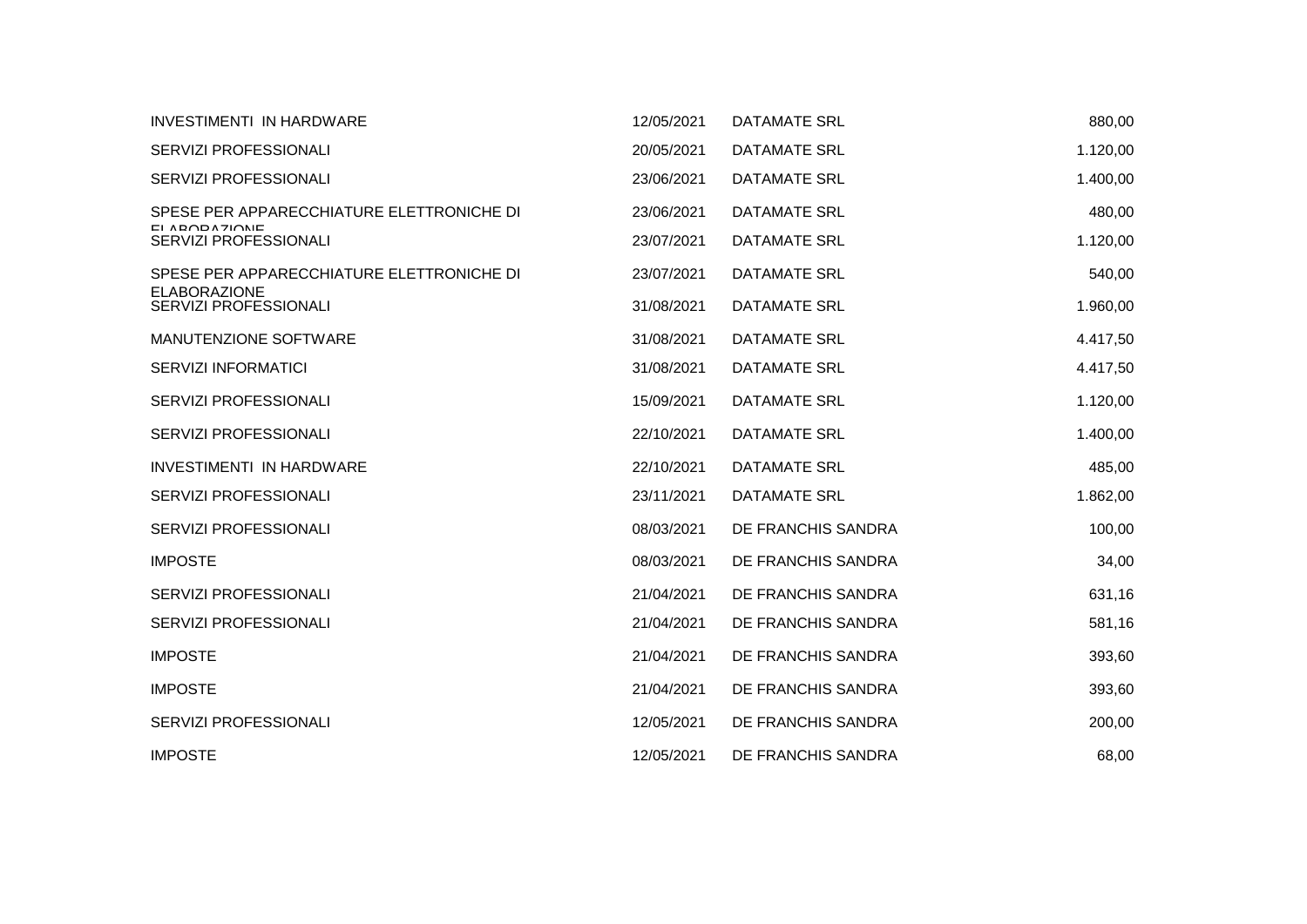| <b>SERVIZI PROFESSIONALI</b> | 09/06/2021 | DE FRANCHIS SANDRA                             | 1.950,00 |
|------------------------------|------------|------------------------------------------------|----------|
| <b>IMPOSTE</b>               | 09/06/2021 | DE FRANCHIS SANDRA                             | 535,70   |
| SERVIZI PROFESSIONALI        | 22/10/2021 | DE FRANCHIS SANDRA                             | 2.376,86 |
| <b>IMPOSTE</b>               | 22/10/2021 | DE FRANCHIS SANDRA                             | 459,10   |
| <b>SPESE AMMINISTRATIVE</b>  | 04/01/2021 | DE LAGE LANDEN INTERNATIONAL                   | 3,00     |
| <b>SERVIZI SEDE</b>          | 04/01/2021 | B.V.<br>DE LAGE LANDEN INTERNATIONAL           | 850,00   |
| <b>SPESE AMMINISTRATIVE</b>  | 01/02/2021 | B.V.<br>DE LAGE LANDEN INTERNATIONAL           | 3,00     |
| <b>SERVIZI SEDE</b>          | 01/02/2021 | B.V.<br>DE LAGE LANDEN INTERNATIONAL           | 850,00   |
| <b>SPESE AMMINISTRATIVE</b>  | 01/03/2021 | B.V.<br>DE LAGE LANDEN INTERNATIONAL           | 3,00     |
| <b>SERVIZI SEDE</b>          | 01/03/2021 | B.V.<br>DE LAGE LANDEN INTERNATIONAL           | 850,00   |
| SPESE AMMINISTRATIVE         | 01/04/2021 | B.V.<br>DE LAGE LANDEN INTERNATIONAL           | 3,00     |
| <b>SERVIZI SEDE</b>          | 01/04/2021 | B.V.<br>DE LAGE LANDEN INTERNATIONAL           | 850,00   |
| <b>SPESE AMMINISTRATIVE</b>  | 03/05/2021 | B.V.<br>DE LAGE LANDEN INTERNATIONAL           | 3,00     |
| SERVIZI SEDE                 | 03/05/2021 | B.V.<br>DE LAGE LANDEN INTERNATIONAL           | 850,00   |
| <b>SPESE AMMINISTRATIVE</b>  | 01/06/2021 | B.V.<br>DE LAGE LANDEN INTERNATIONAL           | 3,00     |
| <b>SERVIZI SEDE</b>          | 01/06/2021 | B.V.<br>DE LAGE LANDEN INTERNATIONAL           | 850,00   |
| SPESE AMMINISTRATIVE         | 01/07/2021 | P <sub>1</sub><br>DE LAGE LANDEN INTERNATIONAL | 3,00     |
| <b>SERVIZI SEDE</b>          | 01/07/2021 | B.V.<br>DE LAGE LANDEN INTERNATIONAL           | 850,00   |
| SPESE AMMINISTRATIVE         | 02/08/2021 | B.V.<br>DE LAGE LANDEN INTERNATIONAL           | 3,00     |
| <b>SERVIZI SEDE</b>          | 02/08/2021 | B.V.<br>DE LAGE LANDEN INTERNATIONAL           | 850,00   |
| SPESE AMMINISTRATIVE         | 01/09/2021 | B.V.<br>DE LAGE LANDEN INTERNATIONAL<br>B.V.   | 3,00     |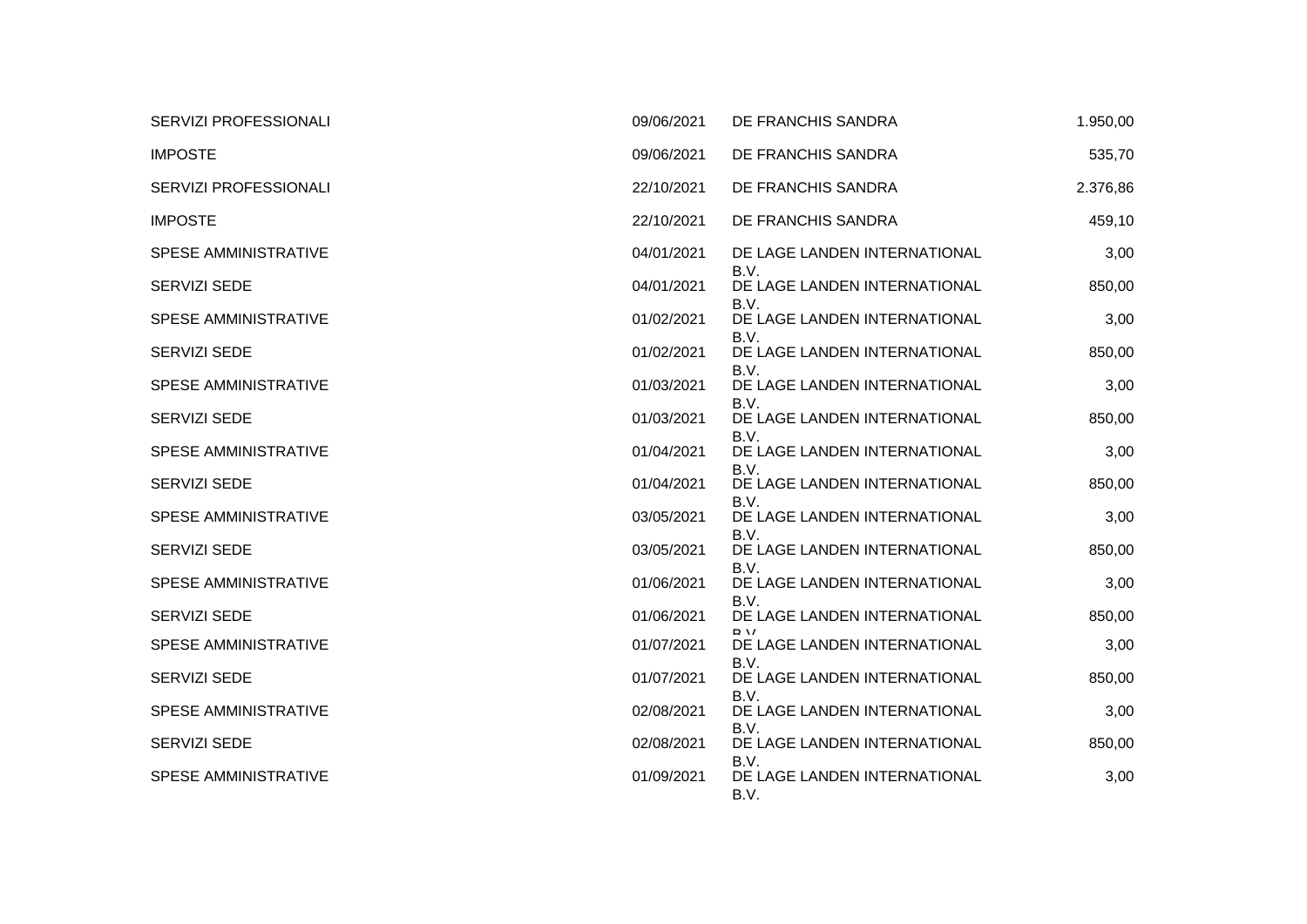| <b>SERVIZI SEDE</b>          | 01/09/2021 | DE LAGE LANDEN INTERNATIONAL         | 850,00    |
|------------------------------|------------|--------------------------------------|-----------|
| SPESE AMMINISTRATIVE         | 01/10/2021 | B.V.<br>DE LAGE LANDEN INTERNATIONAL | 3,00      |
| SERVIZI SEDE                 | 01/10/2021 | B.V.<br>DE LAGE LANDEN INTERNATIONAL | 850,00    |
| <b>SPESE AMMINISTRATIVE</b>  | 02/11/2021 | B.V.<br>DE LAGE LANDEN INTERNATIONAL | 3,00      |
| <b>SERVIZI SEDE</b>          | 02/11/2021 | B.V.<br>DE LAGE LANDEN INTERNATIONAL | 850,00    |
| SERVIZI PROFESSIONALI        | 14/01/2021 | B.V.<br>DEL NINNO ALESSANDRO         | 1.932,00  |
| SERVIZI PROFESSIONALI        | 14/01/2021 | DEL NINNO ALESSANDRO                 | 77,28     |
| <b>SERVIZI PROFESSIONALI</b> | 25/02/2021 | DEL NINNO ALESSANDRO                 | 2.576,00  |
| <b>SERVIZI PROFESSIONALI</b> | 25/02/2021 | DEL NINNO ALESSANDRO                 | 103,04    |
| SERVIZI PROFESSIONALI        | 24/03/2021 | DEL NINNO ALESSANDRO                 | 2.844,00  |
| SERVIZI PROFESSIONALI        | 24/03/2021 | DEL NINNO ALESSANDRO                 | 113,76    |
| SERVIZI PROFESSIONALI        | 21/04/2021 | DEL NINNO ALESSANDRO                 | 2.199,95  |
| SERVIZI PROFESSIONALI        | 21/04/2021 | DEL NINNO ALESSANDRO                 | 88,00     |
| SERVIZI PROFESSIONALI        | 20/05/2021 | DEL NINNO ALESSANDRO                 | 2.875,00  |
| <b>SERVIZI PROFESSIONALI</b> | 20/05/2021 | DEL NINNO ALESSANDRO                 | 115,00    |
| <b>SERVIZI PROFESSIONALI</b> | 21/06/2021 | DEL NINNO ALESSANDRO                 | 1.863,00  |
| SERVIZI PROFESSIONALI        | 21/06/2021 | DEL NINNO ALESSANDRO                 | 74,52     |
| SERVIZI FORNITI AGLI UTENTI  | 01/02/2021 | DELTA DIGITAL LABS S.r.I.            | 34.016,50 |
| SERVIZI FORNITI AGLI UTENTI  | 25/02/2021 | DELTA DIGITAL LABS S.r.I.            | 2.982,00  |
| SERVIZI FORNITI AGLI UTENTI  | 24/03/2021 | DELTA DIGITAL LABS S.r.l.            | 930,00    |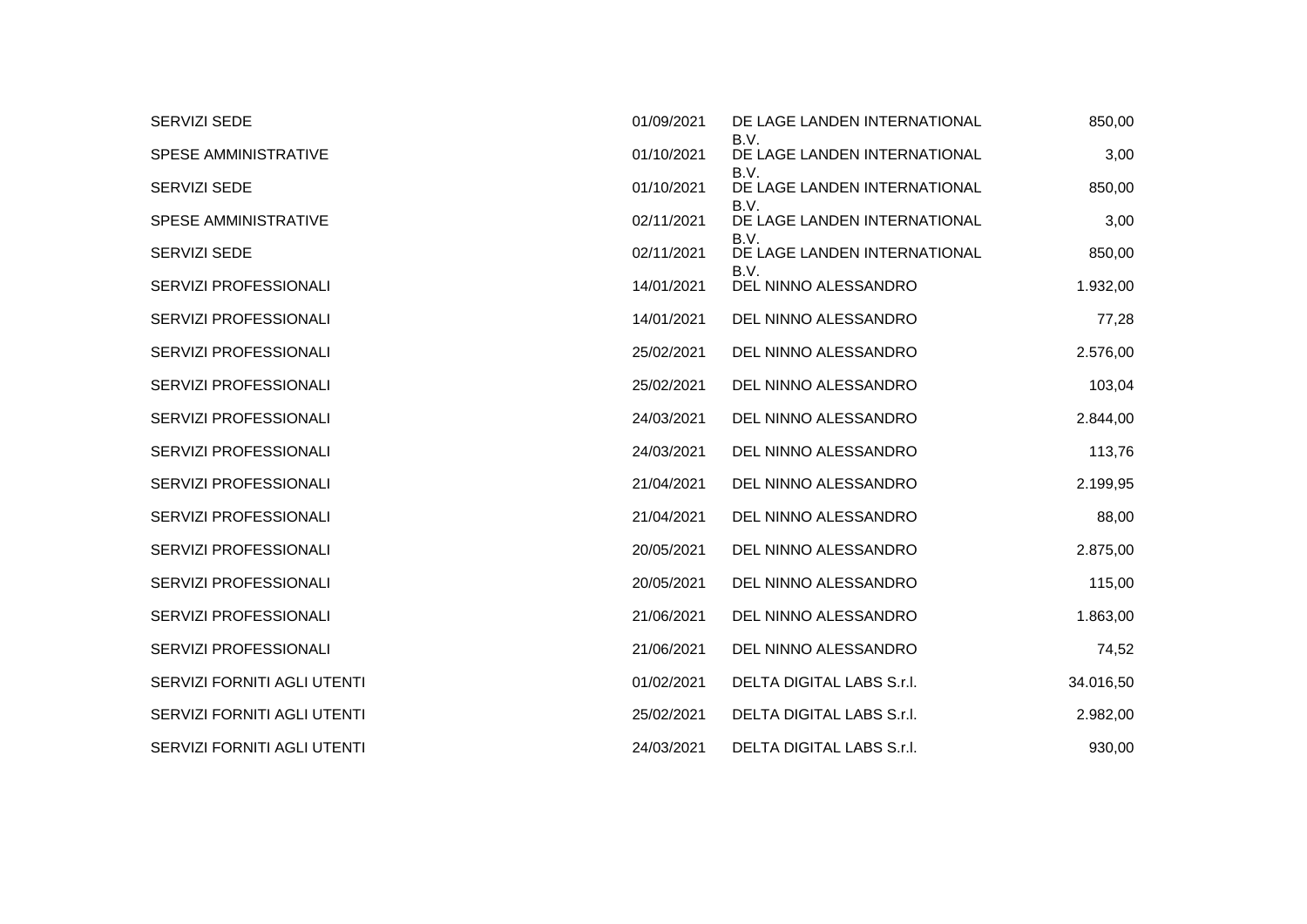| SERVIZI FORNITI AGLI UTENTI                       | 21/04/2021 | DELTA DIGITAL LABS S.r.I.      | 2.076,20 |
|---------------------------------------------------|------------|--------------------------------|----------|
| SERVIZI FORNITI AGLI UTENTI                       | 20/05/2021 | DELTA DIGITAL LABS S.r.I.      | 1.818,90 |
| SERVIZI FORNITI AGLI UTENTI                       | 08/07/2021 | DELTA DIGITAL LABS S.r.I.      | 1.690,70 |
| SERVIZI FORNITI AGLI UTENTI                       | 23/07/2021 | DELTA DIGITAL LABS S.r.I.      | 1.480,40 |
| SERVIZI FORNITI AGLI UTENTI                       | 31/08/2021 | DELTA DIGITAL LABS S.r.I.      | 2.376,60 |
| SERVIZI FORNITI AGLI UTENTI                       | 15/09/2021 | DELTA DIGITAL LABS S.r.l.      | 1.074,20 |
| SERVIZI FORNITI AGLI UTENTI                       | 22/10/2021 | DELTA DIGITAL LABS S.r.I.      | 1.653,20 |
| SERVIZI FORNITI AGLI UTENTI                       | 23/11/2021 | DELTA DIGITAL LABS S.r.I.      | 2.730,00 |
| PROMOZIONE RAPPRESENTANZA E COMUNICAZIONE         | 25/02/2021 | DESILI' S.r.I. - Old Wild West | 50,00    |
| BENI E MATERIALI DI CONSUMO                       | 25/02/2021 | DESILI' S.r.I. - Old Wild West | 4,55     |
| <b>SERVIZI INFORMATICI</b>                        | 14/01/2021 | DOT1 S.R.L.                    | 5.000,00 |
| <b>SERVIZI INFORMATICI</b>                        | 25/02/2021 | DOT1 S.R.L.                    | 5.000,00 |
| <b>SERVIZI INFORMATICI</b>                        | 24/03/2021 | DOT1 S.R.L.                    | 26,52    |
| <b>SERVIZI INFORMATICI</b>                        | 24/03/2021 | DOT1 S.R.L.                    | 5.000,00 |
| SERVIZI INFORMATICI                               | 24/03/2021 | DOT1 S.R.L.                    | 9.200,00 |
| SPESE PER APPARECCHIATURE ELETTRONICHE DI         | 24/03/2021 | DOT1 S.R.L.                    | 2.173,48 |
| <b>ELABORAZIONE</b><br><b>SERVIZI INFORMATICI</b> | 21/04/2021 | DOT1 S.R.L.                    | 5.000,00 |
| <b>SERVIZI INFORMATICI</b>                        | 20/05/2021 | DOT1 S.R.L.                    | 5.000,00 |
| <b>SERVIZI INFORMATICI</b>                        | 09/06/2021 | DOT1 S.R.L.                    | 5.000,00 |
| <b>SERVIZI INFORMATICI</b>                        | 08/07/2021 | DOT1 S.R.L.                    | 5.000,00 |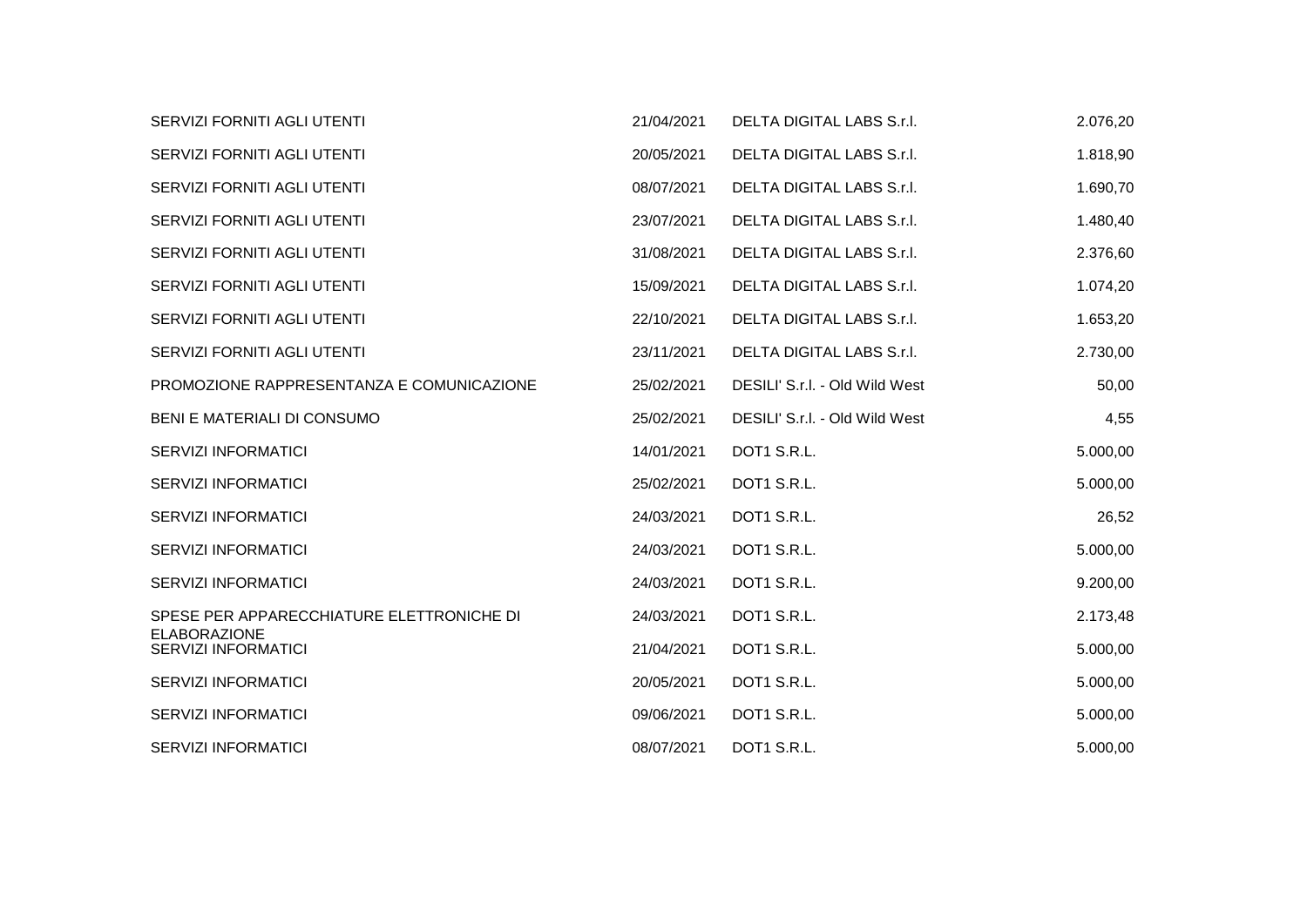| SERVIZI PROFESSIONALI                     | 31/08/2021 | DOT1 S.R.L.                   | 12.900,00 |
|-------------------------------------------|------------|-------------------------------|-----------|
| SERVIZI INFORMATICI                       | 31/08/2021 | DOT1 S.R.L.                   | 5.000,00  |
| SERVIZI INFORMATICI                       | 31/08/2021 | DOT1 S.R.L.                   | 5.000,00  |
| LICENZE D'USO                             | 31/08/2021 | DOT1 S.R.L.                   | 23.538,30 |
| SERVIZI INFORMATICI                       | 14/10/2021 | DOT1 S.R.L.                   | 5.000,00  |
| <b>SERVIZI INFORMATICI</b>                | 23/11/2021 | DOT1 S.R.L.                   | 5.000,00  |
| SERVIZI VARI NON INFORMATICI              | 15/07/2021 | <b>DUE ARCHI SRL</b>          | 9,09      |
| PROMOZIONE RAPPRESENTANZA E COMUNICAZIONE | 15/07/2021 | <b>DUE ARCHI SRL</b>          | 100,00    |
| SERVIZI VARI NON INFORMATICI              | 04/11/2021 | <b>DUE ARCHI SRL</b>          | 4,18      |
| PROMOZIONE RAPPRESENTANZA E COMUNICAZIONE | 04/11/2021 | DUE ARCHI SRL                 | 46,00     |
| SERVIZI VARI NON INFORMATICI              | 11/11/2021 | <b>DUE ARCHI SRL</b>          | 7,55      |
| PROMOZIONE RAPPRESENTANZA E COMUNICAZIONE | 11/11/2021 | <b>DUE ARCHI SRL</b>          | 83,00     |
| SERVIZI PER IL PERSONALE DIPENDENTE       | 19/01/2021 | EDENRED ITALIA SRL_EX ACCOR S | 423,36    |
| SERVIZI PER IL PERSONALE DIPENDENTE       | 18/02/2021 | EDENRED ITALIA SRL_EX ACCOR S | 559,44    |
| SERVIZI PER IL PERSONALE DIPENDENTE       | 18/03/2021 | EDENRED ITALIA SRL_EX ACCOR S | 642,60    |
| SERVIZI PER IL PERSONALE DIPENDENTE       | 14/04/2021 | EDENRED ITALIA SRL_EX ACCOR S | 824,04    |
| SPESE AMMINISTRATIVE                      | 06/05/2021 | EDENRED ITALIA SRL_EX ACCOR S | 184,00    |
| <b>IMPOSTE</b>                            | 06/05/2021 | EDENRED ITALIA SRL_EX ACCOR S | 2,00      |
| SERVIZI PER IL PERSONALE DIPENDENTE       | 12/05/2021 | EDENRED ITALIA SRL_EX ACCOR S | 710,64    |
| SERVIZI PER IL PERSONALE DIPENDENTE       | 21/06/2021 | EDENRED ITALIA SRL_EX ACCOR S | 635,04    |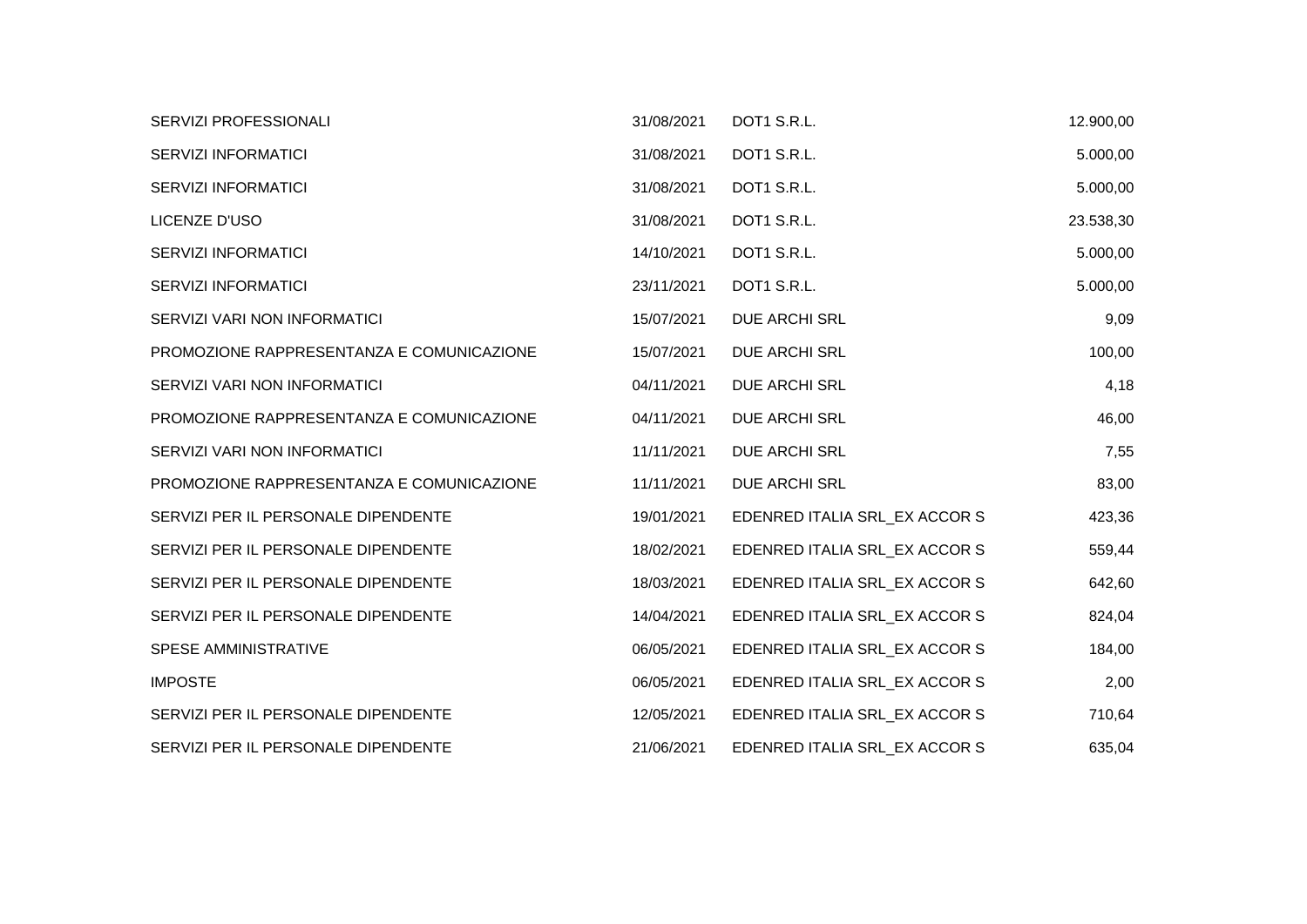| SERVIZI PER IL PERSONALE DIPENDENTE       | 31/08/2021 | EDENRED ITALIA SRL_EX ACCOR S                | 1.149,12 |
|-------------------------------------------|------------|----------------------------------------------|----------|
| SERVIZI PER IL PERSONALE DIPENDENTE       | 31/08/2021 | EDENRED ITALIA SRL_EX ACCOR S                | 1.013,04 |
| SERVIZI PER IL PERSONALE DIPENDENTE       | 15/09/2021 | EDENRED ITALIA SRL_EX ACCOR S                | 506,52   |
| SERVIZI PER IL PERSONALE DIPENDENTE       | 14/10/2021 | EDENRED ITALIA SRL_EX ACCOR S                | 1.224,72 |
| SERVIZI PER IL PERSONALE DIPENDENTE       | 11/11/2021 | EDENRED ITALIA SRL_EX ACCOR S                | 1.421,28 |
| BENI E MATERIALI DI CONSUMO               | 18/01/2021 | ENI S.P.A.                                   | 66,78    |
| BENI E MATERIALI DI CONSUMO               | 01/02/2021 | ENI S.P.A.                                   | 15,00    |
| SERVIZI PER IL PERSONALE DIPENDENTE       | 01/02/2021 | ENI S.P.A.                                   | 15,00    |
| BENI E MATERIALI DI CONSUMO               | 19/03/2021 | ENI S.P.A.                                   | 76,57    |
| SERVIZI PER IL PERSONALE DIPENDENTE       | 30/04/2021 | ENI S.P.A.                                   | 15,00    |
| BENI E MATERIALI DI CONSUMO               | 31/05/2021 | ENI S.P.A.                                   | 71,71    |
| BENI E MATERIALI DI CONSUMO               | 30/07/2021 | ENI S.P.A.                                   | 70,89    |
| SERVIZI PER IL PERSONALE DIPENDENTE       | 30/07/2021 | ENI S.P.A.                                   | 15,00    |
| BENI E MATERIALI DI CONSUMO               | 18/08/2021 | ENI S.P.A.                                   | 28,01    |
| BENI E MATERIALI DI CONSUMO               | 30/08/2021 | ENI S.P.A.                                   | 73,53    |
| BENI E MATERIALI DI CONSUMO               | 16/09/2021 | ENI S.P.A.                                   | 40,75    |
| BENI E MATERIALI DI CONSUMO               | 18/10/2021 | ENI S.P.A.                                   | 69,28    |
| SERVIZI PER IL PERSONALE DIPENDENTE       | 03/11/2021 | ENI S.P.A.                                   | 15,00    |
| BENI E MATERIALI DI CONSUMO               | 30/11/2021 | ENI S.P.A.                                   | 63,60    |
| PROMOZIONE RAPPRESENTANZA E COMUNICAZIONE | 09/02/2021 | EREDI CINTI REMIGIO di Cinti Guido<br>S.n.c. | 116,50   |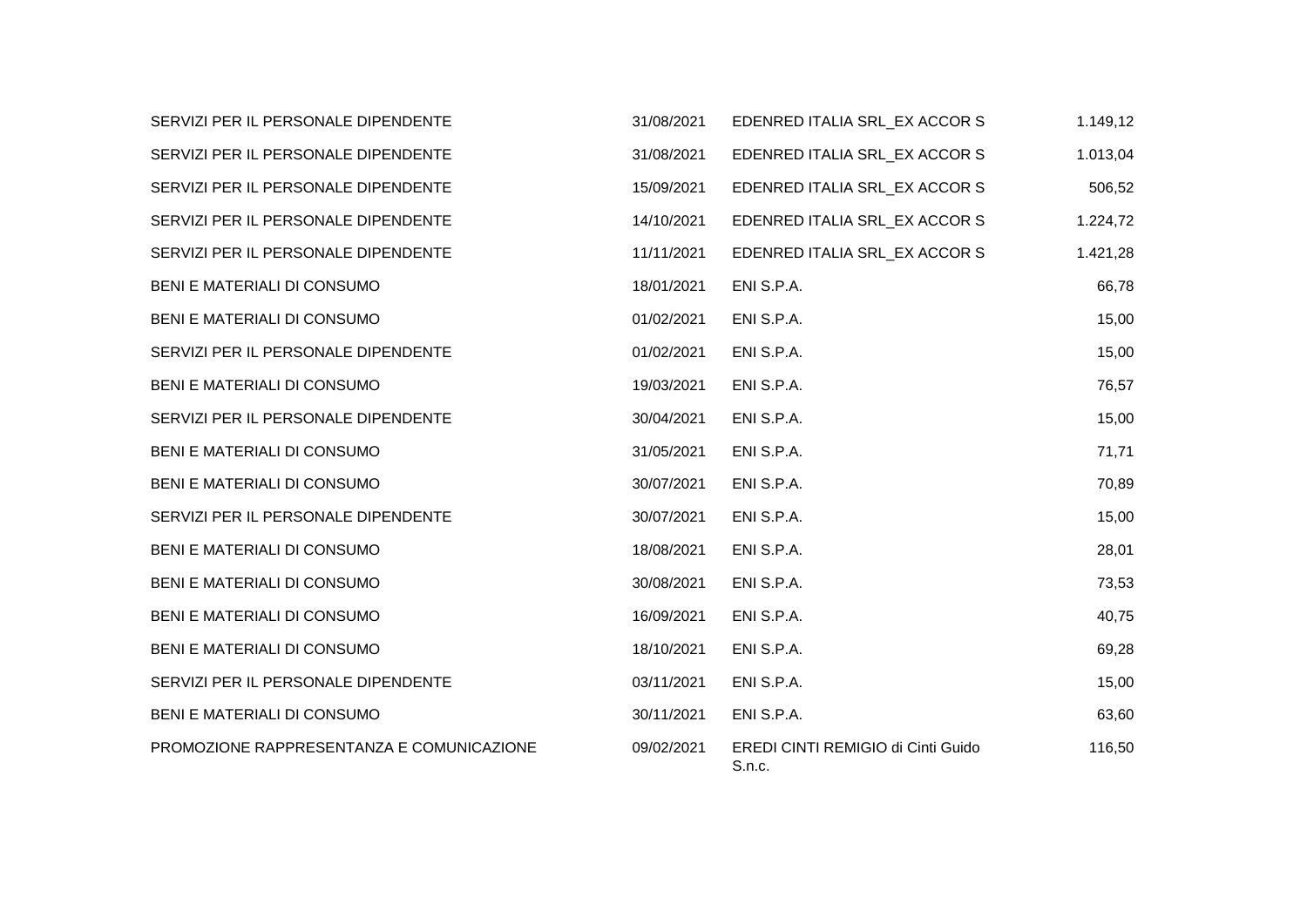| BENI E MATERIALI DI CONSUMO               | 09/02/2021 | <b>EREDI CINTI REMIGIO di Cinti Guido</b>           | 10,59     |
|-------------------------------------------|------------|-----------------------------------------------------|-----------|
| SERVIZI VARI NON INFORMATICI              | 14/01/2021 | S.n.c.<br><b>Eurocredit Business Infomation Srl</b> | 2.500,00  |
| SERVIZI VARI NON INFORMATICI              | 28/01/2021 | Eurocredit Business Infomation Srl                  | 188,35    |
| SERVIZI VARI NON INFORMATICI              | 18/02/2021 | <b>Eurocredit Business Infomation Srl</b>           | 2.500,00  |
| SERVIZI VARI NON INFORMATICI              | 08/03/2021 | <b>Eurocredit Business Infomation Srl</b>           | 2.500,00  |
| SERVIZI VARI NON INFORMATICI              | 18/03/2021 | Eurocredit Business Infomation Srl                  | 63,30     |
| SERVIZI VARI NON INFORMATICI              | 27/09/2021 | <b>Eurocredit Business Infomation Srl</b>           | 67,95     |
| SERVIZI VARI NON INFORMATICI              | 22/10/2021 | Eurocredit Business Infomation Srl                  | 52,22     |
| PROMOZIONE RAPPRESENTANZA E COMUNICAZIONE | 01/03/2021 | <b>Facebook Ireland Limited</b>                     | 37,80     |
| PROMOZIONE RAPPRESENTANZA E COMUNICAZIONE | 15/03/2021 | <b>Facebook Ireland Limited</b>                     | 32,20     |
| PROMOZIONE RAPPRESENTANZA E COMUNICAZIONE | 01/04/2021 | <b>Facebook Ireland Limited</b>                     | 37,13     |
| PROMOZIONE RAPPRESENTANZA E COMUNICAZIONE | 15/04/2021 | <b>Facebook Ireland Limited</b>                     | 32,87     |
| SERVIZI FORNITI AGLI UTENTI               | 28/01/2021 | <b>FIABA Onlus</b>                                  | 9,00      |
| LIBERALITA'                               | 18/03/2021 | <b>FIABA Onlus</b>                                  | 6.000,00  |
| LIBERALITA'                               | 09/09/2021 | <b>FIABA Onlus</b>                                  | 6.000,00  |
| <b>CONTRIBUTI ASSOCIATIVI</b>             | 02/02/2021 | FIG-INTERNATIONAL FEDERATION                        | 680,00    |
| <b>LOCAZIONE</b>                          | 20/01/2021 | OF SURVEYORS<br>FIN.GE s.r.l.                       | 6.885,96  |
| <b>LOCAZIONE</b>                          | 20/01/2021 | FIN.GE s.r.l.                                       | 45.000,00 |
| <b>LOCAZIONE</b>                          | 18/02/2021 | FIN.GE s.r.l.                                       | 6.000,00  |
| <b>LOCAZIONE</b>                          | 18/02/2021 | FIN.GE s.r.l.                                       | 121,63    |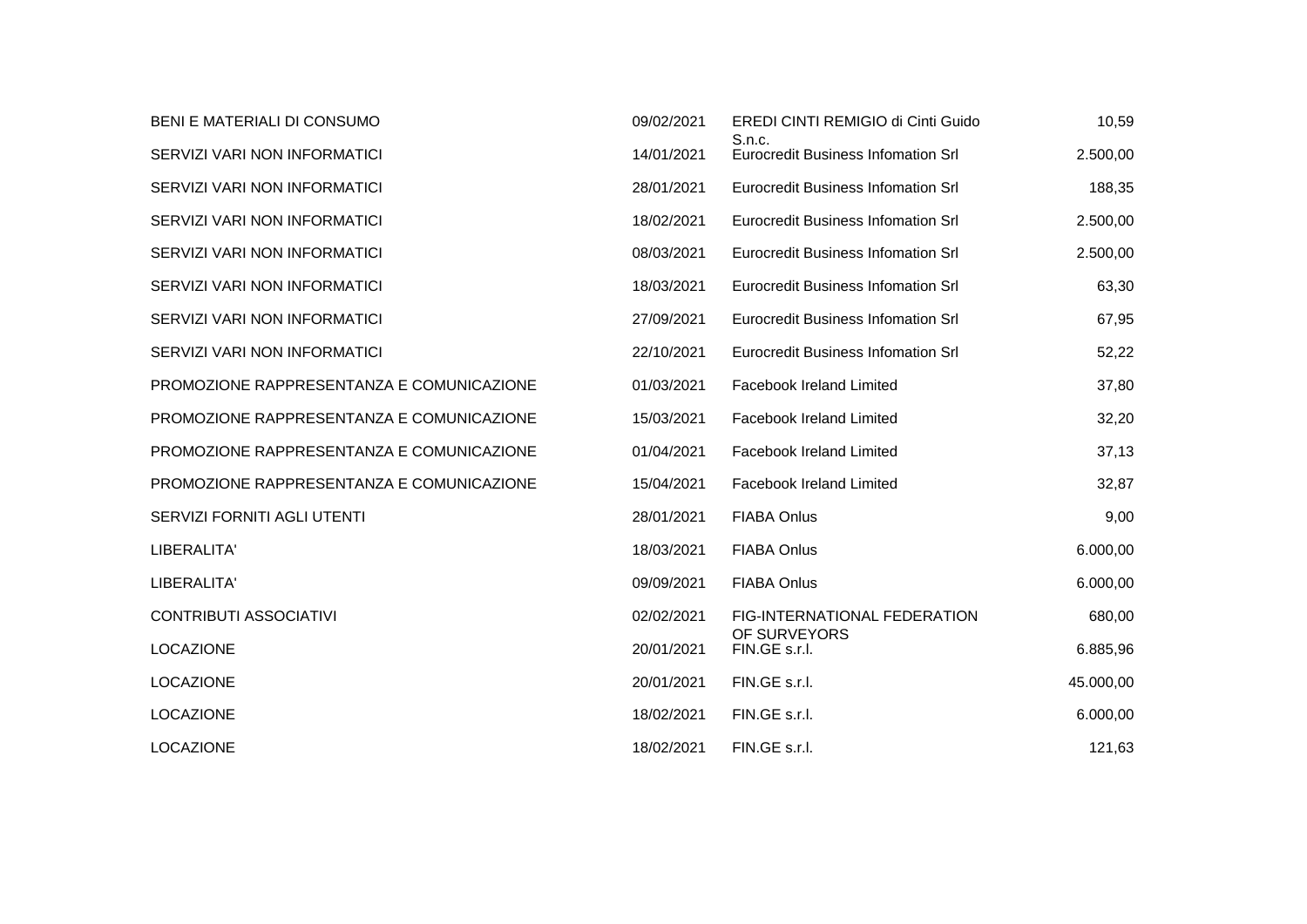| <b>LOCAZIONE</b>            | 08/03/2021 | FIN.GE s.r.l.                  | 1.769,74  |
|-----------------------------|------------|--------------------------------|-----------|
| <b>LOCAZIONE</b>            | 09/04/2021 | FIN.GE s.r.l.                  | 6.885,96  |
| <b>LOCAZIONE</b>            | 09/04/2021 | FIN.GE s.r.l.                  | 508,87    |
| <b>LOCAZIONE</b>            | 09/04/2021 | FIN.GE s.r.l.                  | 45.000,00 |
| <b>IMPOSTE</b>              | 21/04/2021 | FIN.GE s.r.l.                  | 9,00      |
| <b>LOCAZIONE</b>            | 09/07/2021 | FIN.GE s.r.l.                  | 6.885,96  |
| <b>LOCAZIONE</b>            | 09/07/2021 | FIN.GE s.r.l.                  | 46.666,67 |
| <b>LOCAZIONE</b>            | 31/08/2021 | FIN.GE s.r.l.                  | 6.407,87  |
| <b>IMPOSTE</b>              | 09/09/2021 | FIN.GE s.r.l.                  | 902,00    |
| <b>LOCAZIONE</b>            | 07/10/2021 | FIN.GE s.r.l.                  | 6.005,71  |
| <b>LOCAZIONE</b>            | 07/10/2021 | FIN.GE s.r.l.                  | 47.500,00 |
| SERVIZI FORNITI AGLI UTENTI | 18/02/2021 | <b>FREDIANI FORMAZIONE Srl</b> | 315,50    |
| SERVIZI FORNITI AGLI UTENTI | 25/02/2021 | FREDIANI FORMAZIONE Srl        | 24,00     |
| SERVIZI FORNITI AGLI UTENTI | 24/03/2021 | <b>FREDIANI FORMAZIONE Srl</b> | 16,00     |
| SERVIZI FORNITI AGLI UTENTI | 21/04/2021 | <b>FREDIANI FORMAZIONE Srl</b> | 24,00     |
| SERVIZI FORNITI AGLI UTENTI | 20/05/2021 | FREDIANI FORMAZIONE Srl        | 24,00     |
| SERVIZI FORNITI AGLI UTENTI | 23/07/2021 | FREDIANI FORMAZIONE Srl        | 18,50     |
| SERVIZI FORNITI AGLI UTENTI | 09/09/2021 | <b>FREDIANI FORMAZIONE Srl</b> | 26,50     |
| SERVIZI FORNITI AGLI UTENTI | 13/09/2021 | <b>FREDIANI FORMAZIONE Srl</b> | 40,00     |
| SERVIZI FORNITI AGLI UTENTI | 22/10/2021 | FREDIANI FORMAZIONE Srl        | 24,00     |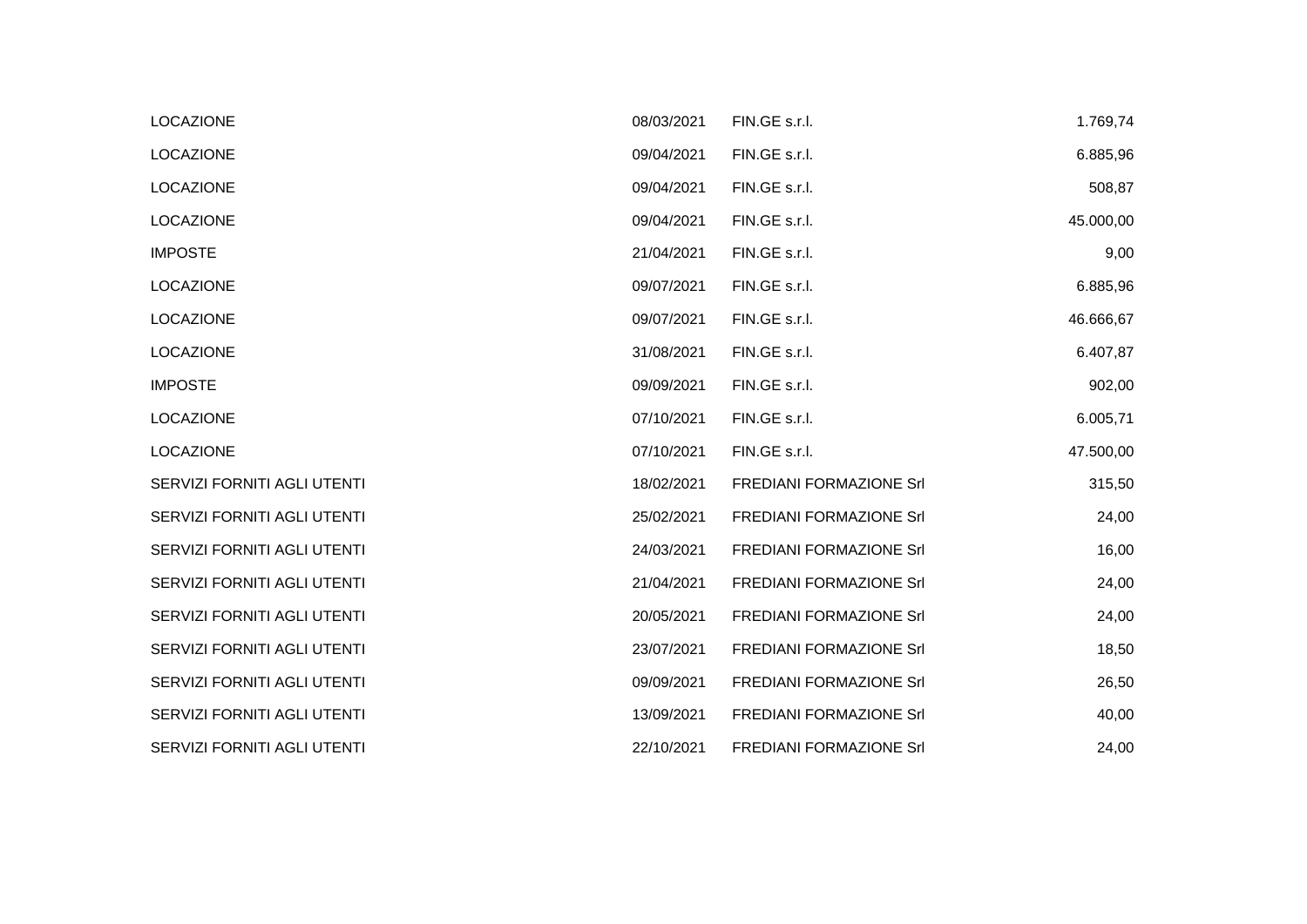| <b>SERVIZI FORNITI AGLI UTENTI</b> | 23/11/2021 | <b>FREDIANI FORMAZIONE Srl</b>                      | 18,50     |
|------------------------------------|------------|-----------------------------------------------------|-----------|
| <b>INVESTIMENTI IN BREVETTI</b>    | 21/04/2021 | <b>GEO NETWORK SRL</b>                              | 4.000,00  |
| SERVIZI FORNITI AGLI UTENTI        | 31/08/2021 | <b>GEO NETWORK SRL</b>                              | 13.552,00 |
| SERVIZI FORNITI AGLI UTENTI        | 31/08/2021 | <b>GEO NETWORK SRL</b>                              | 1.365,00  |
| SERVIZI FORNITI AGLI UTENTI        | 22/10/2021 | <b>GEO NETWORK SRL</b>                              | 3.080,00  |
| SERVIZI FORNITI AGLI UTENTI        | 22/10/2021 | <b>GEO NETWORK SRL</b>                              | 16.600,00 |
| SERVIZI FORNITI AGLI UTENTI        | 22/10/2021 | <b>GEO NETWORK SRL</b>                              | 840,00    |
| SERVIZI FORNITI AGLI UTENTI        | 25/02/2021 | GEO-C.A.M. ASS. NAZ. GEOM. CONS.                    | 8,00      |
| SERVIZI FORNITI AGLI UTENTI        | 25/02/2021 | TEC.<br>GEO-C.A.M. ASS. NAZ. GEOM. CONS.            | 44,00     |
| SERVIZI VARI NON INFORMATICI       | 23/03/2021 | TEC.<br><b>GOURMET SERVICE Srl - La</b>             | 33,00     |
| SERVIZI PROFESSIONALI              | 15/09/2021 | Pagnottella<br><b>GRAZIANO MARIA TERESA</b>         | 3.000,00  |
| SERVIZI PROFESSIONALI              | 22/10/2021 | <b>GRAZIANO MARIA TERESA</b>                        | 2.000,00  |
| SERVIZI PROFESSIONALI              | 11/11/2021 | <b>GRAZIANO MARIA TERESA</b>                        | 2.000,00  |
| SERVIZI SEDE                       | 04/01/2021 | <b>GRENKE LOCAZIONE S.r.I.</b>                      | 450,00    |
| <b>SERVIZI SEDE</b>                | 05/01/2021 | <b>GRENKE LOCAZIONE S.r.I.</b>                      | 57,82     |
| <b>SERVIZI SEDE</b>                | 01/04/2021 | <b>GRENKE LOCAZIONE S.r.I.</b>                      | 450,00    |
| <b>SERVIZI SEDE</b>                | 01/07/2021 | <b>GRENKE LOCAZIONE S.r.I.</b>                      | 450,00    |
| <b>SERVIZI SEDE</b>                | 01/10/2021 | <b>GRENKE LOCAZIONE S.r.I.</b>                      | 450,00    |
| <b>SERVIZI INFORMATICI</b>         | 16/09/2021 | Gumroad, Inc.                                       | 20,40     |
| <b>SERVIZI SEDE</b>                | 01/02/2021 | IFIS Rental Services S.r.I. EX GE<br><b>CAPITAL</b> | 702,01    |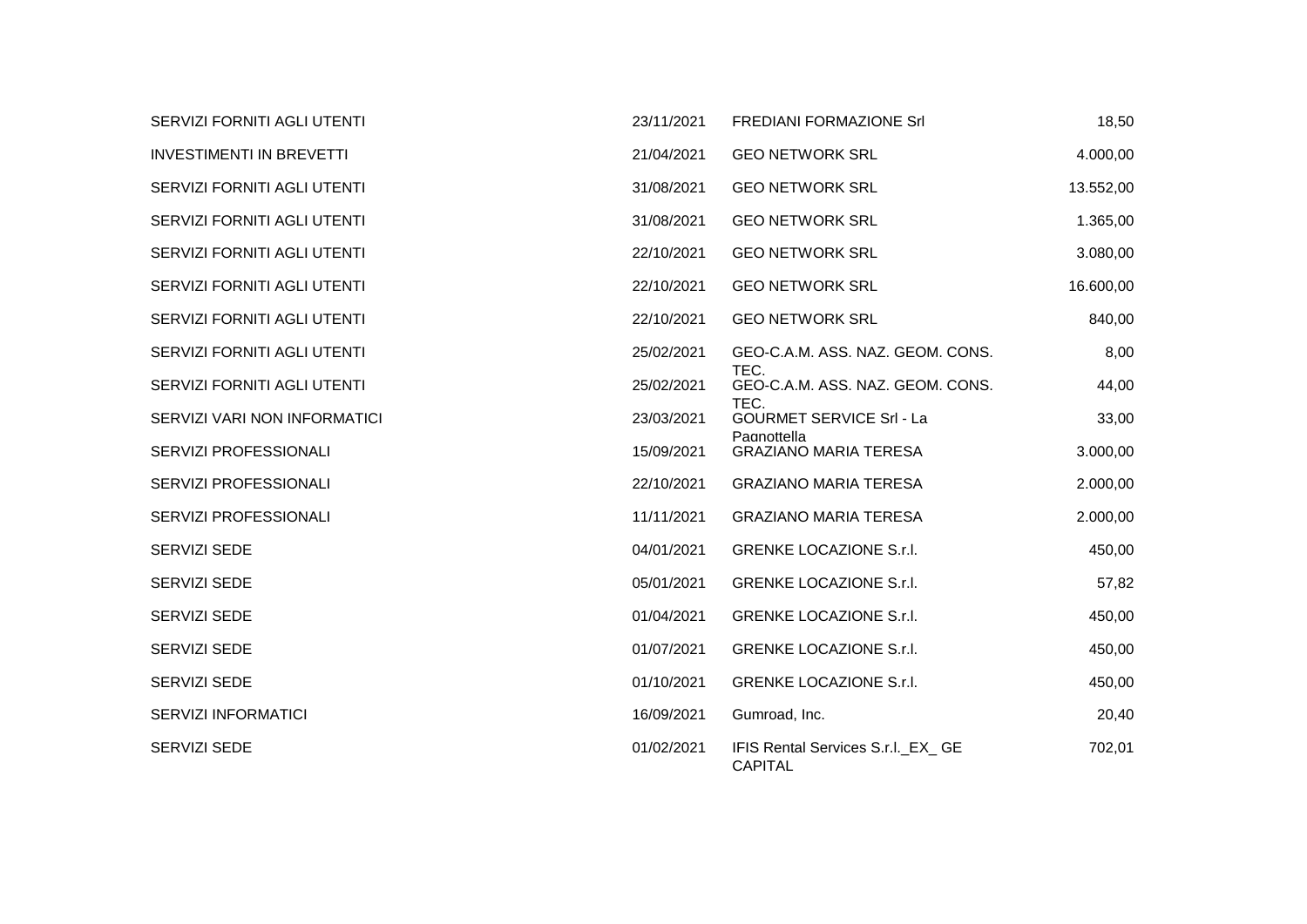| <b>SPESE AMMINISTRATIVE</b>  | 03/05/2021 | IFIS Rental Services S.r.I. EX GE                    | 4,00     |
|------------------------------|------------|------------------------------------------------------|----------|
| <b>SPESE AMMINISTRATIVE</b>  | 03/05/2021 | <b>CAPITAL</b><br>IFIS Rental Services S.r.I._EX_ GE | 10,49    |
| <b>SERVIZI SEDE</b>          | 03/05/2021 | <b>CAPITAL</b><br>IFIS Rental Services S.r.I._EX_ GE | 729,12   |
| <b>SPESE AMMINISTRATIVE</b>  | 02/08/2021 | <b>CAPITAL</b><br>IFIS Rental Services S.r.I._EX_ GE | 4,00     |
| SERVIZI SEDE                 | 02/08/2021 | <b>CAPITAL</b><br>IFIS Rental Services S.r.I._EX_ GE | 698,01   |
| SERVIZI FORNITI AGLI UTENTI  | 19/01/2021 | <b>CAPITAL</b><br><b>IIRSE Srl</b>                   | 1.293,00 |
| SERVIZI FORNITI AGLI UTENTI  | 08/03/2021 | <b>IIRSE Srl</b>                                     | 399,00   |
| SERVIZI FORNITI AGLI UTENTI  | 09/04/2021 | <b>IIRSE Srl</b>                                     | 512,00   |
| SERVIZI FORNITI AGLI UTENTI  | 09/04/2021 | <b>IIRSE Srl</b>                                     | 825,00   |
| SERVIZI FORNITI AGLI UTENTI  | 31/08/2021 | <b>IIRSE Srl</b>                                     | 491,00   |
| SERVIZI FORNITI AGLI UTENTI  | 23/11/2021 | <b>IIRSE Srl</b>                                     | 1.950,00 |
| SERVIZI FORNITI AGLI UTENTI  | 23/11/2021 | <b>IIRSE Srl</b>                                     | 1.259,00 |
| SERVIZI FORNITI AGLI UTENTI  | 23/11/2021 | <b>IIRSE Srl</b>                                     | 1.658,00 |
| <b>SPESE AMMINISTRATIVE</b>  | 06/04/2021 | <b>ILDE VIAGGI SRL</b>                               | 4,92     |
| <b>IMPOSTE</b>               | 06/04/2021 | <b>ILDE VIAGGI SRL</b>                               | 2,00     |
| <b>SPESE AMMINISTRATIVE</b>  | 08/07/2021 | <b>ILDE VIAGGI SRL</b>                               | 4,92     |
| <b>IMPOSTE</b>               | 08/07/2021 | <b>ILDE VIAGGI SRL</b>                               | 2,00     |
| SERVIZI VARI NON INFORMATICI | 31/08/2021 | <b>ILDE VIAGGI SRL</b>                               | 74,20    |
| <b>IMPOSTE</b>               | 31/08/2021 | <b>ILDE VIAGGI SRL</b>                               | 2,00     |
| <b>SPESE AMMINISTRATIVE</b>  | 07/10/2021 | <b>ILDE VIAGGI SRL</b>                               | 4,92     |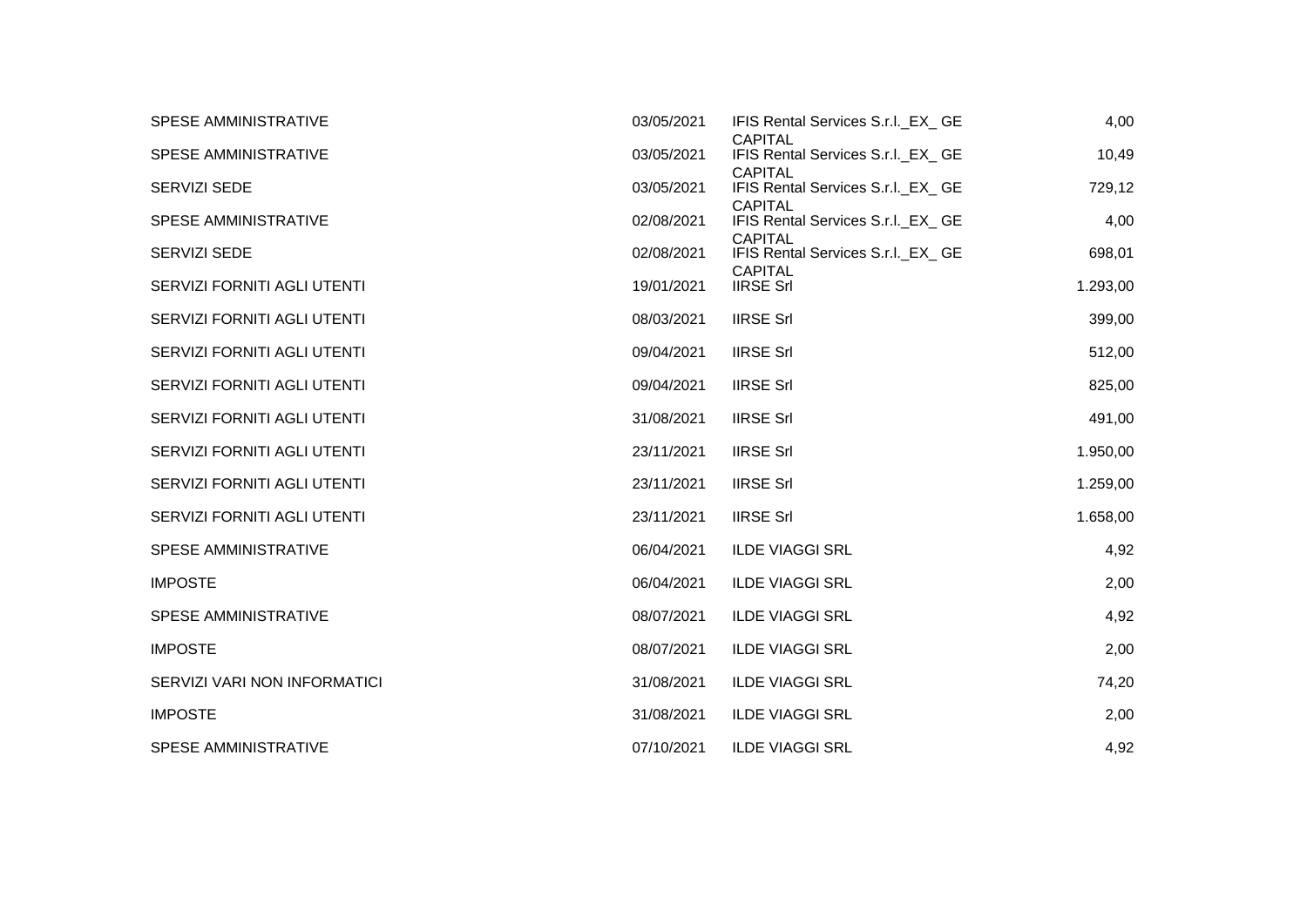| <b>IMPOSTE</b>               | 07/10/2021 | <b>ILDE VIAGGI SRL</b>                             | 2,00      |
|------------------------------|------------|----------------------------------------------------|-----------|
| SERVIZI VARI NON INFORMATICI | 05/11/2021 | <b>ILDE VIAGGI SRL</b>                             | 482,96    |
| SERVIZI VARI NON INFORMATICI | 05/11/2021 | <b>ILDE VIAGGI SRL</b>                             | 209,00    |
| <b>IMPOSTE</b>               | 05/11/2021 | <b>ILDE VIAGGI SRL</b>                             | 2,00      |
| SERVIZI FORNITI AGLI UTENTI  | 08/01/2021 | <b>INFOCAMERE</b>                                  | 17.792,78 |
| SERVIZI FORNITI AGLI UTENTI  | 12/02/2021 | <b>INFOCAMERE</b>                                  | 15.017,72 |
| SERVIZI FORNITI AGLI UTENTI  | 15/03/2021 | <b>INFOCAMERE</b>                                  | 15.342,14 |
| SERVIZI FORNITI AGLI UTENTI  | 07/04/2021 | <b>INFOCAMERE</b>                                  | 17.168,18 |
| SERVIZI FORNITI AGLI UTENTI  | 10/05/2021 | <b>INFOCAMERE</b>                                  | 19.569,78 |
| SERVIZI FORNITI AGLI UTENTI  | 09/06/2021 | <b>INFOCAMERE</b>                                  | 17.768,45 |
| SERVIZI FORNITI AGLI UTENTI  | 12/07/2021 | <b>INFOCAMERE</b>                                  | 18.635,90 |
| SERVIZI FORNITI AGLI UTENTI  | 09/08/2021 | <b>INFOCAMERE</b>                                  | 17.086,97 |
| SERVIZI FORNITI AGLI UTENTI  | 06/09/2021 | <b>INFOCAMERE</b>                                  | 17.242,33 |
| SERVIZI FORNITI AGLI UTENTI  | 08/10/2021 | <b>INFOCAMERE</b>                                  | 11.484,05 |
| SERVIZI FORNITI AGLI UTENTI  | 10/11/2021 | <b>INFOCAMERE</b>                                  | 17.029,14 |
| SERVIZI VARI NON INFORMATICI | 06/01/2021 | INNOLVA S.p.A_ex_Assicom Ribes                     | 23,40     |
| SERVIZI VARI NON INFORMATICI | 06/01/2021 | S.p.A.<br>INNOLVA S.p.A_ex_Assicom Ribes           | 11,00     |
| SERVIZI VARI NON INFORMATICI | 08/01/2021 | S.p.A.<br>INNOLVA S.p.A_ex_Assicom Ribes           | 45,50     |
| SERVIZI VARI NON INFORMATICI | 29/01/2021 | S.p.A.<br>INNOLVA S.p.A_ex_Assicom Ribes           | 39,00     |
| SERVIZI VARI NON INFORMATICI | 05/02/2021 | S.p.A.<br>INNOLVA S.p.A_ex_Assicom Ribes<br>S.p.A. | 52,00     |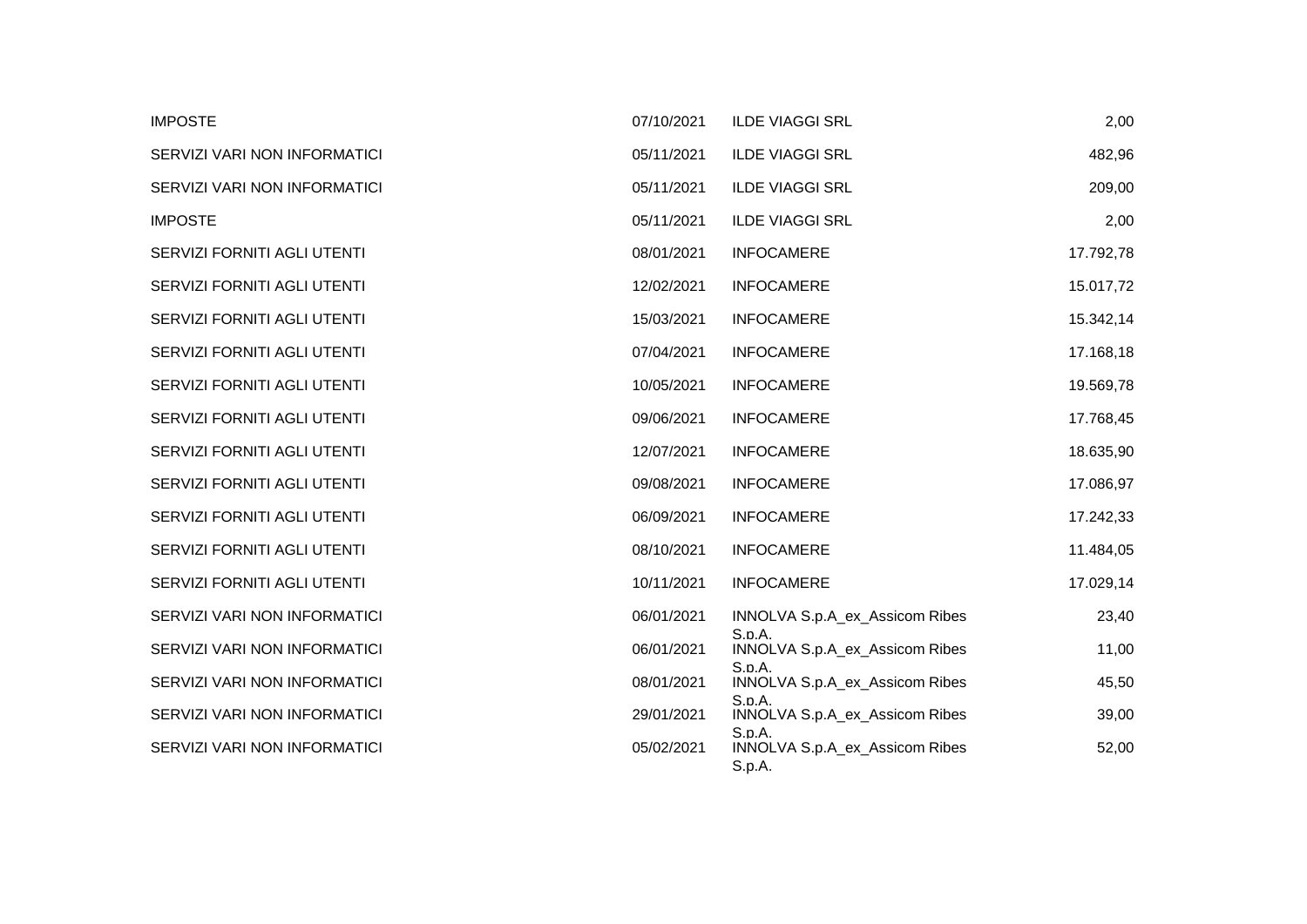| 19/02/2021 | INNOLVA S.p.A_ex_Assicom Ribes           | 23,40    |
|------------|------------------------------------------|----------|
| 12/03/2021 | INNOLVA S.p.A_ex_Assicom Ribes           | 52,00    |
| 26/03/2021 | S.p.A.<br>INNOLVA S.p.A_ex_Assicom Ribes | 45,50    |
| 16/04/2021 | S.D.A.<br>INNOLVA S.p.A_ex_Assicom Ribes | 70,20    |
| 30/04/2021 | S.p.A.<br>INNOLVA S.p.A_ex_Assicom Ribes | 52,00    |
| 12/05/2021 | S.p.A.<br>INNOLVA S.p.A_ex_Assicom Ribes | 1.313,50 |
| 04/06/2021 | S.p.A.<br>INNOLVA S.p.A_ex_Assicom Ribes | 32,50    |
| 23/07/2021 | S.p.A.<br>INNOLVA S.p.A_ex_Assicom Ribes | 1.063,00 |
| 27/08/2021 | S.D.A.<br>INNOLVA S.p.A_ex_Assicom Ribes | 26,00    |
| 31/08/2021 | S.p.A.<br>INNOLVA S.p.A_ex_Assicom Ribes | 175,00   |
| 29/10/2021 | S.D.A.<br>INNOLVA S.p.A_ex_Assicom Ribes | 26,00    |
| 28/01/2021 | S.p.A.<br>LE MESSAGGERIE NAZIONALI SRL   | 36,00    |
| 18/02/2021 | LE MESSAGGERIE NAZIONALI SRL             | 64,00    |
| 05/01/2021 | LEASYS S.P.A.                            | 215,39   |
| 05/01/2021 | LEASYS S.P.A.                            | 434,69   |
| 01/02/2021 | LEASYS S.P.A.                            | 215,39   |
| 01/02/2021 | LEASYS S.P.A.                            | 434,69   |
| 01/03/2021 | LEASYS S.P.A.                            | 215,39   |
| 01/03/2021 | LEASYS S.P.A.                            | 434,69   |
| 31/03/2021 | LEASYS S.P.A.                            | 215,39   |
|            |                                          | S.p.A.   |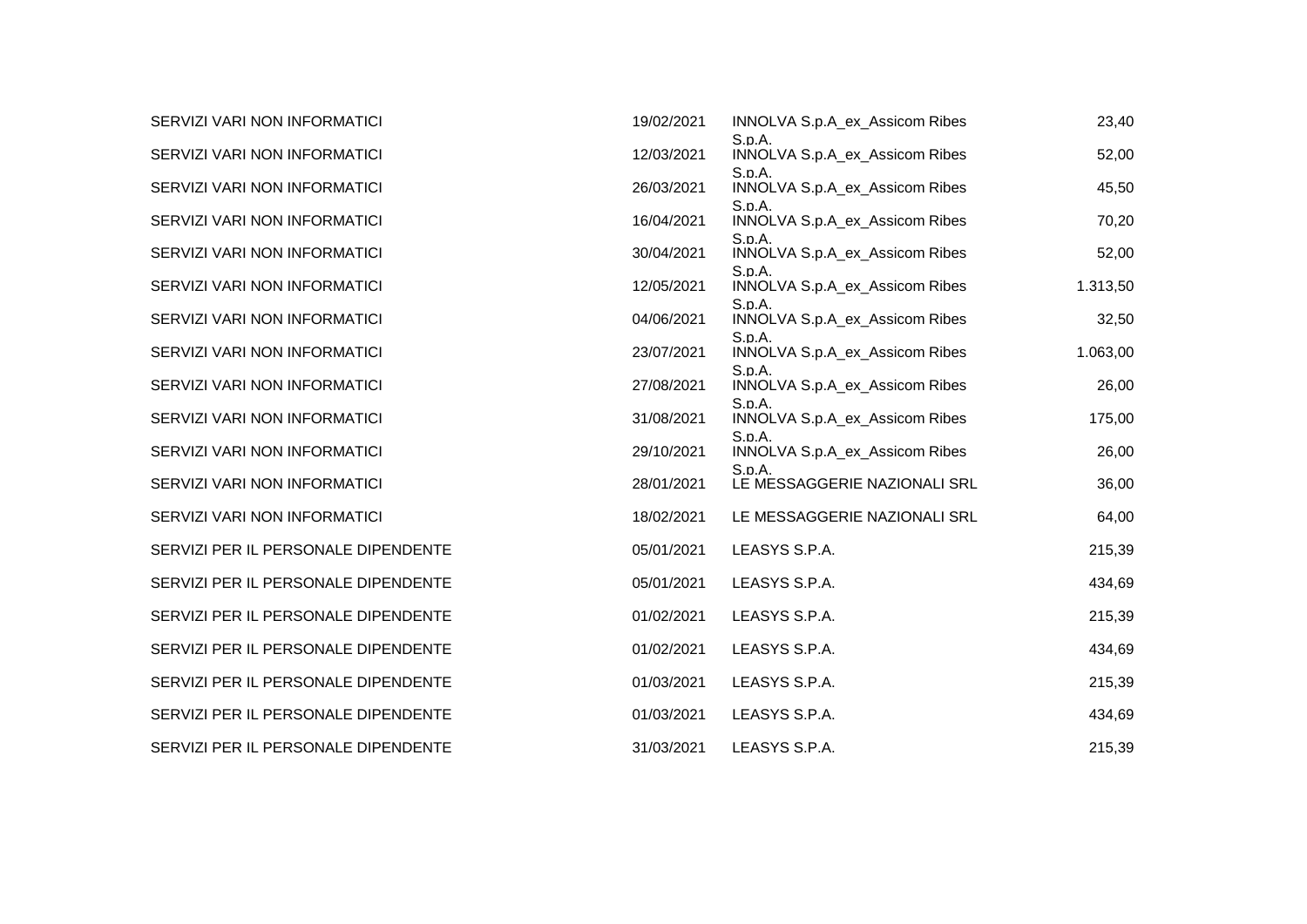SERVIZI PER IL PERSONALE DIPENDENTE SERVIZI PER IL PERSONALE DIPENDENTE SERVIZI PER IL PERSONALE DIPENDENTE SERVIZI PER IL PERSONALE DIPENDENTE SERVIZI PER IL PERSONALE DIPENDENTE SERVIZI PER IL PERSONALE DIPENDENTE SERVIZI PER IL PERSONALE DIPENDENTE SERVIZI PER IL PERSONALE DIPENDENTE SERVIZI PER IL PERSONALE DIPENDENTE SERVIZI PER IL PERSONALE DIPENDENTE SERVIZI PER IL PERSONALE DIPENDENTE SERVIZI PER IL PERSONALE DIPENDENTE SERVIZI PER IL PERSONALE DIPENDENTE SERVIZI PER IL PERSONALE DIPENDENTE SERVIZI PER IL PERSONALE DIPENDENTE SERVIZI PER IL PERSONALE DIPENDENTE SERVIZI PER IL PERSONALE DIPENDENTE SERVIZI FORNITI AGLI UTENTI SERVIZI FORNITI AGLI UTENTI SERVIZI FORNITI AGLI UTENTI

| 31/03/2021 | LEASYS S.P.A.                             | 434,69   |
|------------|-------------------------------------------|----------|
| 30/04/2021 | LEASYS S.P.A.                             | 215,39   |
| 30/04/2021 | LEASYS S.P.A.                             | 434,69   |
| 31/05/2021 | LEASYS S.P.A.                             | 215,39   |
| 31/05/2021 | LEASYS S.P.A.                             | 434,69   |
| 30/06/2021 | LEASYS S.P.A.                             | 215,39   |
| 30/06/2021 | LEASYS S.P.A.                             | 434,69   |
| 02/08/2021 | LEASYS S.P.A.                             | 215,39   |
| 02/08/2021 | LEASYS S.P.A.                             | 434,69   |
| 30/09/2021 | LEASYS S.P.A.                             | 205,22   |
| 30/09/2021 | LEASYS S.P.A.                             | 205,22   |
| 30/09/2021 | LEASYS S.P.A.                             | 347,78   |
| 30/09/2021 | LEASYS S.P.A.                             | 347,78   |
| 02/11/2021 | LEASYS S.P.A.                             | 205,22   |
| 02/11/2021 | LEASYS S.P.A.                             | 347,78   |
| 30/11/2021 | LEASYS S.P.A.                             | 205,22   |
| 30/11/2021 | LEASYS S.P.A.                             | 347,78   |
| 03/02/2021 | LEDSOFT DI PELLEGRINI L. E OLORI          | 2.000,00 |
| 28/01/2021 | D. & C. S.N.C.<br>LEICA GEOSYSTEMS S.P.A. | 191,40   |
| 28/01/2021 | LEICA GEOSYSTEMS S.P.A.                   | 191,40   |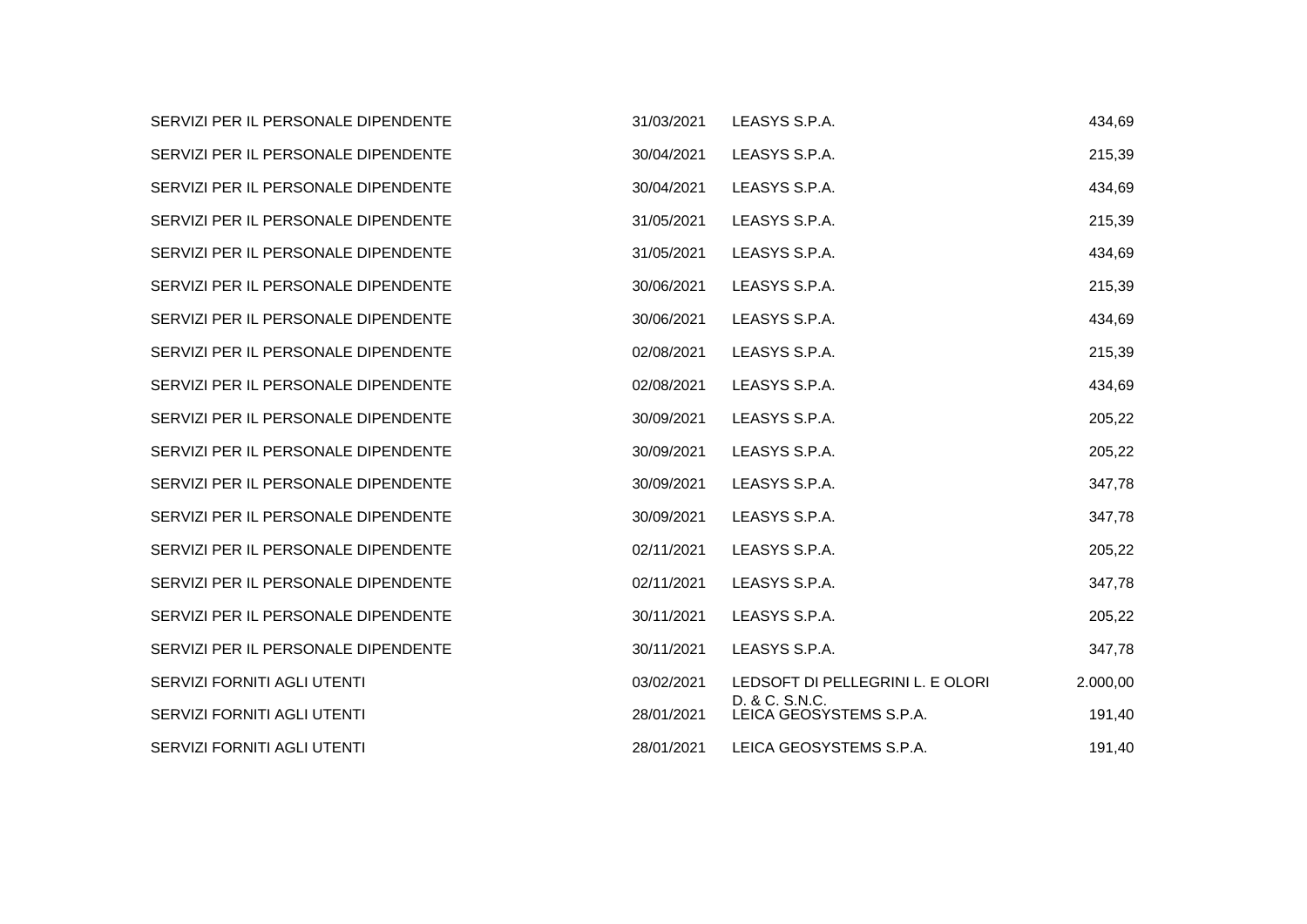| 761,40   | LEICA GEOSYSTEMS S.P.A. | 28/01/2021 | SERVIZI FORNITI AGLI UTENTI |
|----------|-------------------------|------------|-----------------------------|
| 959,75   | LEICA GEOSYSTEMS S.P.A. | 28/01/2021 | SERVIZI FORNITI AGLI UTENTI |
| 951,95   | LEICA GEOSYSTEMS S.P.A. | 28/01/2021 | SERVIZI FORNITI AGLI UTENTI |
| 191,95   | LEICA GEOSYSTEMS S.P.A. | 28/01/2021 | SERVIZI FORNITI AGLI UTENTI |
| 959,75   | LEICA GEOSYSTEMS S.P.A. | 28/01/2021 | SERVIZI FORNITI AGLI UTENTI |
| 190,00   | LEICA GEOSYSTEMS S.P.A. | 25/02/2021 | SERVIZI FORNITI AGLI UTENTI |
| 190,00   | LEICA GEOSYSTEMS S.P.A. | 25/02/2021 | SERVIZI FORNITI AGLI UTENTI |
| 191,40   | LEICA GEOSYSTEMS S.P.A. | 25/02/2021 | SERVIZI FORNITI AGLI UTENTI |
| 191,40   | LEICA GEOSYSTEMS S.P.A. | 25/02/2021 | SERVIZI FORNITI AGLI UTENTI |
| 2.879,25 | LEICA GEOSYSTEMS S.P.A. | 24/03/2021 | SERVIZI FORNITI AGLI UTENTI |
| 191,40   | LEICA GEOSYSTEMS S.P.A. | 24/03/2021 | SERVIZI FORNITI AGLI UTENTI |
| 191,40   | LEICA GEOSYSTEMS S.P.A. | 24/03/2021 | SERVIZI FORNITI AGLI UTENTI |
| 191,40   | LEICA GEOSYSTEMS S.P.A. | 24/03/2021 | SERVIZI FORNITI AGLI UTENTI |
| 190,00   | LEICA GEOSYSTEMS S.P.A. | 24/03/2021 | SERVIZI FORNITI AGLI UTENTI |
| 5.320,80 | LEICA GEOSYSTEMS S.P.A. | 24/03/2021 | SERVIZI FORNITI AGLI UTENTI |
| 190,00   | LEICA GEOSYSTEMS S.P.A. | 21/04/2021 | SERVIZI FORNITI AGLI UTENTI |
| 191,40   | LEICA GEOSYSTEMS S.P.A. | 21/04/2021 | SERVIZI FORNITI AGLI UTENTI |
| 1.140,00 | LEICA GEOSYSTEMS S.P.A. | 21/04/2021 | SERVIZI FORNITI AGLI UTENTI |
| 575,85   | LEICA GEOSYSTEMS S.P.A. | 21/04/2021 | SERVIZI FORNITI AGLI UTENTI |
| 190,00   | LEICA GEOSYSTEMS S.P.A. | 20/05/2021 | SERVIZI FORNITI AGLI UTENTI |
| 191,40   | LEICA GEOSYSTEMS S.P.A. | 23/06/2021 | SERVIZI FORNITI AGLI UTENTI |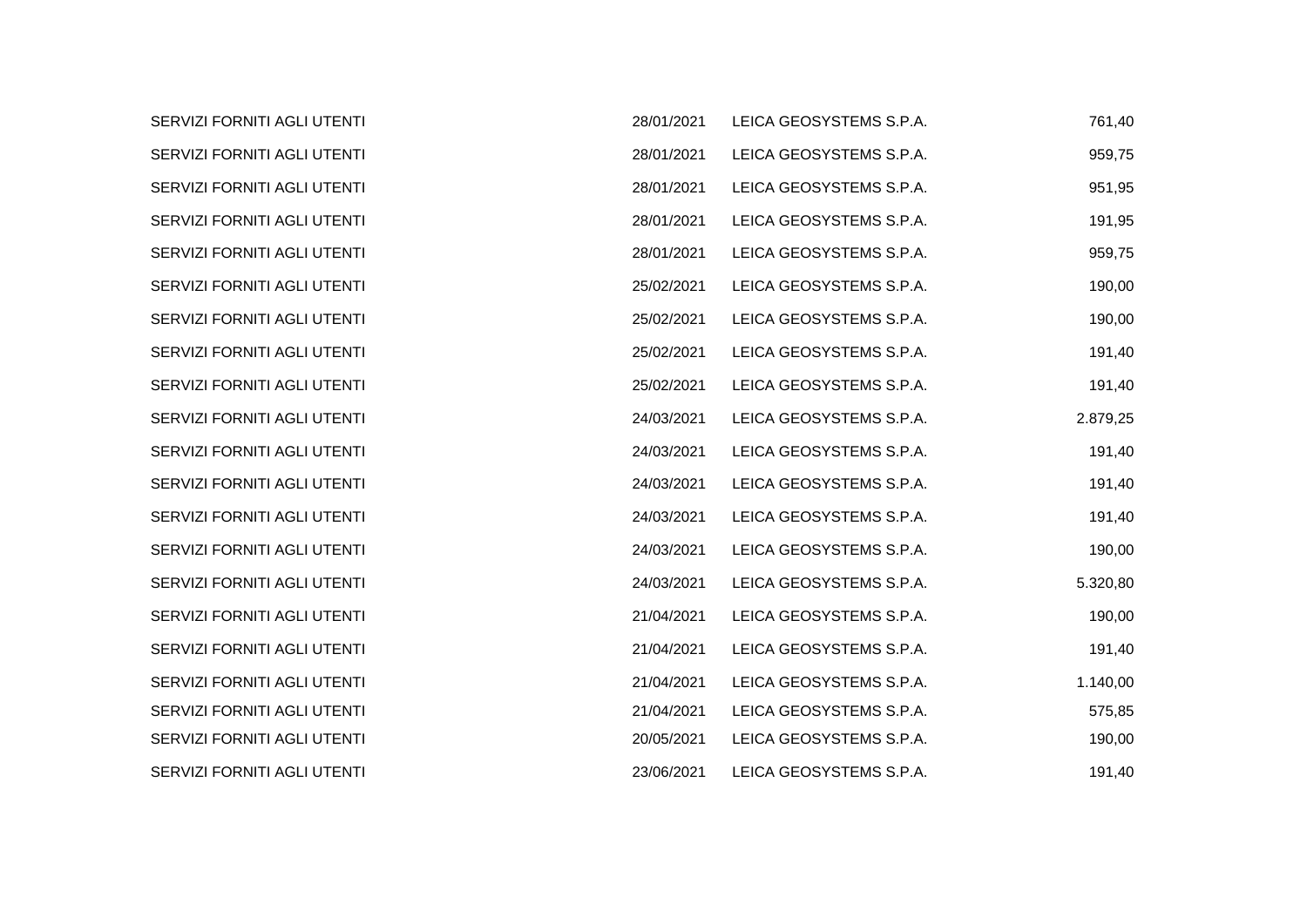| 191,40   | LEICA GEOSYSTEMS S.P.A. | 23/06/2021 | SERVIZI FORNITI AGLI UTENTI |
|----------|-------------------------|------------|-----------------------------|
| 383,90   | LEICA GEOSYSTEMS S.P.A. | 23/06/2021 | SERVIZI FORNITI AGLI UTENTI |
| 2.475,85 | LEICA GEOSYSTEMS S.P.A. | 23/06/2021 | SERVIZI FORNITI AGLI UTENTI |
| 2.495,35 | LEICA GEOSYSTEMS S.P.A. | 23/06/2021 | SERVIZI FORNITI AGLI UTENTI |
| 191,40   | LEICA GEOSYSTEMS S.P.A. | 08/07/2021 | SERVIZI FORNITI AGLI UTENTI |
| 191,40   | LEICA GEOSYSTEMS S.P.A. | 08/07/2021 | SERVIZI FORNITI AGLI UTENTI |
| 190,00   | LEICA GEOSYSTEMS S.P.A. | 31/08/2021 | SERVIZI FORNITI AGLI UTENTI |
| 190,00   | LEICA GEOSYSTEMS S.P.A. | 31/08/2021 | SERVIZI FORNITI AGLI UTENTI |
| 4.581,45 | LEICA GEOSYSTEMS S.P.A. | 31/08/2021 | SERVIZI FORNITI AGLI UTENTI |
| 191,95   | LEICA GEOSYSTEMS S.P.A. | 31/08/2021 | SERVIZI FORNITI AGLI UTENTI |
| 191,95   | LEICA GEOSYSTEMS S.P.A. | 31/08/2021 | SERVIZI FORNITI AGLI UTENTI |
| 1.343,65 | LEICA GEOSYSTEMS S.P.A. | 31/08/2021 | SERVIZI FORNITI AGLI UTENTI |
| 190,00   | LEICA GEOSYSTEMS S.P.A. | 31/08/2021 | SERVIZI FORNITI AGLI UTENTI |
| 191,40   | LEICA GEOSYSTEMS S.P.A. | 31/08/2021 | SERVIZI FORNITI AGLI UTENTI |
| 191,95   | LEICA GEOSYSTEMS S.P.A. | 22/10/2021 | SERVIZI FORNITI AGLI UTENTI |
| 381,95   | LEICA GEOSYSTEMS S.P.A. | 22/10/2021 | SERVIZI FORNITI AGLI UTENTI |
| 191,95   | LEICA GEOSYSTEMS S.P.A. | 22/10/2021 | SERVIZI FORNITI AGLI UTENTI |
| 191,40   | LEICA GEOSYSTEMS S.P.A. | 22/10/2021 | SERVIZI FORNITI AGLI UTENTI |
| 191,95   | LEICA GEOSYSTEMS S.P.A. | 22/10/2021 | SERVIZI FORNITI AGLI UTENTI |
| 761,95   | LEICA GEOSYSTEMS S.P.A. | 22/10/2021 | SERVIZI FORNITI AGLI UTENTI |
| 381,95   | LEICA GEOSYSTEMS S.P.A. | 22/10/2021 | SERVIZI FORNITI AGLI UTENTI |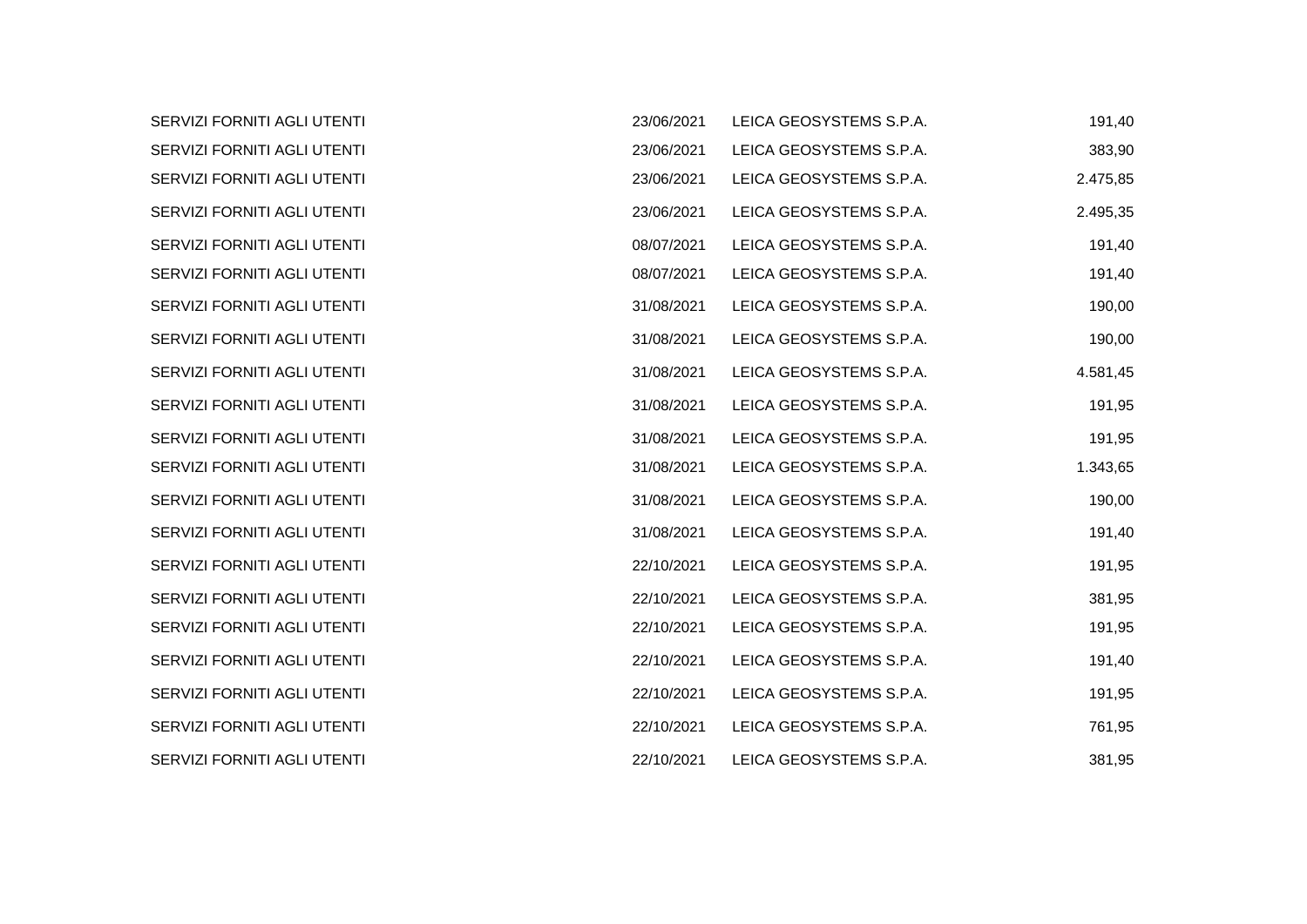| SERVIZI FORNITI AGLI UTENTI               | 22/10/2021 | LEICA GEOSYSTEMS S.P.A.                                       | 570,00   |
|-------------------------------------------|------------|---------------------------------------------------------------|----------|
| SERVIZI FORNITI AGLI UTENTI               | 22/10/2021 | LEICA GEOSYSTEMS S.P.A.                                       | 767,80   |
| SERVIZI FORNITI AGLI UTENTI               | 22/10/2021 | LEICA GEOSYSTEMS S.P.A.                                       | 571,95   |
| SERVIZI FORNITI AGLI UTENTI               | 22/10/2021 | LEICA GEOSYSTEMS S.P.A.                                       | 767,80   |
| SERVIZI FORNITI AGLI UTENTI               | 23/11/2021 | LEICA GEOSYSTEMS S.P.A.                                       | 191,95   |
| SERVIZI FORNITI AGLI UTENTI               | 23/11/2021 | LEICA GEOSYSTEMS S.P.A.                                       | 191,40   |
| SERVIZI FORNITI AGLI UTENTI               | 23/11/2021 | LEICA GEOSYSTEMS S.P.A.                                       | 190,00   |
| SERVIZI FORNITI AGLI UTENTI               | 23/11/2021 | LEICA GEOSYSTEMS S.P.A.                                       | 191,95   |
| SERVIZI FORNITI AGLI UTENTI               | 23/11/2021 | LEICA GEOSYSTEMS S.P.A.                                       | 190,00   |
| PROMOZIONE RAPPRESENTANZA E COMUNICAZIONE | 17/02/2021 | LINKEDIN IRELAND UNLIMITED                                    | 108,91   |
| PROMOZIONE RAPPRESENTANZA E COMUNICAZIONE | 22/02/2021 | COMDANIV ov Linkodln Iroland Ld<br>LINKEDIN IRELAND UNLIMITED | 107,13   |
| PROMOZIONE RAPPRESENTANZA E COMUNICAZIONE | 27/02/2021 | COMPANY ex LinkedIn Ireland Ld<br>LINKEDIN IRELAND UNLIMITED  | 115,09   |
| PROMOZIONE RAPPRESENTANZA E COMUNICAZIONE | 01/03/2021 | COMPANY ex LinkedIn Ireland Ld<br>LINKEDIN IRELAND UNLIMITED  | 42,87    |
| INVESTIMENTI IN HARDWARE                  | 12/05/2021 | COMDANIV av LinkadIn Iraland I d<br>LIT IMPIANTI S.r.I.       | 1.600,00 |
| SERVIZI VARI NON INFORMATICI              | 18/11/2021 | MA.NI.GU. Srl                                                 | 305,00   |
| BENI E MATERIALI DI CONSUMO               | 18/11/2021 | MA.NI.GU. Srl                                                 | 55,00    |
| LICENZE D'USO                             | 02/02/2021 | Mapp Digital Italy S.r.I._ ex_MEME Italy<br>$C_{r}$           | 1.595,37 |
| LICENZE D'USO                             | 02/02/2021 | Mapp Digital Italy S.r.l._ ex_MEME Italy                      | 1.026,04 |
| LICENZE D'USO                             | 24/02/2021 | Srl<br>Mapp Digital Italy S.r.I._ ex_MEME Italy               | 1.011,78 |
| LICENZE D'USO                             | 21/04/2021 | Mapp Digital Italy S.r.I. ex_MEME Italy                       | 1.000,00 |
| LICENZE D'USO                             | 20/05/2021 | Srl<br>Mapp Digital Italy S.r.I. ex_MEME Italy<br>Srl         | 1.000,00 |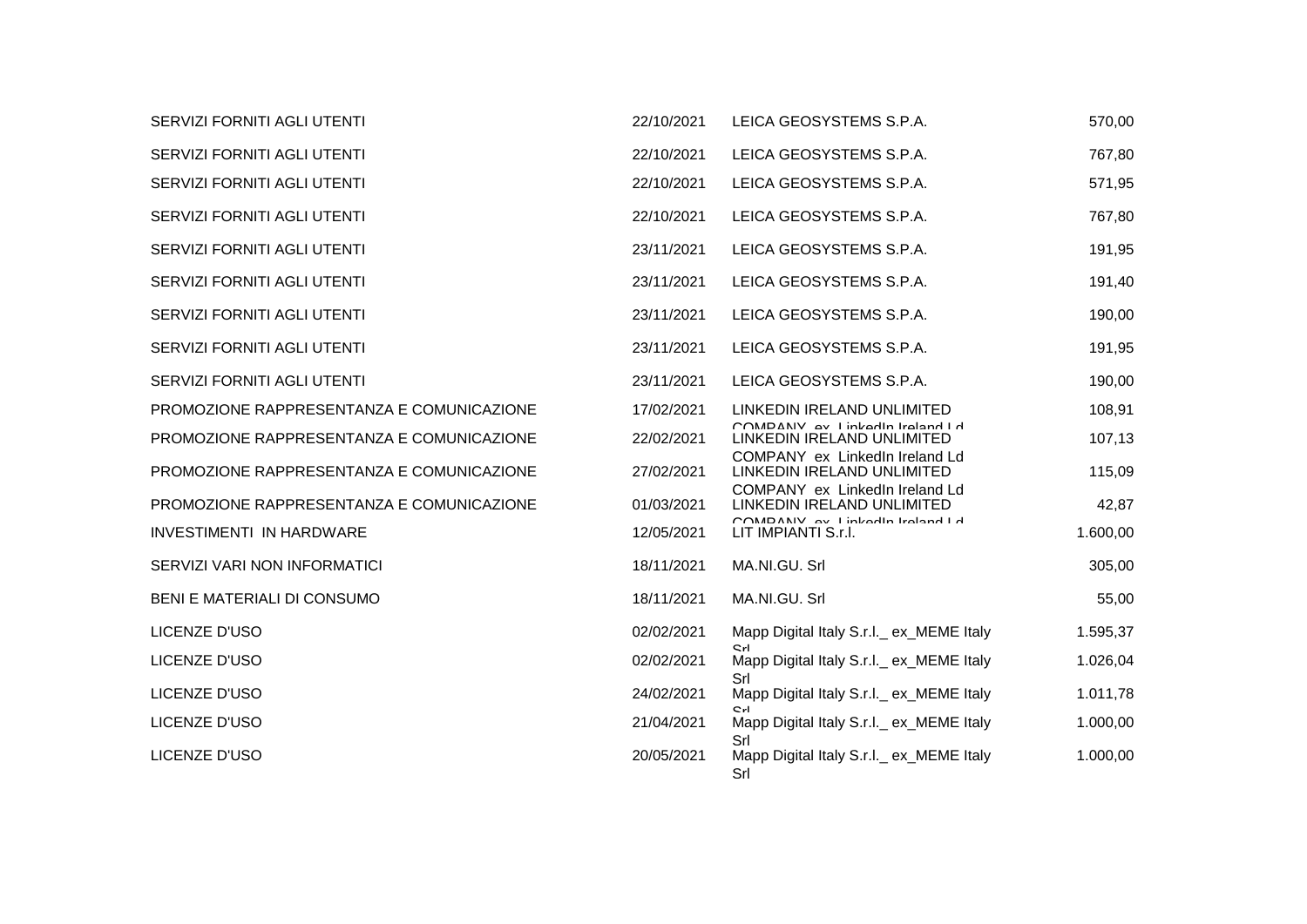| SERVIZI PROFESSIONALI                | 23/06/2021 | Mapp Digital Italy S.r.I._ ex_MEME Italy        | 600,00   |
|--------------------------------------|------------|-------------------------------------------------|----------|
| LICENZE D'USO                        | 23/06/2021 | Mapp Digital Italy S.r.I. ex_MEME Italy         | 1.000,00 |
| LICENZE D'USO                        | 23/07/2021 | Mapp Digital Italy S.r.l._ ex_MEME Italy        | 1.000,00 |
| LICENZE D'USO                        | 31/08/2021 | Srl<br>Mapp Digital Italy S.r.I. ex_MEME Italy  | 1.000,00 |
| LICENZE D'USO                        | 15/09/2021 | Srl<br>Mapp Digital Italy S.r.I. ex_MEME Italy  | 1.000,00 |
| LICENZE D'USO                        | 22/10/2021 | Srl<br>Mapp Digital Italy S.r.l._ ex_MEME Italy | 1.000,00 |
| LICENZE D'USO                        | 23/11/2021 | Mapp Digital Italy S.r.I. ex_MEME Italy         | 1.000,00 |
| SERVIZI FORNITI AGLI UTENTI          | 07/10/2021 | <b>MELLA OSCAR</b>                              | 5,00     |
| SERVIZI FORNITI AGLI UTENTI          | 07/10/2021 | <b>MELLA OSCAR</b>                              | 100,00   |
| SERVIZI FORNITI AGLI UTENTI          | 07/10/2021 | <b>MELLA OSCAR</b>                              | 70,00    |
| SERVIZI PROFESSIONALI                | 07/10/2021 | <b>MELLA OSCAR</b>                              | 3,50     |
| SERVIZI FORNITI AGLI UTENTI          | 15/09/2021 | MENCI SOFTWARE S.R.L.                           | 49,15    |
| SERVIZI FORNITI AGLI UTENTI          | 15/09/2021 | MENCI SOFTWARE S.R.L.                           | 59,39    |
| SERVIZI VARI NON INFORMATICI         | 12/07/2021 | Mercedes-Benz Roma S.p.A.                       | 10,61    |
| SERVIZI VARI NON INFORMATICI         | 12/07/2021 | Mercedes-Benz Roma S.p.A.                       | 14,76    |
| BENI E MATERIALI DI CONSUMO          | 12/07/2021 | Mercedes-Benz Roma S.p.A.                       | 33,46    |
| BENI E MATERIALI DI CONSUMO          | 12/07/2021 | Mercedes-Benz Roma S.p.A.                       | 13,42    |
| BENI E MATERIALI DI CONSUMO          | 12/07/2021 | Mercedes-Benz Roma S.p.A.                       | 2,95     |
| FORMAZIONE E SELEZIONE DEL PERSONALE | 25/02/2021 | MULCAHY DARRAGH                                 | 910,00   |
| FORMAZIONE E SELEZIONE DEL PERSONALE | 23/07/2021 | MULCAHY DARRAGH                                 | 655,20   |
| FORMAZIONE E SELEZIONE DEL PERSONALE | 23/07/2021 | MULCAHY DARRAGH                                 | 800,80   |
| FORMAZIONE E SELEZIONE DEL PERSONALE | 27/09/2021 | <b>MULCAHY DARRAGH</b>                          | 509,60   |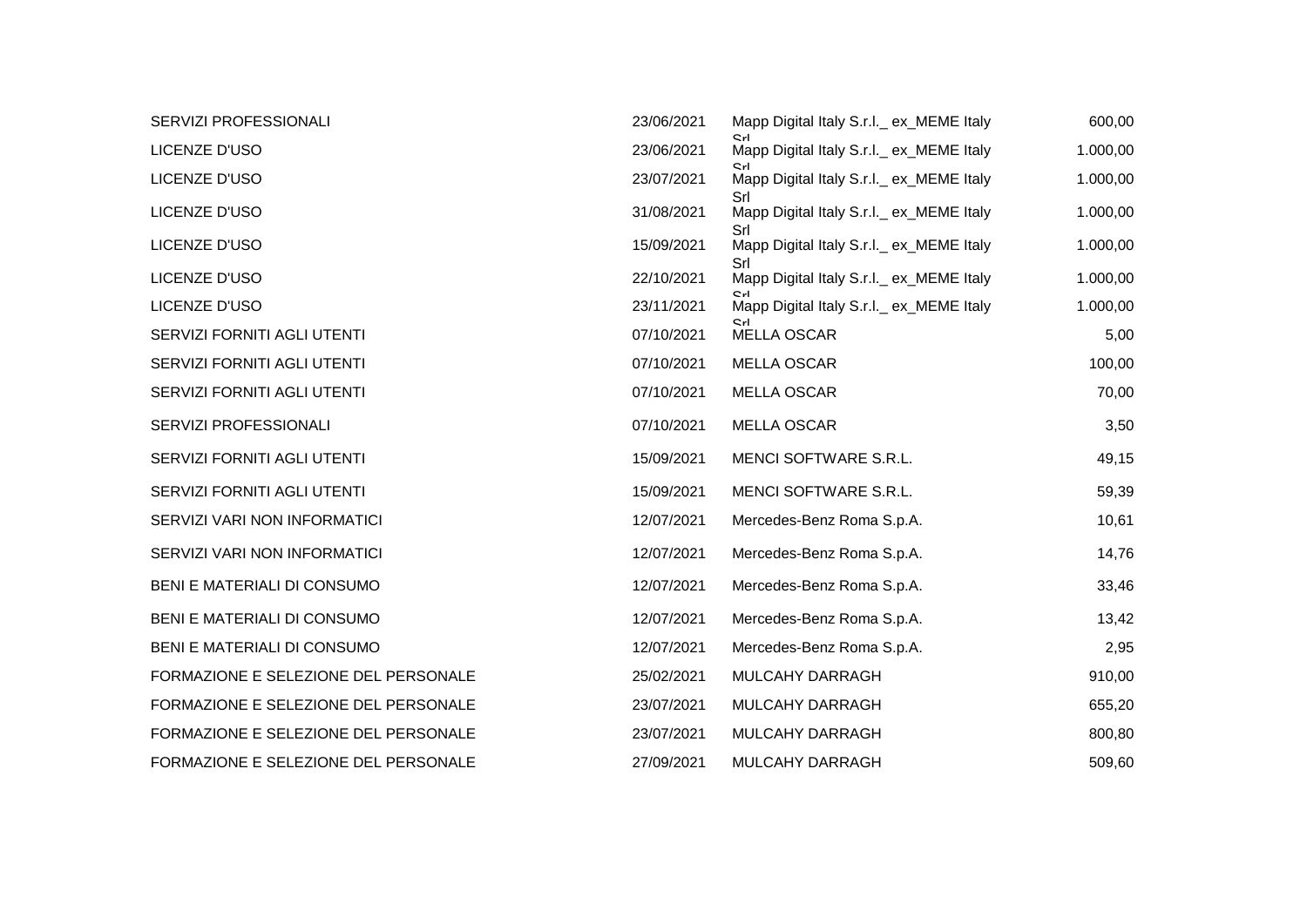| BENI E MATERIALI DI CONSUMO  | 21/06/2021 | Munus International S.r.I.                          | 910,00    |
|------------------------------|------------|-----------------------------------------------------|-----------|
| LICENZE D'USO                | 07/01/2021 | NAMIRIAL S.P.A.                                     | 36,00     |
| LICENZE D'USO                | 25/02/2021 | NAMIRIAL S.P.A.                                     | 3.000,00  |
| SERVIZI FORNITI AGLI UTENTI  | 08/03/2021 | NAMIRIAL S.P.A.                                     | 6,25      |
| SERVIZI FORNITI AGLI UTENTI  | 20/05/2021 | NAMIRIAL S.P.A.                                     | 150,00    |
| SERVIZI FORNITI AGLI UTENTI  | 20/05/2021 | NAMIRIAL S.P.A.                                     | 151,25    |
| SERVIZI FORNITI AGLI UTENTI  | 25/05/2021 | NAMIRIAL S.P.A.                                     | 63.540,00 |
| SERVIZI FORNITI AGLI UTENTI  | 23/06/2021 | NAMIRIAL S.P.A.                                     | 1.194,00  |
| SERVIZI FORNITI AGLI UTENTI  | 31/08/2021 | NAMIRIAL S.P.A.                                     | 222,50    |
| SERVIZI FORNITI AGLI UTENTI  | 15/09/2021 | NAMIRIAL S.P.A.                                     | 12,50     |
| SERVIZI FORNITI AGLI UTENTI  | 05/11/2021 | NAMIRIAL S.P.A.                                     | 10,00     |
| SERVIZI FORNITI AGLI UTENTI  | 18/02/2021 | <b>NEGRI MATTEO</b>                                 | 392,00    |
| SERVIZI FORNITI AGLI UTENTI  | 24/03/2021 | <b>NEGRI MATTEO</b>                                 | 53,33     |
| SERVIZI PROFESSIONALI        | 24/03/2021 | <b>NEGRI MATTEO</b>                                 | 2,67      |
| SERVIZI FORNITI AGLI UTENTI  | 31/08/2021 | <b>NEGRI MATTEO</b>                                 | 106,67    |
| SERVIZI PROFESSIONALI        | 31/08/2021 | <b>NEGRI MATTEO</b>                                 | 5,33      |
| SERVIZI FORNITI AGLI UTENTI  | 09/09/2021 | <b>NEGRI MATTEO</b>                                 | 38,10     |
| SERVIZI PROFESSIONALI        | 09/09/2021 | <b>NEGRI MATTEO</b>                                 | 1,91      |
| SERVIZI FORNITI AGLI UTENTI  | 27/09/2021 | <b>NEGRI MATTEO</b>                                 | 30,48     |
| SERVIZI PROFESSIONALI        | 27/09/2021 | <b>NEGRI MATTEO</b>                                 | 1,52      |
| <b>SERVIZI PROFESSIONALI</b> | 14/01/2021 | <b>NEVIO BIANCHI &amp;</b><br>PARTNERS ex BIANCHI & | 924,00    |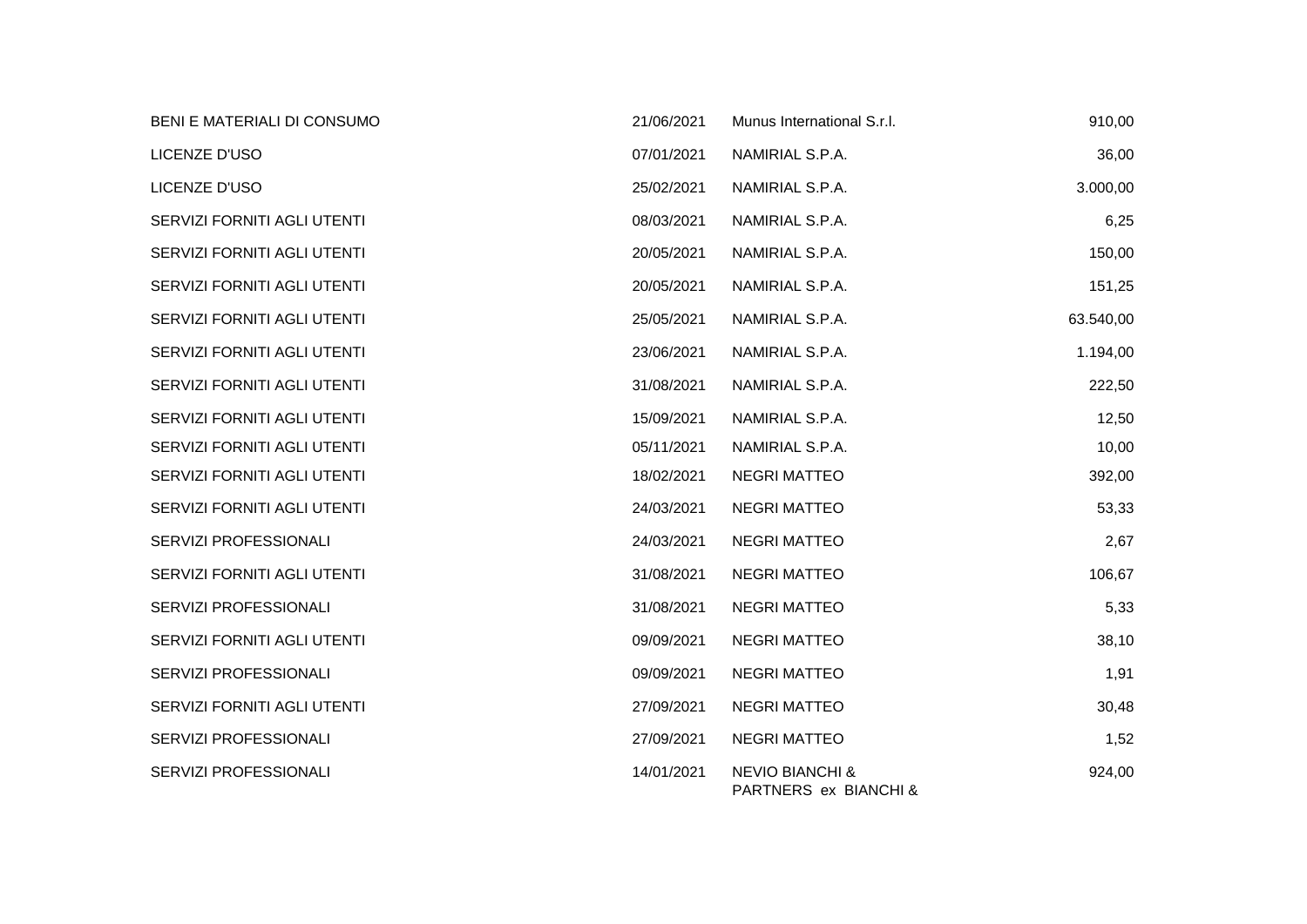| SERVIZI PROFESSIONALI        | 14/01/2021 | <b>NEVIO BIANCHI &amp;</b>                            | 36,96    |
|------------------------------|------------|-------------------------------------------------------|----------|
| SERVIZI PROFESSIONALI        | 18/02/2021 | PARTNERS ex BIANCHI &<br><b>NEVIO BIANCHI &amp;</b>   | 1.471,00 |
| SERVIZI PROFESSIONALI        | 18/02/2021 | PARTNERS ex BIANCHI &<br><b>NEVIO BIANCHI &amp;</b>   | 58,84    |
| <b>SERVIZI PROFESSIONALI</b> | 24/03/2021 | PARTNERS ex BIANCHI &<br><b>NEVIO BIANCHI &amp;</b>   | 1.030,64 |
| SERVIZI PROFESSIONALI        | 24/03/2021 | PARTNERS ex BIANCHI &<br><b>NEVIO BIANCHI &amp;</b>   | 978,64   |
| SERVIZI PROFESSIONALI        | 12/05/2021 | PARTNERS ex BIANCHI &<br><b>NEVIO BIANCHI &amp;</b>   | 974,00   |
| SERVIZI PROFESSIONALI        | 12/05/2021 | PARTNERS ex BIANCHI &<br><b>NEVIO BIANCHI &amp;</b>   | 991,00   |
| SERVIZI PROFESSIONALI        | 12/05/2021 | PARTNERS ex BIANCHI &<br><b>NEVIO BIANCHI &amp;</b>   | 2.000,00 |
| SERVIZI PROFESSIONALI        | 12/05/2021 | DARTNERS AV RIANCHIR<br><b>NEVIO BIANCHI &amp;</b>    | 38,96    |
| SERVIZI PROFESSIONALI        | 12/05/2021 | PARTNERS ex BIANCHI &<br><b>NEVIO BIANCHI &amp;</b>   | 39,64    |
| <b>SERVIZI PROFESSIONALI</b> | 12/05/2021 | PARTNERS ex BIANCHI &<br><b>NEVIO BIANCHI &amp;</b>   | 80,00    |
| SERVIZI PROFESSIONALI        | 23/07/2021 | PARTNERS ex BIANCHI &<br><b>NEVIO BIANCHI &amp;</b>   | 1.091,00 |
| SERVIZI PROFESSIONALI        | 23/07/2021 | PARTNERS ex BIANCHI &<br><b>NEVIO BIANCHI &amp;</b>   | 43,64    |
| <b>SERVIZI PROFESSIONALI</b> | 31/08/2021 | DADTNEDS AV RIANCHI &<br><b>NEVIO BIANCHI &amp;</b>   | 1.141,00 |
| SERVIZI PROFESSIONALI        | 31/08/2021 | PARTNERS ex BIANCHI &<br><b>NEVIO BIANCHI &amp;</b>   | 45,64    |
| <b>SERVIZI PROFESSIONALI</b> | 05/11/2021 | PARTNERS ex BIANCHI &<br><b>NEVIO BIANCHI &amp;</b>   | 1.141,00 |
| <b>SERVIZI PROFESSIONALI</b> | 05/11/2021 | DADTNIEDS AV DIANICHI &<br><b>NEVIO BIANCHI &amp;</b> | 1.091,00 |
| SERVIZI PROFESSIONALI        | 05/11/2021 | DADTNIEDS AV DIANICHI R<br><b>NEVIO BIANCHI &amp;</b> | 45,64    |
| SERVIZI PROFESSIONALI        | 05/11/2021 | PARTNERS ex BIANCHI &<br><b>NEVIO BIANCHI &amp;</b>   | 43,64    |
| SPESE AMMINISTRATIVE         | 27/01/2021 | PARTNERS ex BIANCHI &<br>Nexi Payments S.p.A.         | 37,17    |
| SPESE AMMINISTRATIVE         | 13/05/2021 | Nexi Payments S.p.A.                                  | 12,00    |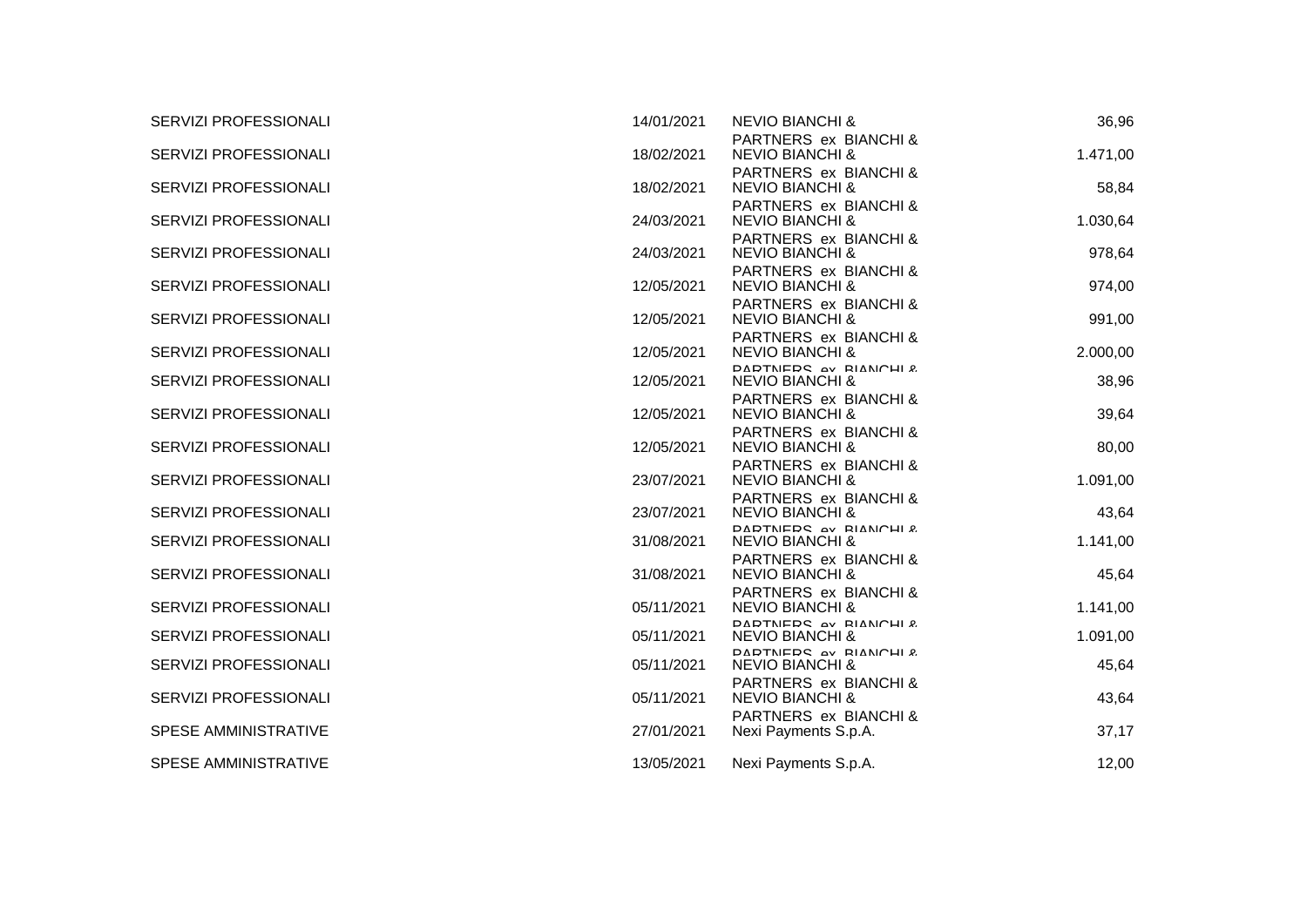| <b>CONTRIBUTI ASSOCIATIVI</b>             | 23/07/2021 | Nexi Payments S.p.A.                                          | 44,65    |
|-------------------------------------------|------------|---------------------------------------------------------------|----------|
| <b>SPESE AMMINISTRATIVE</b>               | 12/09/2021 | Nexi Payments S.p.A.                                          | 12,00    |
| SPESE AMMINISTRATIVE                      | 12/09/2021 | Nexi Payments S.p.A.                                          | 12,00    |
| <b>CONTRIBUTI ASSOCIATIVI</b>             | 13/10/2021 | Nexi Payments S.p.A.                                          | 44,65    |
| <b>CONTRIBUTI ASSOCIATIVI</b>             | 13/10/2021 | Nexi Payments S.p.A.                                          | 44,65    |
| CONTRIBUTI ASSOCIATIVI                    | 16/10/2021 | Nexi Payments S.p.A.                                          | 51,65    |
| MANUTENZIONE SOFTWARE                     | 14/01/2021 | OPSoftware S.r.l.                                             | 8.500,00 |
| <b>SERVIZI INFORMATICI</b>                | 14/01/2021 | OPSoftware S.r.l.                                             | 8.500,00 |
| MANUTENZIONE SOFTWARE                     | 25/02/2021 | OPSoftware S.r.I.                                             | 330,00   |
| MANUTENZIONE SOFTWARE                     | 14/10/2021 | OPSoftware S.r.l.                                             | 4.840,00 |
| SERVIZI VARI NON INFORMATICI              | 22/06/2021 | OSTERIA DEL SOSTEGNO - Mazzoni                                | 12,09    |
| PROMOZIONE RAPPRESENTANZA E COMUNICAZIONE | 22/06/2021 | Marco<br>OSTERIA DEL SOSTEGNO - Mazzoni                       | 88,67    |
| SERVIZI DI SEDE                           | 28/01/2021 | Marco<br>P. e B. SERVICE S.R.L.                               | 2.040,00 |
| SERVIZI DI SEDE                           | 25/02/2021 | <b>UNIPERSONALE</b><br>P. e B. SERVICE S.R.L.                 | 2.040,00 |
| SERVIZI DI SEDE                           | 24/03/2021 | <b>UNIPERSONALE</b><br>P. e B. SERVICE S.R.L.                 | 2.040,00 |
| SERVIZI DI SEDE                           | 21/04/2021 | <b>I INIIDED CONIAI E</b><br>P. e B. SERVICE S.R.L.           | 2.040,00 |
| SERVIZI DI SEDE                           | 20/05/2021 | <b>UNIPERSONALE</b><br>P. e B. SERVICE S.R.L.                 | 2.040,00 |
| SERVIZI DI SEDE                           | 23/06/2021 | <b>UNIPERSONALE</b><br>P. e B. SERVICE S.R.L.                 | 2.040,00 |
| SERVIZI DI SEDE                           | 23/07/2021 | <b>UNIPERSONALE</b><br>P. e B. SERVICE S.R.L.                 | 2.040,00 |
| SERVIZI DI SEDE                           | 15/09/2021 | <b>UNIPERSONALE</b><br>P. e B. SERVICE S.R.L.                 | 2.040,00 |
| <b>SERVIZI DI SEDE</b>                    | 22/10/2021 | <b>UNIPERSONALE</b><br>P. e B. SERVICE S.R.L.<br>UNIPERSONALE | 2.040,00 |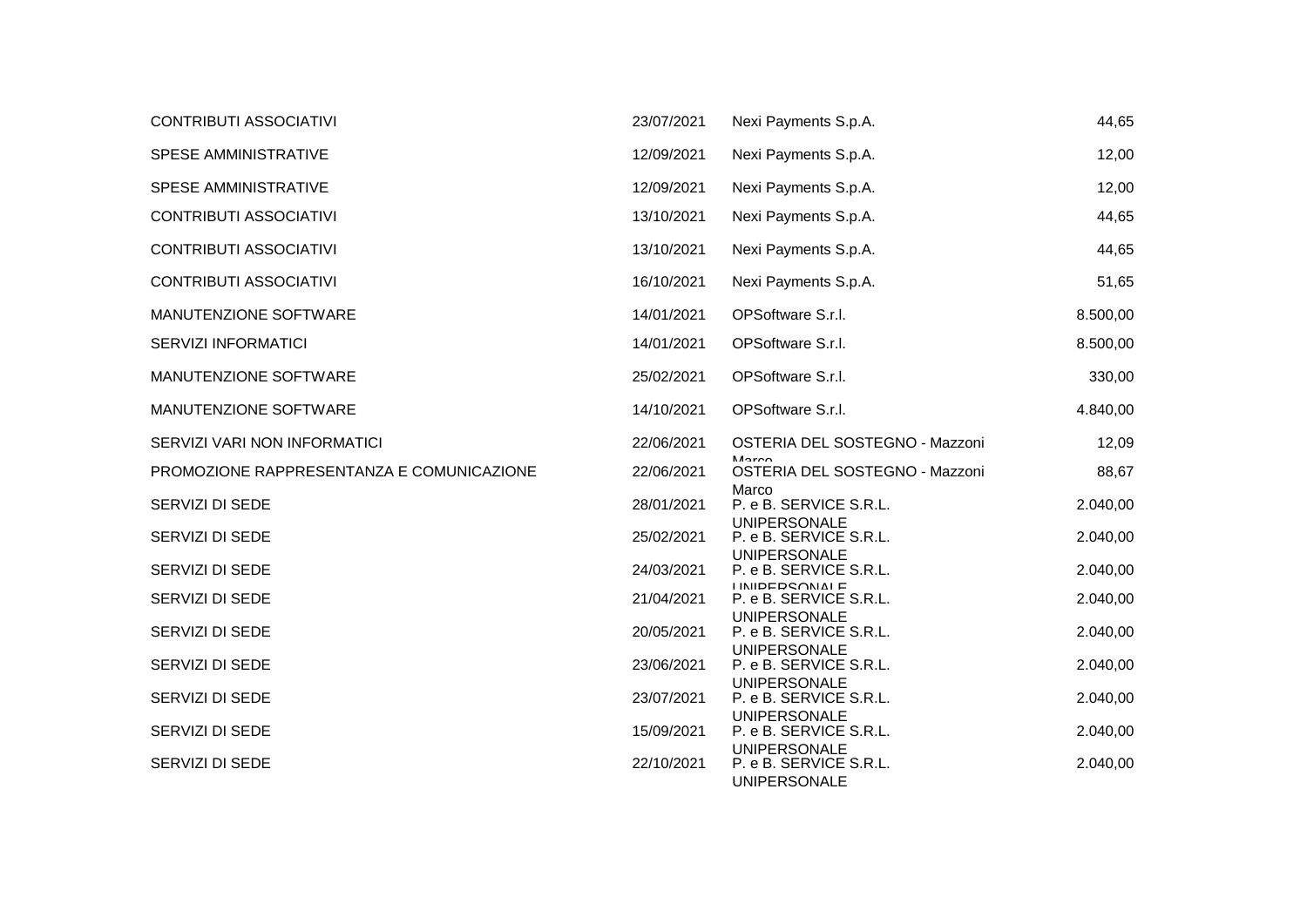| <b>SERVIZI DI SEDE</b>                    | 22/10/2021 | P. e B. SERVICE S.R.L.                      | 2.040,00 |
|-------------------------------------------|------------|---------------------------------------------|----------|
| SERVIZI VARI NON INFORMATICI              | 08/07/2021 | <b>UNIPERSONALE</b><br>PALOMBINI EUR S.r.I. | 7,82     |
| PROMOZIONE RAPPRESENTANZA E COMUNICAZIONE | 08/07/2021 | PALOMBINI EUR S.r.I.                        | 86,00    |
| SERVIZI VARI NON INFORMATICI              | 19/07/2021 | PALOMBINI EUR S.r.I.                        | 3,82     |
| PROMOZIONE RAPPRESENTANZA E COMUNICAZIONE | 19/07/2021 | PALOMBINI EUR S.r.I.                        | 42,00    |
| SERVIZI FORNITI AGLI UTENTI               | 28/01/2021 | <b>P-LEARNING SRL</b>                       | 4.694,90 |
| SERVIZI FORNITI AGLI UTENTI               | 27/09/2021 | <b>P-LEARNING SRL</b>                       | 772,10   |
| SERVIZI VARI NON INFORMATICI              | 19/11/2021 | POLDO E GIANNA SRLS                         | 28,18    |
| PROMOZIONE RAPPRESENTANZA E COMUNICAZIONE | 19/11/2021 | POLDO E GIANNA SRLS                         | 310,00   |
| PROMOZIONE RAPPRESENTANZA E COMUNICAZIONE | 25/11/2021 | POLDO E GIANNA SRLS                         | 210,00   |
| SERVIZI VARI NON INFORMATICI              | 25/11/2021 | POLDO E GIANNA SRLS                         | 20,00    |
| BENI E MATERIALI DI CONSUMO               | 25/11/2021 | POLDO E GIANNA SRLS                         | 19,09    |
| LICENZE D'USO                             | 21/01/2021 | Powtoon Ltd                                 | 396,66   |
| SERVIZI VARI NON INFORMATICI              | 14/01/2021 | PRESTO RECAPITI S.r.I.                      | 300,82   |
| SERVIZI VARI NON INFORMATICI              | 29/04/2021 | PRESTO RECAPITI S.r.I.                      | 300,82   |
| SERVIZI VARI NON INFORMATICI              | 17/11/2021 | PRESTO RECAPITI S.r.I.                      | 324,59   |
| SERVIZI FORNITI AGLI UTENTI               | 09/04/2021 | PRETE MARIKA                                | 375,00   |
| <b>CONTRIBUTI ASSOCIATIVI</b>             | 20/05/2021 | <b>PREVIASS II</b>                          | 500,00   |
| SPESE AMMINISTRATIVE                      | 13/10/2021 | Prezi Inc.                                  | 0,44     |
| LICENZE D'USO                             | 13/10/2021 | Prezi Inc.                                  | 137,52   |
| SERVIZI FORNITI AGLI UTENTI               | 28/01/2021 | <b>PROGETTO ULISSE Srl</b>                  | 4.602,00 |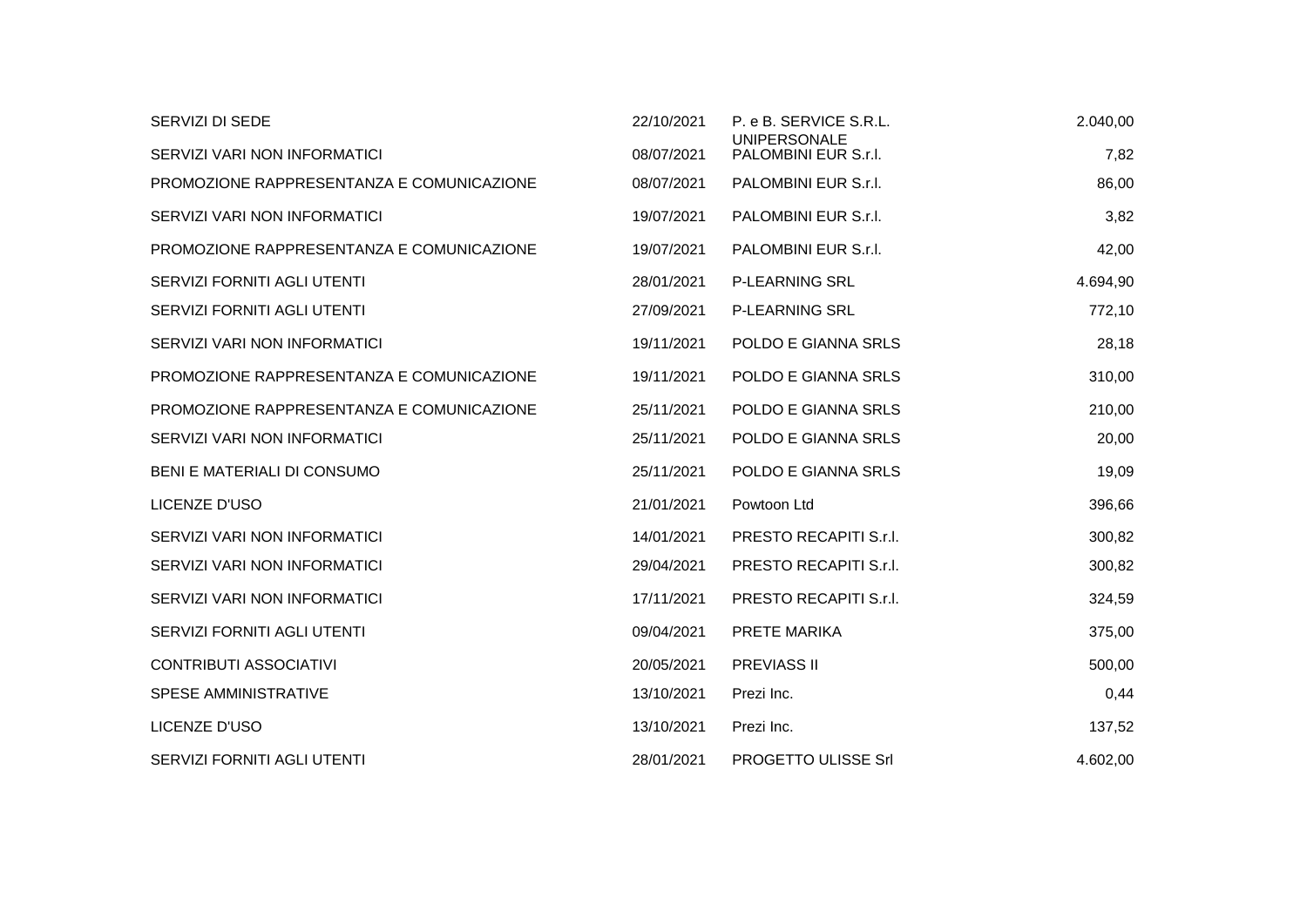| SERVIZI FORNITI AGLI UTENTI | 28/01/2021 | PROGETTO ULISSE Srl                                                         | 4.194,00  |
|-----------------------------|------------|-----------------------------------------------------------------------------|-----------|
| SERVIZI FORNITI AGLI UTENTI | 25/02/2021 | <b>PROGETTO ULISSE Srl</b>                                                  | 928,00    |
| SERVIZI FORNITI AGLI UTENTI | 24/03/2021 | <b>PROGETTO ULISSE Srl</b>                                                  | 1.422,00  |
| SERVIZI FORNITI AGLI UTENTI | 21/04/2021 | <b>PROGETTO ULISSE Srl</b>                                                  | 2.341,00  |
| SERVIZI FORNITI AGLI UTENTI | 20/05/2021 | PROGETTO ULISSE Srl                                                         | 1.950,00  |
| SERVIZI FORNITI AGLI UTENTI | 23/07/2021 | PROGETTO ULISSE Srl                                                         | 1.539,00  |
| SERVIZI FORNITI AGLI UTENTI | 31/08/2021 | PROGETTO ULISSE Srl                                                         | 1.016,00  |
| SERVIZI FORNITI AGLI UTENTI | 27/09/2021 | <b>PROGETTO ULISSE Srl</b>                                                  | 927,00    |
| SERVIZI FORNITI AGLI UTENTI | 22/10/2021 | PROGETTO ULISSE Srl                                                         | 1.525,00  |
| SERVIZI FORNITI AGLI UTENTI | 22/10/2021 | PROGETTO ULISSE Srl                                                         | 1.278,00  |
| SERVIZI FORNITI AGLI UTENTI | 23/11/2021 | PROGETTO ULISSE Srl                                                         | 1.557,00  |
| SERVIZI FORNITI AGLI UTENTI | 18/02/2021 | <b>QUALITY AND MANAGEMENT</b>                                               | 21.410,00 |
| SERVIZI FORNITI AGLI UTENTI | 25/02/2021 | <b>SERVICES Srl</b><br>QUALITY AND MANAGEMENT                               | 6.400,00  |
| SERVIZI FORNITI AGLI UTENTI | 24/03/2021 | <b>SERVICES Srl</b><br><b>QUALITY AND MANAGEMENT</b>                        | 6.150,00  |
| SERVIZI FORNITI AGLI UTENTI | 21/04/2021 | <b>CEDVICEC Cri</b><br><b>QUALITY AND MANAGEMENT</b>                        | 5.650,00  |
|                             |            | <b>CEDVICES SH</b>                                                          |           |
| SERVIZI FORNITI AGLI UTENTI | 20/05/2021 | <b>QUALITY AND MANAGEMENT</b><br><b>SERVICES Srl</b>                        | 4.500,00  |
| SERVIZI FORNITI AGLI UTENTI | 23/06/2021 | QUALITY AND MANAGEMENT                                                      | 2.850,00  |
| SERVIZI FORNITI AGLI UTENTI | 08/07/2021 | <b>SERVICES Srl</b><br>QUALITY AND MANAGEMENT                               | 5.050,00  |
| SERVIZI FORNITI AGLI UTENTI | 31/08/2021 | <b>CEDVICES CH</b><br>QUALITY AND MANAGEMENT                                | 4.400,00  |
| SERVIZI FORNITI AGLI UTENTI | 15/09/2021 | <b>SERVICES Srl</b><br>QUALITY AND MANAGEMENT                               | 4.000,00  |
| SERVIZI FORNITI AGLI UTENTI | 14/10/2021 | <b>SERVICES Srl</b><br><b>QUALITY AND MANAGEMENT</b><br><b>SERVICES Srl</b> | 3.800,00  |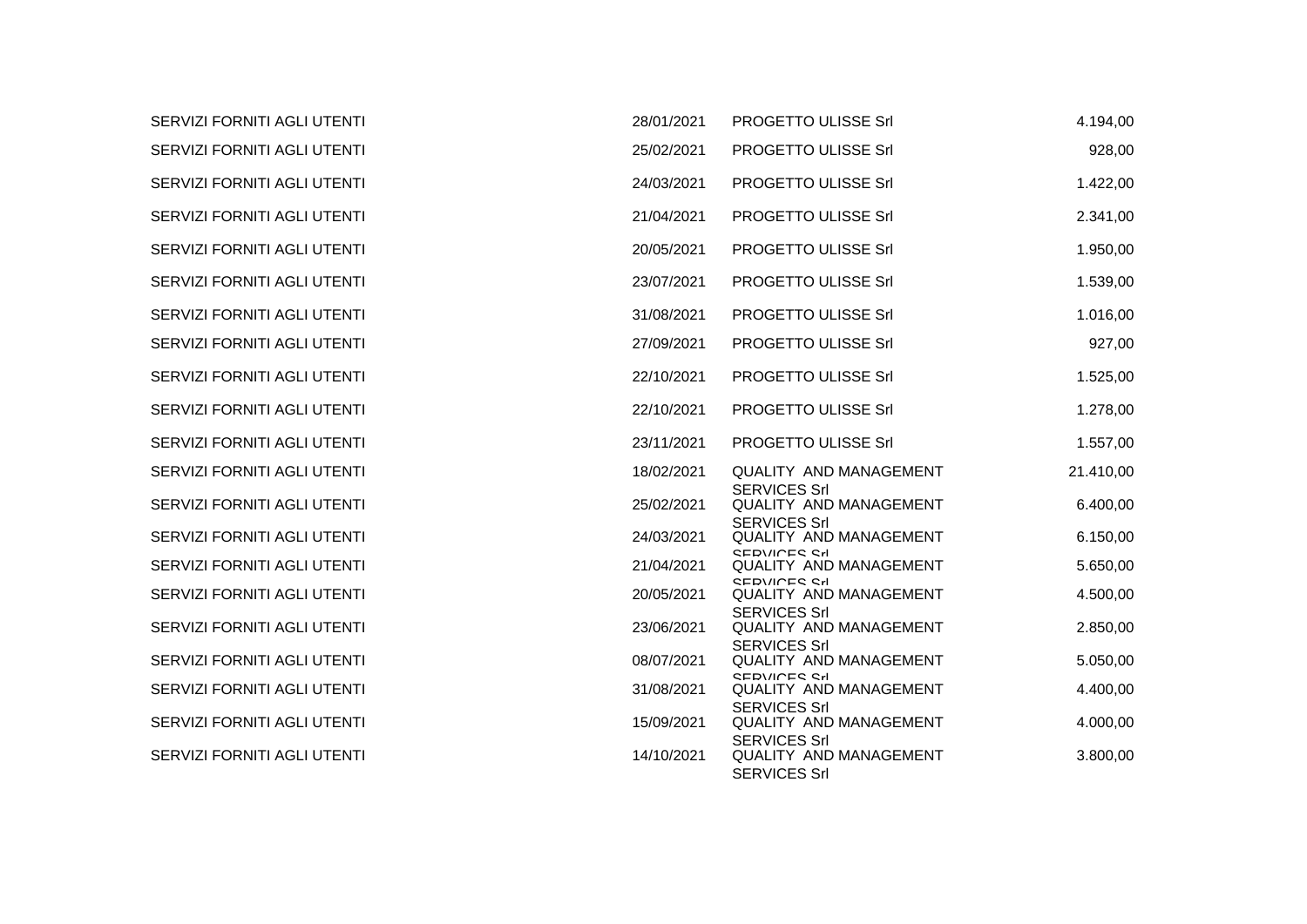| SERVIZI FORNITI AGLI UTENTI | 23/11/2021 | QUALITY AND MANAGEMENT                           | 6.300,00 |
|-----------------------------|------------|--------------------------------------------------|----------|
| <b>IMPOSTE</b>              | 04/01/2021 | <b>CEDIMATE CHI</b><br>RADIOTAXI 3570 Soc. Coop. | 2,00     |
| <b>NOTE SPESE</b>           | 28/01/2021 | RADIOTAXI 3570 Soc. Coop.                        | 59,95    |
| <b>NOTE SPESE</b>           | 01/02/2021 | RADIOTAXI 3570 Soc. Coop.                        | 135,00   |
| <b>NOTE SPESE</b>           | 18/03/2021 | RADIOTAXI 3570 Soc. Coop.                        | 57,95    |
| <b>IMPOSTE</b>              | 02/04/2021 | RADIOTAXI 3570 Soc. Coop.                        | 2,00     |
| <b>NOTE SPESE</b>           | 19/04/2021 | RADIOTAXI 3570 Soc. Coop.                        | 33,64    |
| <b>IMPOSTE</b>              | 19/04/2021 | RADIOTAXI 3570 Soc. Coop.                        | 2,00     |
| <b>IMPOSTE</b>              | 03/05/2021 | RADIOTAXI 3570 Soc. Coop.                        | 2,00     |
| <b>NOTE SPESE</b>           | 21/05/2021 | RADIOTAXI 3570 Soc. Coop.                        | 95,59    |
| <b>IMPOSTE</b>              | 21/05/2021 | RADIOTAXI 3570 Soc. Coop.                        | 2,00     |
| <b>IMPOSTE</b>              | 01/07/2021 | RADIOTAXI 3570 Soc. Coop.                        | 2,00     |
| <b>IMPOSTE</b>              | 06/08/2021 | RADIOTAXI 3570 Soc. Coop.                        | 2,00     |
| <b>NOTE SPESE</b>           | 19/08/2021 | RADIOTAXI 3570 Soc. Coop.                        | 35,64    |
| <b>IMPOSTE</b>              | 19/08/2021 | RADIOTAXI 3570 Soc. Coop.                        | 2,00     |
| <b>IMPOSTE</b>              | 03/09/2021 | RADIOTAXI 3570 Soc. Coop.                        | 2,00     |
| NOTE SPESE                  | 13/09/2021 | RADIOTAXI 3570 Soc. Coop.                        | 100,79   |
| <b>IMPOSTE</b>              | 13/09/2021 | RADIOTAXI 3570 Soc. Coop.                        | 2,00     |
| <b>IMPOSTE</b>              | 07/10/2021 | RADIOTAXI 3570 Soc. Coop.                        | 2,00     |
| <b>IMPOSTE</b>              | 02/11/2021 | RADIOTAXI 3570 Soc. Coop.                        | 2,00     |
| <b>NOTE SPESE</b>           | 25/11/2021 | RADIOTAXI 3570 Soc. Coop.                        | 23,31    |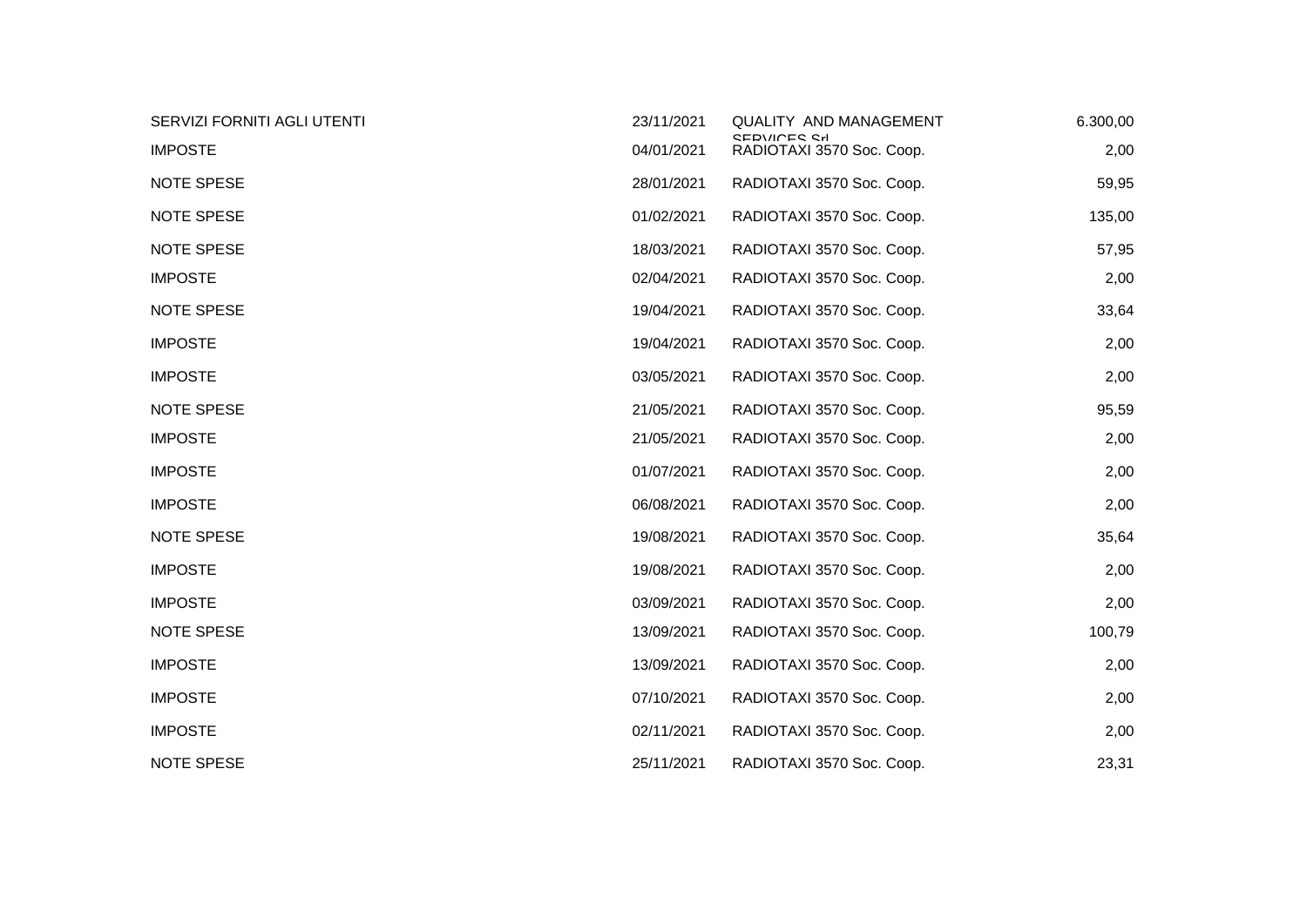| NOTE SPESE                                                       | 25/11/2021 | RADIOTAXI 3570 Soc. Coop.                     | 11,32  |
|------------------------------------------------------------------|------------|-----------------------------------------------|--------|
| <b>IMPOSTE</b>                                                   | 25/11/2021 | RADIOTAXI 3570 Soc. Coop.                     | 2,00   |
| SERVIZI VARI NON INFORMATICI                                     | 18/03/2021 | RAI - RADIOTELEVISIONE ITALIANA               | 15,67  |
| SERVIZI VARI NON INFORMATICI                                     | 18/03/2021 | <b>CDA</b><br>RAI - RADIOTELEVISIONE ITALIANA | 391,68 |
| SERVIZI VARI NON INFORMATICI                                     | 03/10/2021 | SPA<br>Ristorante al Gran Sasso Srl           | 8,64   |
| PROMOZIONE RAPPRESENTANZA E COMUNICAZIONE                        | 03/10/2021 | Ristorante al Gran Sasso Srl                  | 95,00  |
| SERVIZI VARI NON INFORMATICI                                     | 12/03/2021 | Romana Service Auto Srl                       | 11,00  |
| SERVIZI VARI NON INFORMATICI                                     | 01/06/2021 | Romana Service Auto Srl                       | 11,00  |
| SERVIZI VARI NON INFORMATICI                                     | 28/06/2021 | Romana Service Auto Srl                       | 11,00  |
| SERVIZI VARI NON INFORMATICI                                     | 28/10/2021 | Romana Service Auto Srl                       | 11,00  |
| BENI E MATERIALI DI CONSUMO                                      | 18/11/2021 | R-STORE Spa                                   | 151,85 |
| BENI E MATERIALI DI CONSUMO                                      | 18/11/2021 | R-STORE Spa                                   | 30,10  |
| SERVIZI INFORMATICI                                              | 18/02/2021 | SECLAN S.R.L.                                 | 76,13  |
| <b>SERVIZI INFORMATICI</b>                                       | 25/02/2021 | SECLAN S.R.L.                                 | 221,10 |
| SERVIZI INFORMATICI                                              | 24/03/2021 | SECLAN S.R.L.                                 | 76,13  |
| SPESE PER APPARECCHIATURE ELETTRONICHE DI                        | 20/05/2021 | SECLAN S.R.L.                                 | 220,00 |
| <b>EI ARODAZIONIE</b><br><b>SERVIZI INFORMATICI</b>              | 20/05/2021 | SECLAN S.R.L.                                 | 221,10 |
| <b>SERVIZI INFORMATICI</b>                                       | 23/06/2021 | SECLAN S.R.L.                                 | 76,13  |
| SERVIZI VARI NON INFORMATICI                                     | 15/09/2021 | SECLAN S.R.L.                                 | 257,75 |
| <b>SERVIZI INFORMATICI</b>                                       | 27/09/2021 | SECLAN S.R.L.                                 | 76,13  |
| SERVIZI INFORMATICI                                              | 22/10/2021 | SECLAN S.R.L.                                 | 221,10 |
| SPESE PER APPARECCHIATURE ELETTRONICHE DI<br><b>ELABORAZIONE</b> | 21/04/2021 | SELESTA INGEGNERIA SPA                        | 200,00 |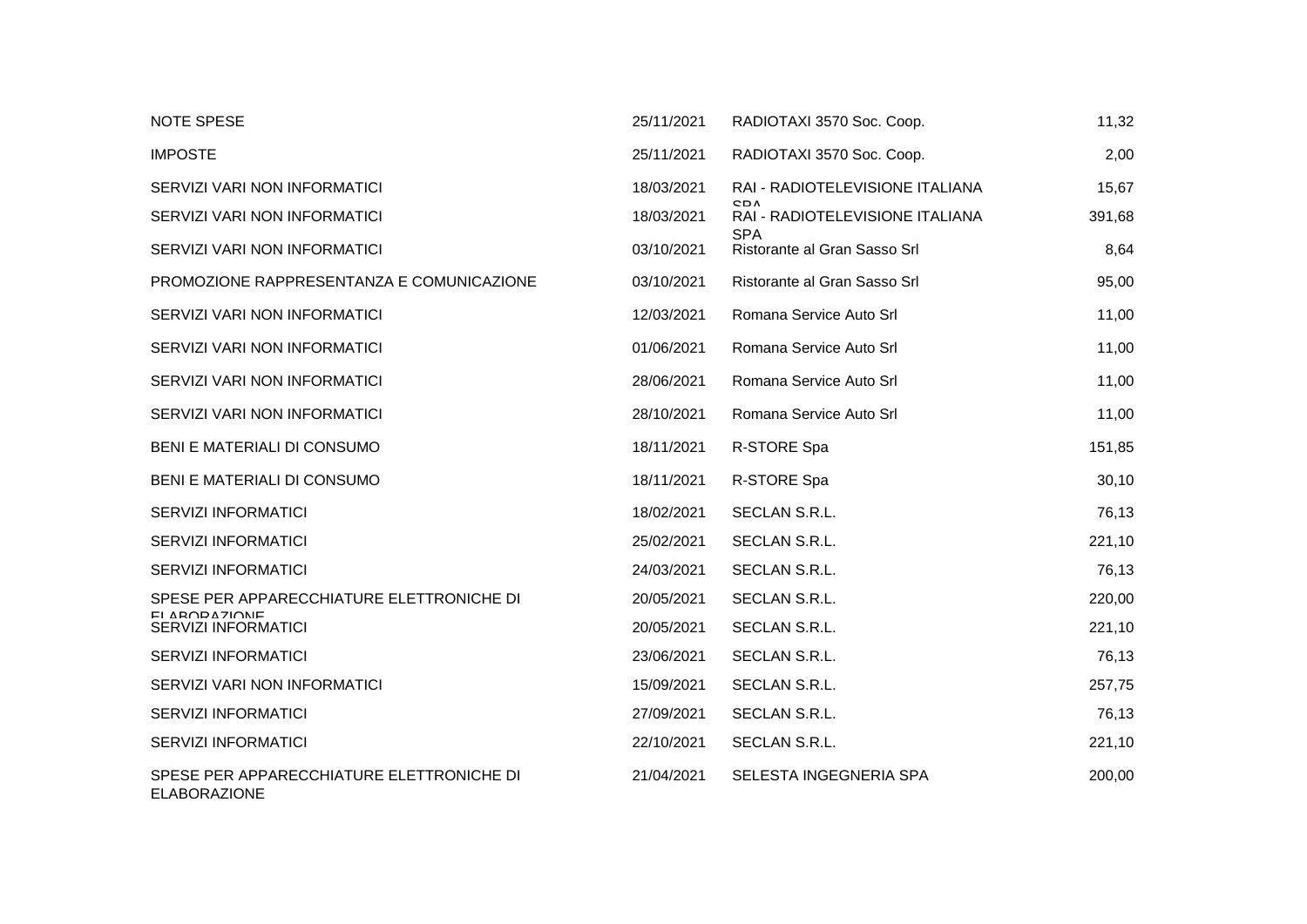| PROMOZIONE RAPPRESENTANZA E COMUNICAZIONE | 20/05/2021 | SETTE GRADI NORD - DI BENEDETTO                    | 49,50     |
|-------------------------------------------|------------|----------------------------------------------------|-----------|
| SERVIZI FORNITI AGLI UTENTI               | 25/02/2021 | <b>CLAUDIO</b><br>SMEA Dottori Commercialisti Ass. | 6.496,44  |
| SERVIZI INFORMATICI                       | 14/01/2021 | SOGEI S.P.A.                                       | 10.890,00 |
| <b>SERVIZI INFORMATICI</b>                | 09/06/2021 | SOGEI S.P.A.                                       | 10.890,00 |
| <b>SERVIZI INFORMATICI</b>                | 23/07/2021 | SOGEI S.P.A.                                       | 10.890,00 |
| SERVIZI PROFESSIONALI                     | 19/01/2021 | STUDIO ASSOCIATO PETRANGELI                        | 14.601,60 |
| SERVIZI PROFESSIONALI                     | 09/04/2021 | STUDIO ASSOCIATO PETRANGELI                        | 17.368,00 |
| PROMOZIONE RAPPRESENTANZA E COMUNICAZIONE | 29/07/2021 | STYLE S.r.l.                                       | 2,55      |
| BENI E MATERIALI DI CONSUMO               | 19/01/2021 | Super Elite 6 Srl                                  | 34,81     |
| SERVIZI VARI NON INFORMATICI              | 30/03/2021 | Super Elite 6 Srl                                  | 27,22     |
| PROMOZIONE RAPPRESENTANZA E COMUNICAZIONE | 01/04/2021 | Super Elite 6 Srl                                  | 52,49     |
| SERVIZI FORNITI AGLI UTENTI               | 18/02/2021 | TECNICHE NUOVE SPA                                 | 12.122,00 |
| SERVIZI FORNITI AGLI UTENTI               | 18/02/2021 | TECNICHE NUOVE SPA                                 | 1.690,00  |
| SERVIZI FORNITI AGLI UTENTI               | 18/02/2021 | TECNICHE NUOVE SPA                                 | 835,00    |
| SERVIZI FORNITI AGLI UTENTI               | 24/03/2021 | TECNICHE NUOVE SPA                                 | 826,00    |
| SERVIZI FORNITI AGLI UTENTI               | 09/04/2021 | <b>TECNICHE NUOVE SPA</b>                          | 15,00     |
| SERVIZI FORNITI AGLI UTENTI               | 12/05/2021 | TECNICHE NUOVE SPA                                 | 70,00     |
| SERVIZI FORNITI AGLI UTENTI               | 20/05/2021 | TECNICHE NUOVE SPA                                 | 56,00     |
| SERVIZI FORNITI AGLI UTENTI               | 20/05/2021 | TECNICHE NUOVE SPA                                 | 70,00     |
| SERVIZI FORNITI AGLI UTENTI               | 23/07/2021 | TECNICHE NUOVE SPA                                 | 56,00     |
| SERVIZI FORNITI AGLI UTENTI               | 22/10/2021 | <b>TECNICHE NUOVE SPA</b>                          | 230,00    |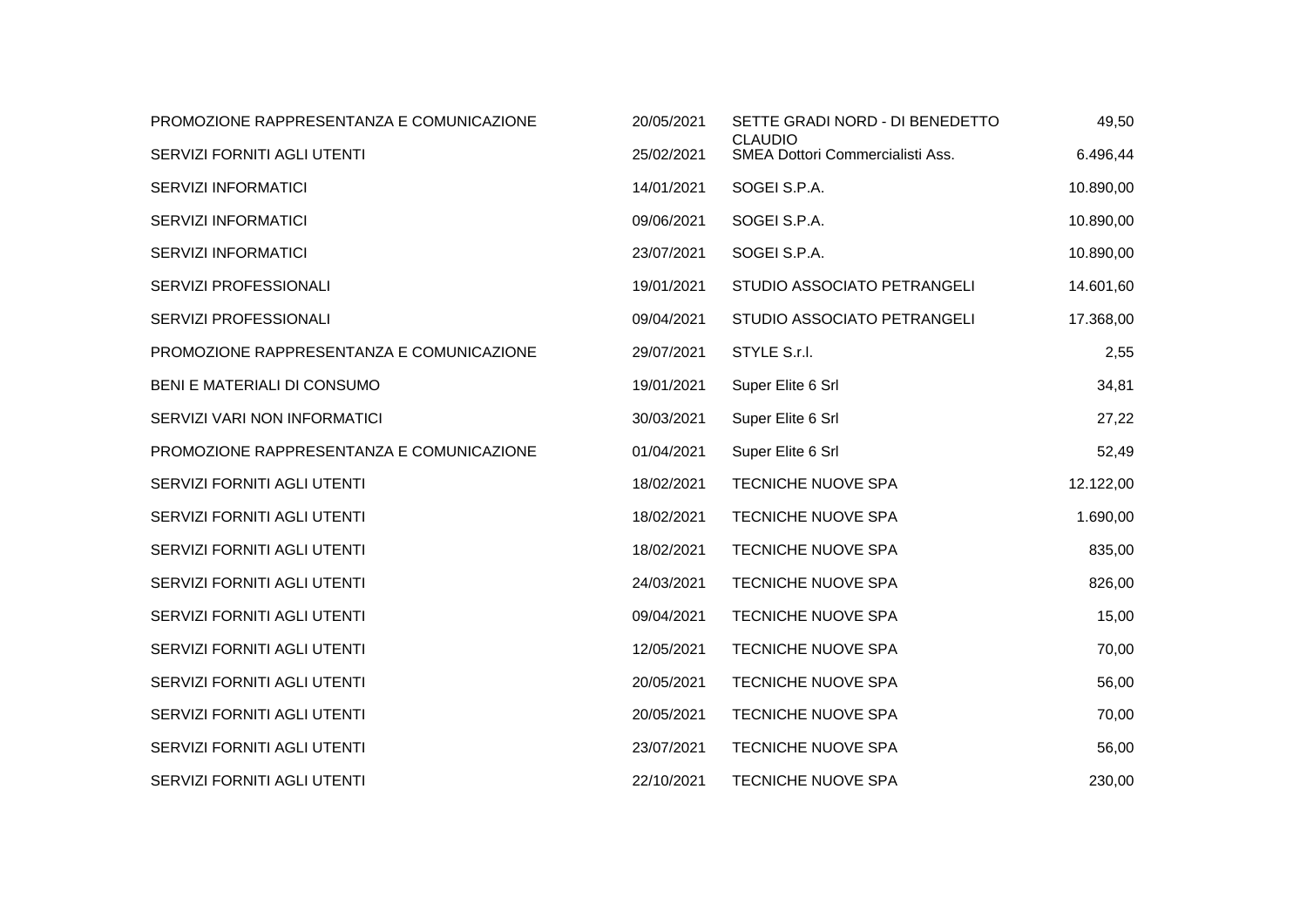| SERVIZI FORNITI AGLI UTENTI | 18/02/2021 | Tecnoacademy S.r.l. | 1.300,00  |
|-----------------------------|------------|---------------------|-----------|
| SERVIZI FORNITI AGLI UTENTI | 18/02/2021 | Tecnoacademy S.r.l. | 450,00    |
| SERVIZI FORNITI AGLI UTENTI | 25/02/2021 | Tecnoacademy S.r.l. | 450,00    |
| SERVIZI FORNITI AGLI UTENTI | 25/02/2021 | Tecnoacademy S.r.l. | 3.286,08  |
| SERVIZI FORNITI AGLI UTENTI | 01/03/2021 | Tecnoacademy S.r.l. | 31.563,07 |
| SERVIZI FORNITI AGLI UTENTI | 24/03/2021 | Tecnoacademy S.r.l. | 3.668,32  |
| SERVIZI FORNITI AGLI UTENTI | 24/03/2021 | Tecnoacademy S.r.l. | 450,00    |
| SERVIZI FORNITI AGLI UTENTI | 21/04/2021 | Tecnoacademy S.r.l. | 450,00    |
| SERVIZI FORNITI AGLI UTENTI | 21/04/2021 | Tecnoacademy S.r.l. | 2.711,12  |
| SERVIZI FORNITI AGLI UTENTI | 20/05/2021 | Tecnoacademy S.r.l. | 1.576,08  |
| SERVIZI FORNITI AGLI UTENTI | 20/05/2021 | Tecnoacademy S.r.l. | 450,00    |
| SERVIZI FORNITI AGLI UTENTI | 23/06/2021 | Tecnoacademy S.r.l. | 450,00    |
| SERVIZI FORNITI AGLI UTENTI | 23/06/2021 | Tecnoacademy S.r.l. | 2.811,20  |
| SERVIZI FORNITI AGLI UTENTI | 23/07/2021 | Tecnoacademy S.r.l. | 450,00    |
| SERVIZI FORNITI AGLI UTENTI | 23/07/2021 | Tecnoacademy S.r.l. | 908,16    |
| SERVIZI FORNITI AGLI UTENTI | 31/08/2021 | Tecnoacademy S.r.l. | 528,56    |
| SERVIZI FORNITI AGLI UTENTI | 31/08/2021 | Tecnoacademy S.r.l. | 450,00    |
| SERVIZI FORNITI AGLI UTENTI | 31/08/2021 | Tecnoacademy S.r.l. | 1.225,00  |
| SERVIZI FORNITI AGLI UTENTI | 15/09/2021 | Tecnoacademy S.r.l. | 1.613,84  |
| SERVIZI FORNITI AGLI UTENTI | 27/09/2021 | Tecnoacademy S.r.l. | 1.225,00  |
| SERVIZI FORNITI AGLI UTENTI | 27/09/2021 | Tecnoacademy S.r.l. | 450,00    |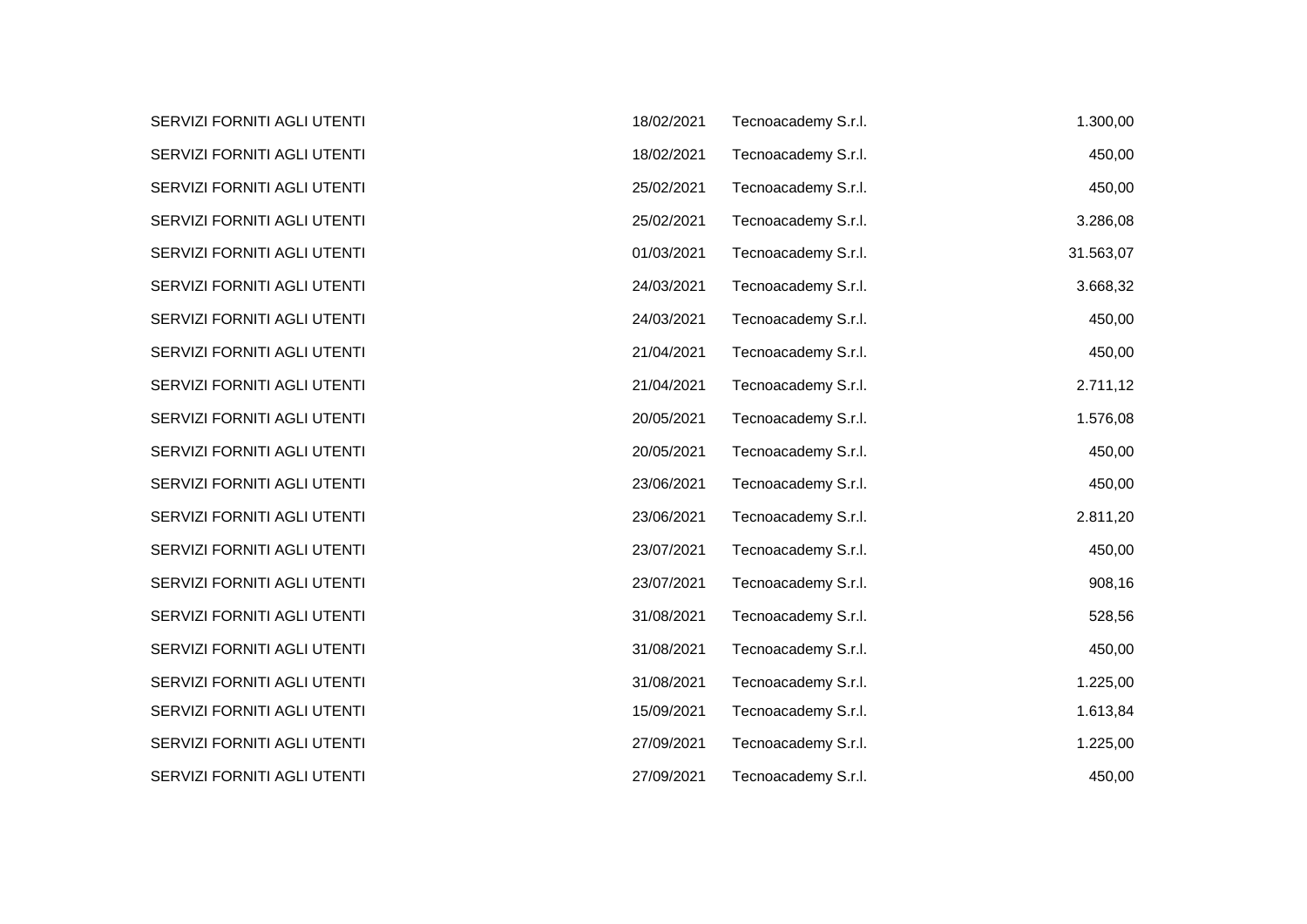| SERVIZI FORNITI AGLI UTENTI  | 14/10/2021 | Tecnoacademy S.r.l.                               | 5.125,00 |
|------------------------------|------------|---------------------------------------------------|----------|
| SERVIZI FORNITI AGLI UTENTI  | 22/10/2021 | Tecnoacademy S.r.l.                               | 450,00   |
| SERVIZI FORNITI AGLI UTENTI  | 22/10/2021 | Tecnoacademy S.r.l.                               | 1.979,84 |
| SERVIZI FORNITI AGLI UTENTI  | 23/11/2021 | Tecnoacademy S.r.l.                               | 3.000,40 |
| SERVIZI FORNITI AGLI UTENTI  | 23/11/2021 | Tecnoacademy S.r.l.                               | 450,00   |
| BENI E MATERIALI DI CONSUMO  | 18/02/2021 | TECNOUFFICIO s.a.s. di Tempestini                 | 46,15    |
| BENI E MATERIALI DI CONSUMO  | 18/03/2021 | Claudio & C.<br>TECNOUFFICIO s.a.s. di Tempestini | 56,02    |
| BENI E MATERIALI DI CONSUMO  | 21/04/2021 | Claudio & C.<br>TECNOUFFICIO s.a.s. di Tempestini | 91,64    |
| BENI E MATERIALI DI CONSUMO  | 12/05/2021 | Claudio & C.<br>TECNOUFFICIO s.a.s. di Tempestini | 73,52    |
| BENI E MATERIALI DI CONSUMO  | 31/08/2021 | Claudio & C.<br>TECNOUFFICIO s.a.s. di Tempestini | 118,52   |
| BENI E MATERIALI DI CONSUMO  | 22/10/2021 | Claudio & C.<br>TECNOUFFICIO s.a.s. di Tempestini | 91,11    |
| NOTE SPESE                   | 26/02/2021 | Claudio & C.<br>TELEPASS S.P.A.                   | 4,80     |
| CONTRIBUTI ASSOCIATIVI       | 26/02/2021 | TELEPASS S.P.A.                                   | 18,59    |
| SERVIZI VARI NON INFORMATICI | 26/02/2021 | TELEPASS S.P.A.                                   | 2,07     |
| SERVIZI VARI NON INFORMATICI | 26/02/2021 | TELEPASS S.P.A.                                   | 2,06     |
| SERVIZI VARI NON INFORMATICI | 31/05/2021 | TELEPASS S.P.A.                                   | 6,20     |
| SERVIZI VARI NON INFORMATICI | 31/08/2021 | TELEPASS S.P.A.                                   | 6,20     |
| SERVIZI VARI NON INFORMATICI | 01/01/2021 | TIM S.p.A._o_TELECOM ITALIA S.p.A.                | 2,20     |
| LICENZE D'USO                | 01/01/2021 | TIM S.p.A._o_TELECOM ITALIA S.p.A.                | 10,00    |
| SPESE AMMINISTRATIVE         | 13/01/2021 | TIM S.p.A._o_TELECOM ITALIA S.p.A.                | 3,90     |
| SPESE AMMINISTRATIVE         | 13/01/2021 | TIM S.p.A._o_TELECOM ITALIA S.p.A.                | 3,90     |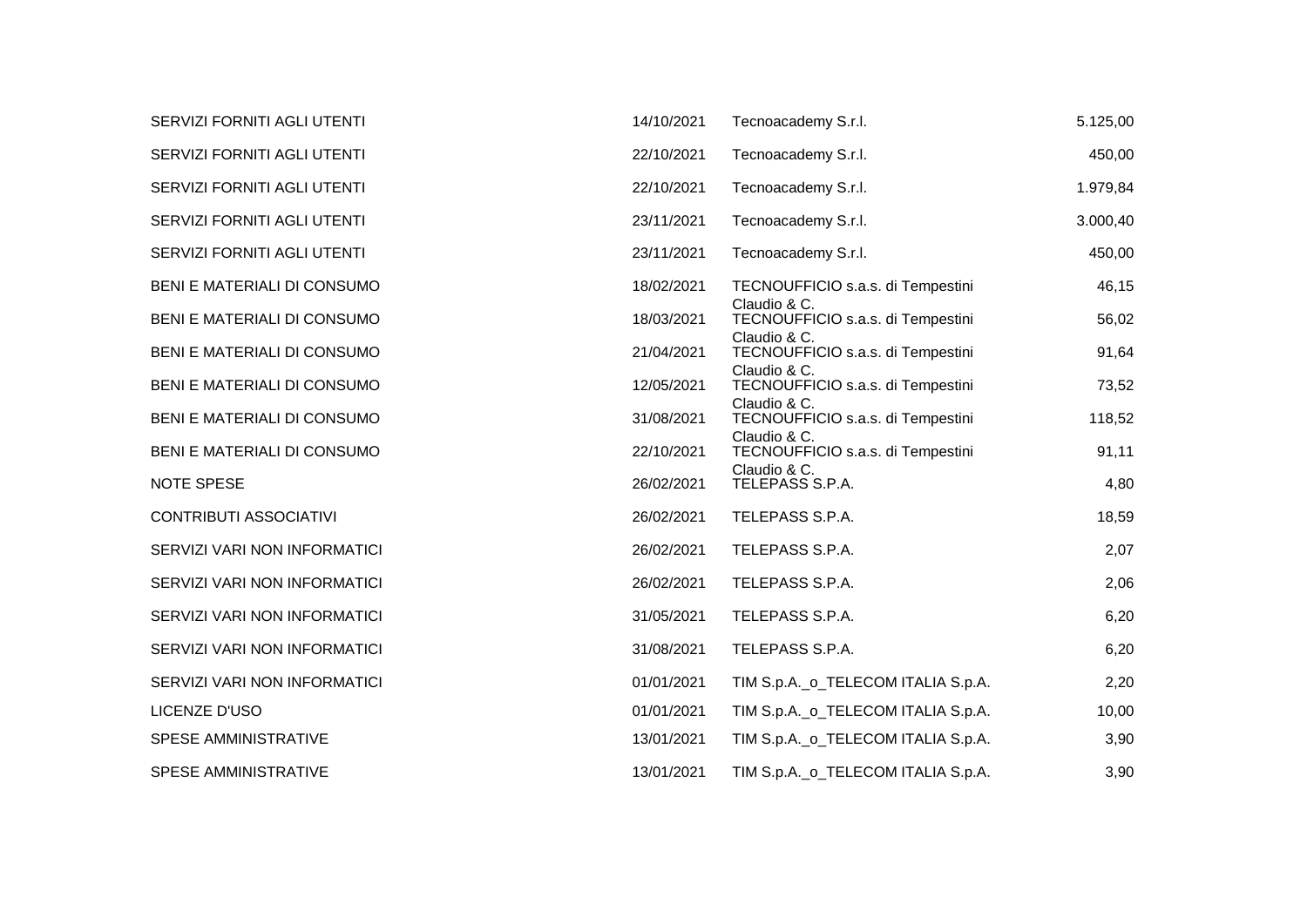| <b>SERVIZI INFORMATICI</b>   | 13/01/2021 | TIM S.p.A._o_TELECOM ITALIA S.p.A. | 2,00     |
|------------------------------|------------|------------------------------------|----------|
| SERVIZI INFORMATICI          | 13/01/2021 | TIM S.p.A._o_TELECOM ITALIA S.p.A. | 40,00    |
| <b>UTENZE</b>                | 14/01/2021 | TIM S.p.A._o_TELECOM ITALIA S.p.A. | 3.021,26 |
| <b>SPESE AMMINISTRATIVE</b>  | 14/01/2021 | TIM S.p.A._o_TELECOM ITALIA S.p.A. | 3,90     |
| <b>SPESE AMMINISTRATIVE</b>  | 14/01/2021 | TIM S.p.A._o_TELECOM ITALIA S.p.A. | 3,90     |
| SPESE AMMINISTRATIVE         | 14/01/2021 | TIM S.p.A._o_TELECOM ITALIA S.p.A. | 3,90     |
| <b>SERVIZI INFORMATICI</b>   | 14/01/2021 | TIM S.p.A._o_TELECOM ITALIA S.p.A. | 40,00    |
| SERVIZI INFORMATICI          | 14/01/2021 | TIM S.p.A._o_TELECOM ITALIA S.p.A. | 15,98    |
| <b>UTENZE</b>                | 22/01/2021 | TIM S.p.A._o_TELECOM ITALIA S.p.A. | 6,60     |
| <b>SPESE AMMINISTRATIVE</b>  | 22/01/2021 | TIM S.p.A._o_TELECOM ITALIA S.p.A. | 4,33     |
| SERVIZI VARI NON INFORMATICI | 22/01/2021 | TIM S.p.A._o_TELECOM ITALIA S.p.A. | 4,44     |
| <b>IMPOSTE</b>               | 22/01/2021 | TIM S.p.A._o_TELECOM ITALIA S.p.A. | 25,82    |
| SERVIZI VARI NON INFORMATICI | 11/02/2021 | TIM S.p.A._o_TELECOM ITALIA S.p.A. | 2,20     |
| LICENZE D'USO                | 11/02/2021 | TIM S.p.A._o_TELECOM ITALIA S.p.A. | 10,00    |
| <b>UTENZE</b>                | 08/03/2021 | TIM S.p.A._o_TELECOM ITALIA S.p.A. | 1.514,15 |
| SPESE AMMINISTRATIVE         | 08/03/2021 | TIM S.p.A._o_TELECOM ITALIA S.p.A. | 3,90     |
| SPESE AMMINISTRATIVE         | 08/03/2021 | TIM S.p.A._o_TELECOM ITALIA S.p.A. | 3,90     |
| SPESE AMMINISTRATIVE         | 08/03/2021 | TIM S.p.A._o_TELECOM ITALIA S.p.A. | 3,90     |
| SPESE AMMINISTRATIVE         | 08/03/2021 | TIM S.p.A._o_TELECOM ITALIA S.p.A. | 3,53     |
| <b>SERVIZI INFORMATICI</b>   | 08/03/2021 | TIM S.p.A._o_TELECOM ITALIA S.p.A. | 20,00    |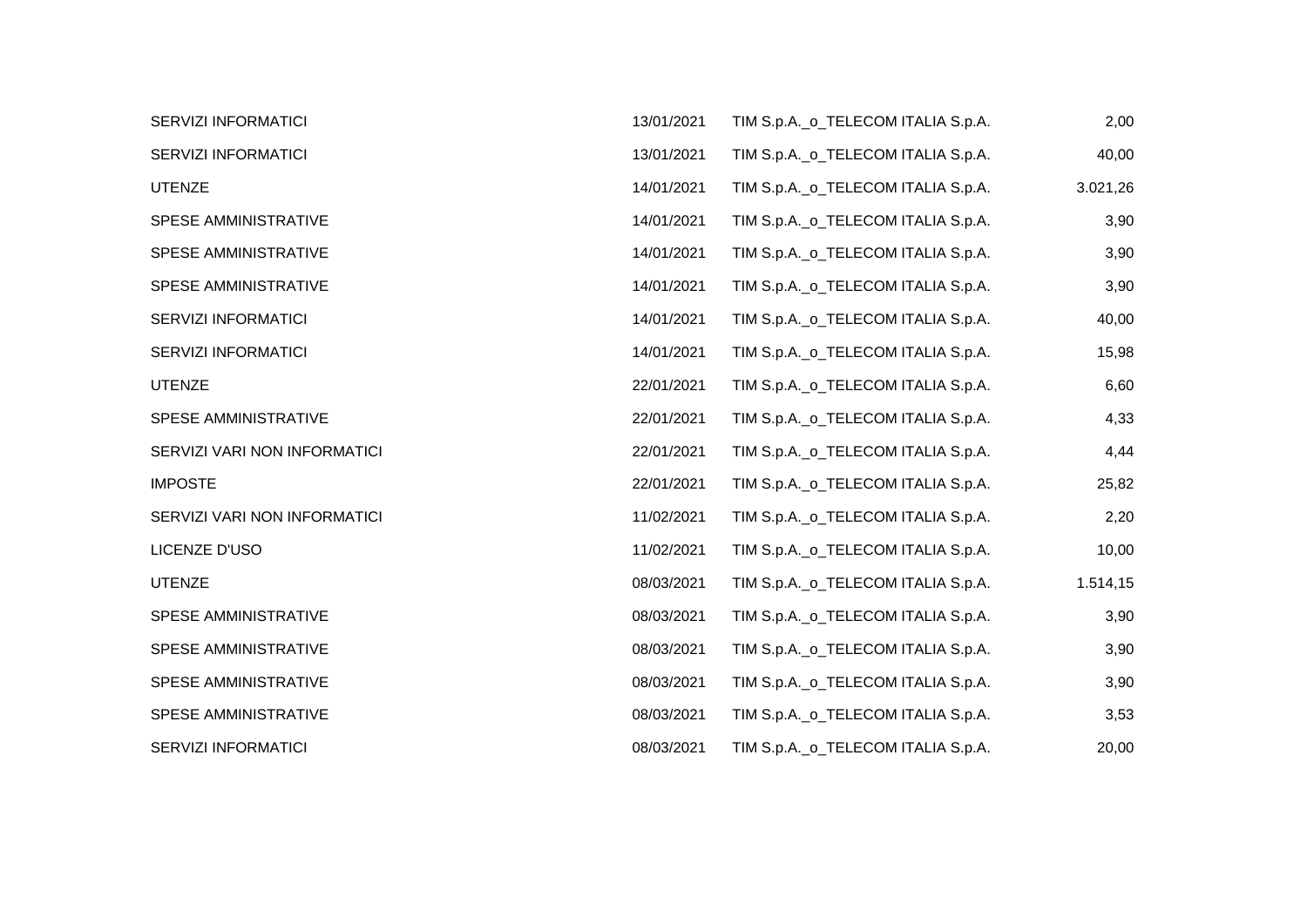| SERVIZI INFORMATICI          | 08/03/2021 | TIM S.p.A._o_TELECOM ITALIA S.p.A. | 7,99     |
|------------------------------|------------|------------------------------------|----------|
| SERVIZI INFORMATICI          | 08/03/2021 | TIM S.p.A._o_TELECOM ITALIA S.p.A. | 1.510,63 |
| SERVIZI INFORMATICI          | 08/03/2021 | TIM S.p.A._o_TELECOM ITALIA S.p.A. | 20,00    |
| <b>SERVIZI INFORMATICI</b>   | 08/03/2021 | TIM S.p.A. o TELECOM ITALIA S.p.A. | 7,99     |
| <b>UTENZE</b>                | 15/03/2021 | TIM S.p.A._o_TELECOM ITALIA S.p.A. | 3,95     |
| SPESE AMMINISTRATIVE         | 15/03/2021 | TIM S.p.A._o_TELECOM ITALIA S.p.A. | 3,90     |
| SPESE AMMINISTRATIVE         | 15/03/2021 | TIM S.p.A._o_TELECOM ITALIA S.p.A. | 3,90     |
| SPESE AMMINISTRATIVE         | 15/03/2021 | TIM S.p.A._o_TELECOM ITALIA S.p.A. | 4,33     |
| SPESE AMMINISTRATIVE         | 15/03/2021 | TIM S.p.A._o_TELECOM ITALIA S.p.A. | 0,64     |
| SERVIZI VARI NON INFORMATICI | 15/03/2021 | TIM S.p.A._o_TELECOM ITALIA S.p.A. | 4,44     |
| SERVIZI INFORMATICI          | 15/03/2021 | TIM S.p.A._o_TELECOM ITALIA S.p.A. | 1,00     |
| SERVIZI INFORMATICI          | 15/03/2021 | TIM S.p.A._o_TELECOM ITALIA S.p.A. | 20,00    |
| SERVIZI INFORMATICI          | 15/03/2021 | TIM S.p.A._o_TELECOM ITALIA S.p.A. | 3,31     |
| SERVIZI INFORMATICI          | 15/03/2021 | TIM S.p.A._o_TELECOM ITALIA S.p.A. | 1,00     |
| <b>SERVIZI INFORMATICI</b>   | 15/03/2021 | TIM S.p.A._o_TELECOM ITALIA S.p.A. | 20,00    |
| <b>IMPOSTE</b>               | 15/03/2021 | TIM S.p.A._o_TELECOM ITALIA S.p.A. | 25,82    |
| SERVIZI INFORMATICI          | 24/03/2021 | TIM S.p.A._o_TELECOM ITALIA S.p.A. | 5.074,50 |
| <b>SERVIZI INFORMATICI</b>   | 24/03/2021 | TIM S.p.A._o_TELECOM ITALIA S.p.A. | 5.074,50 |
| <b>UTENZE</b>                | 21/04/2021 | TIM S.p.A._o_TELECOM ITALIA S.p.A. | 3.024,91 |
| SPESE AMMINISTRATIVE         | 21/04/2021 | TIM S.p.A._o_TELECOM ITALIA S.p.A. | 3,90     |
| SPESE AMMINISTRATIVE         | 21/04/2021 | TIM S.p.A._o_TELECOM ITALIA S.p.A. | 3,90     |
|                              |            |                                    |          |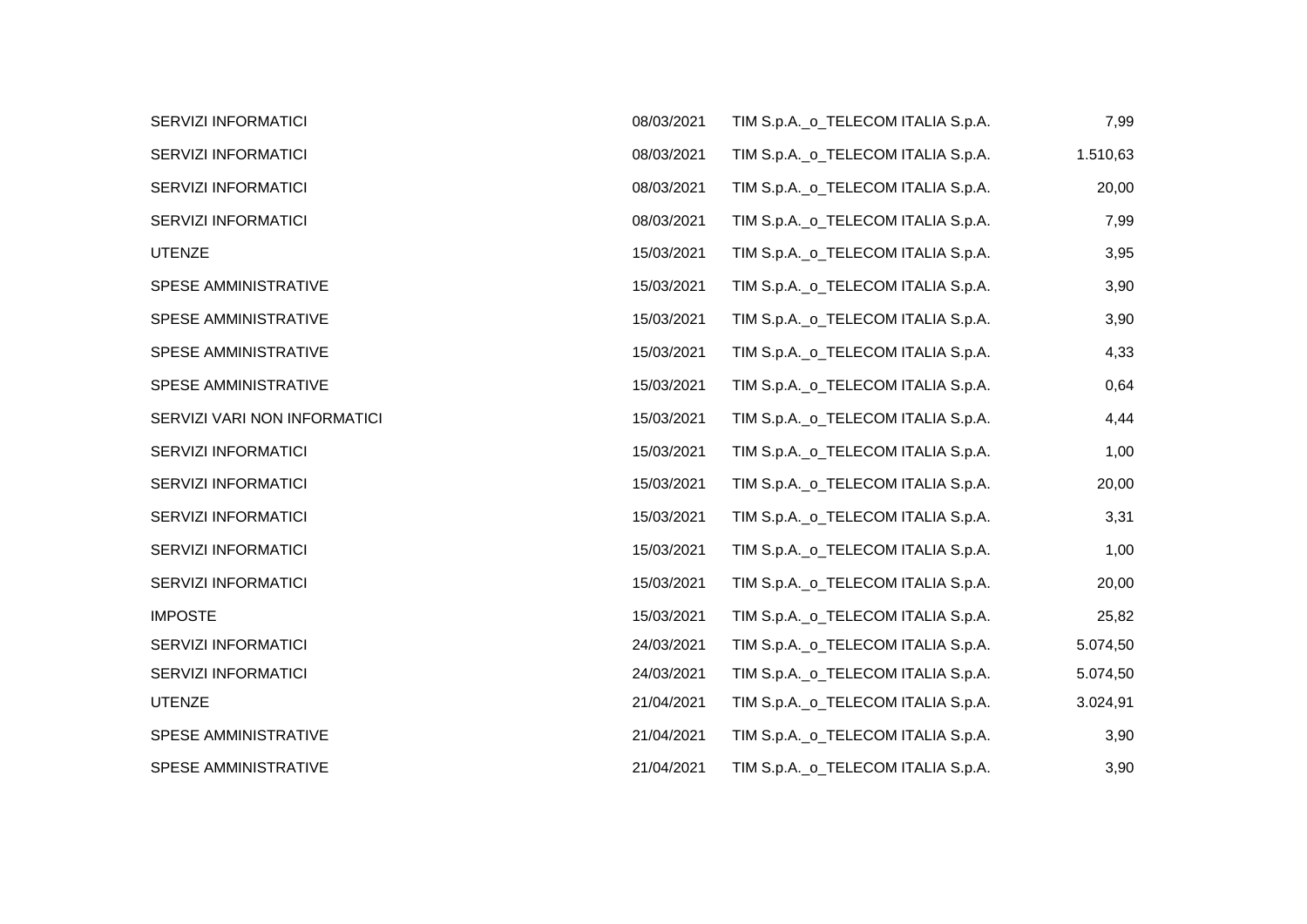| SPESE AMMINISTRATIVE         | 21/04/2021 | TIM S.p.A._o_TELECOM ITALIA S.p.A. | 3,90      |
|------------------------------|------------|------------------------------------|-----------|
| SPESE AMMINISTRATIVE         | 21/04/2021 | TIM S.p.A. o TELECOM ITALIA S.p.A. | 0,02      |
| SPESE AMMINISTRATIVE         | 21/04/2021 | TIM S.p.A._o_TELECOM ITALIA S.p.A. | 0,01      |
| SERVIZI INFORMATICI          | 21/04/2021 | TIM S.p.A._o_TELECOM ITALIA S.p.A. | 10.149,00 |
| SERVIZI INFORMATICI          | 21/04/2021 | TIM S.p.A._o_TELECOM ITALIA S.p.A. | 40,00     |
| <b>SERVIZI INFORMATICI</b>   | 21/04/2021 | TIM S.p.A._o_TELECOM ITALIA S.p.A. | 15,98     |
| SPESE AMMINISTRATIVE         | 10/05/2021 | TIM S.p.A._o_TELECOM ITALIA S.p.A. | 3,90      |
| SERVIZI INFORMATICI          | 10/05/2021 | TIM S.p.A. o TELECOM ITALIA S.p.A. | 2,00      |
| SERVIZI INFORMATICI          | 10/05/2021 | TIM S.p.A._o_TELECOM ITALIA S.p.A. | 43,90     |
| <b>SERVIZI INFORMATICI</b>   | 20/05/2021 | TIM S.p.A._o_TELECOM ITALIA S.p.A. | 10.149,00 |
| <b>UTENZE</b>                | 21/06/2021 | TIM S.p.A._o_TELECOM ITALIA S.p.A. | 3.021,60  |
| SPESE AMMINISTRATIVE         | 21/06/2021 | TIM S.p.A._o_TELECOM ITALIA S.p.A. | 3,90      |
| SPESE AMMINISTRATIVE         | 21/06/2021 | TIM S.p.A._o_TELECOM ITALIA S.p.A. | 3,90      |
| SPESE AMMINISTRATIVE         | 21/06/2021 | TIM S.p.A._o_TELECOM ITALIA S.p.A. | 3,90      |
| <b>SERVIZI INFORMATICI</b>   | 21/06/2021 | TIM S.p.A. o TELECOM ITALIA S.p.A. | 40,00     |
| <b>SERVIZI INFORMATICI</b>   | 21/06/2021 | TIM S.p.A._o_TELECOM ITALIA S.p.A. | 15,98     |
| SPESE AMMINISTRATIVE         | 12/07/2021 | TIM S.p.A._o_TELECOM ITALIA S.p.A. | 3,90      |
| SPESE AMMINISTRATIVE         | 12/07/2021 | TIM S.p.A._o_TELECOM ITALIA S.p.A. | 3,90      |
| SPESE AMMINISTRATIVE         | 12/07/2021 | TIM S.p.A._o_TELECOM ITALIA S.p.A. | 4,33      |
| SERVIZI VARI NON INFORMATICI | 12/07/2021 | TIM S.p.A._o_TELECOM ITALIA S.p.A. | 4,44      |
| <b>SERVIZI INFORMATICI</b>   | 12/07/2021 | TIM S.p.A._o_TELECOM ITALIA S.p.A. | 2,00      |
| <b>SERVIZI INFORMATICI</b>   | 12/07/2021 | TIM S.p.A._o_TELECOM ITALIA S.p.A. | 40,00     |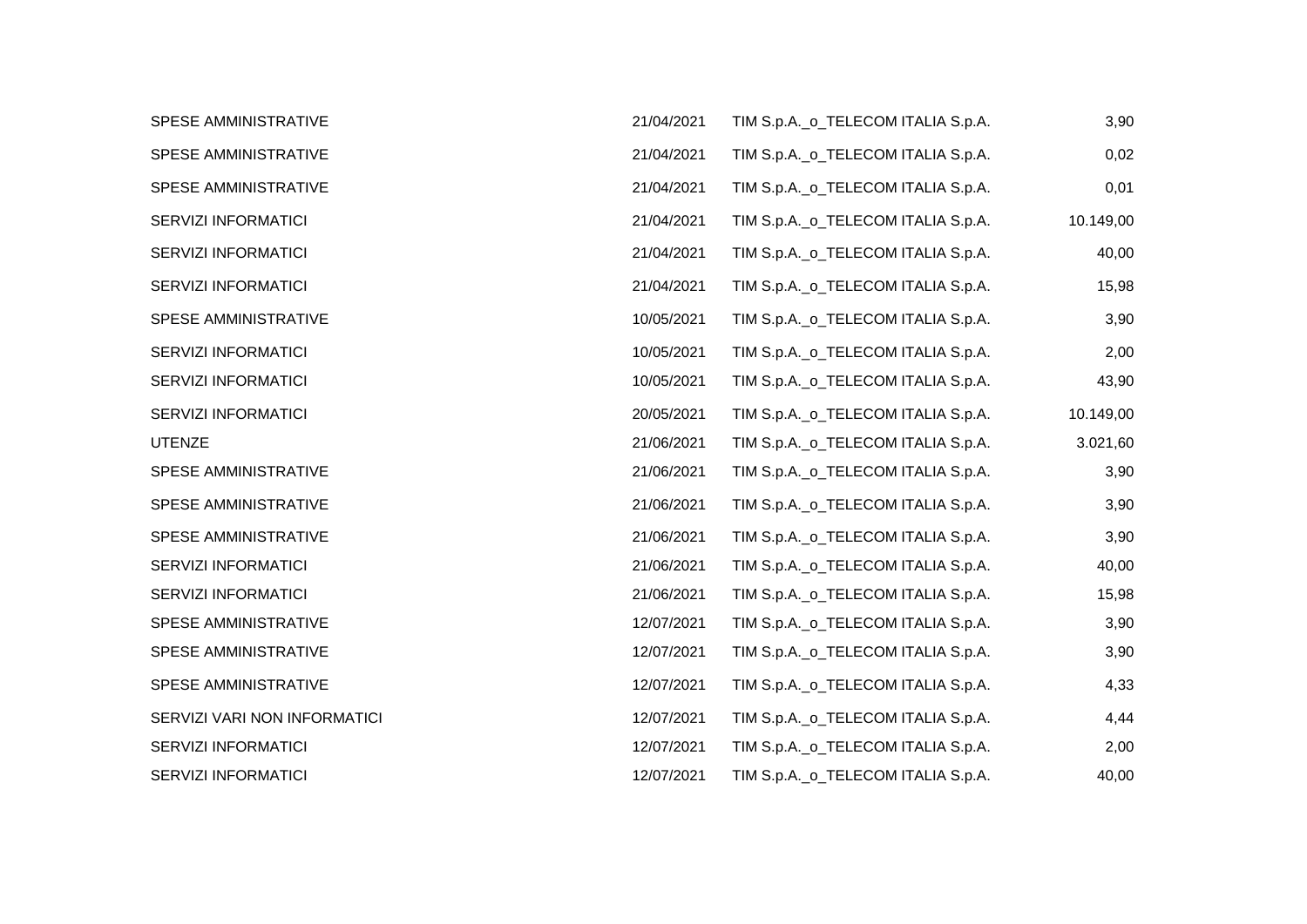| <b>UTENZE</b>                | 31/08/2021 | TIM S.p.A._o_TELECOM ITALIA S.p.A. | 3.024,82  |
|------------------------------|------------|------------------------------------|-----------|
| SPESE AMMINISTRATIVE         | 31/08/2021 | TIM S.p.A._o_TELECOM ITALIA S.p.A. | 3,90      |
| <b>SPESE AMMINISTRATIVE</b>  | 31/08/2021 | TIM S.p.A._o_TELECOM ITALIA S.p.A. | 3,90      |
| SPESE AMMINISTRATIVE         | 31/08/2021 | TIM S.p.A._o_TELECOM ITALIA S.p.A. | 3,90      |
| <b>SERVIZI INFORMATICI</b>   | 31/08/2021 | TIM S.p.A. o TELECOM ITALIA S.p.A. | 40,00     |
| SERVIZI INFORMATICI          | 31/08/2021 | TIM S.p.A._o_TELECOM ITALIA S.p.A. | 15,98     |
| SERVIZI INFORMATICI          | 31/08/2021 | TIM S.p.A._o_TELECOM ITALIA S.p.A. | 10.149,00 |
| SPESE AMMINISTRATIVE         | 10/09/2021 | TIM S.p.A._o_TELECOM ITALIA S.p.A. | 3,90      |
| SPESE AMMINISTRATIVE         | 10/09/2021 | TIM S.p.A._o_TELECOM ITALIA S.p.A. | 3,90      |
| SERVIZI INFORMATICI          | 10/09/2021 | TIM S.p.A._o_TELECOM ITALIA S.p.A. | 2,00      |
| SERVIZI INFORMATICI          | 10/09/2021 | TIM S.p.A._o_TELECOM ITALIA S.p.A. | 40,00     |
| SERVIZI INFORMATICI          | 27/09/2021 | TIM S.p.A._o_TELECOM ITALIA S.p.A. | 10.149,00 |
| SERVIZI VARI NON INFORMATICI | 03/11/2021 | TIM S.p.A._o_TELECOM ITALIA S.p.A. | 1,98      |
| LICENZE D'USO                | 03/11/2021 | TIM S.p.A._o_TELECOM ITALIA S.p.A. | 9,00      |
| <b>UTENZE</b>                | 05/11/2021 | TIM S.p.A._o_TELECOM ITALIA S.p.A. | 3.302,00  |
| SPESE AMMINISTRATIVE         | 05/11/2021 | TIM S.p.A._o_TELECOM ITALIA S.p.A. | 3,90      |
| SPESE AMMINISTRATIVE         | 05/11/2021 | TIM S.p.A._o_TELECOM ITALIA S.p.A. | 3,90      |
| SERVIZI INFORMATICI          | 05/11/2021 | TIM S.p.A._o_TELECOM ITALIA S.p.A. | 40,00     |
| SERVIZI INFORMATICI          | 05/11/2021 | TIM S.p.A._o_TELECOM ITALIA S.p.A. | 15,98     |
| <b>IMPOSTE</b>               | 05/11/2021 | TIM S.p.A. o TELECOM ITALIA S.p.A. | 2,00      |
| <b>SPESE AMMINISTRATIVE</b>  | 10/11/2021 | TIM S.p.A._o_TELECOM ITALIA S.p.A. | 3,90      |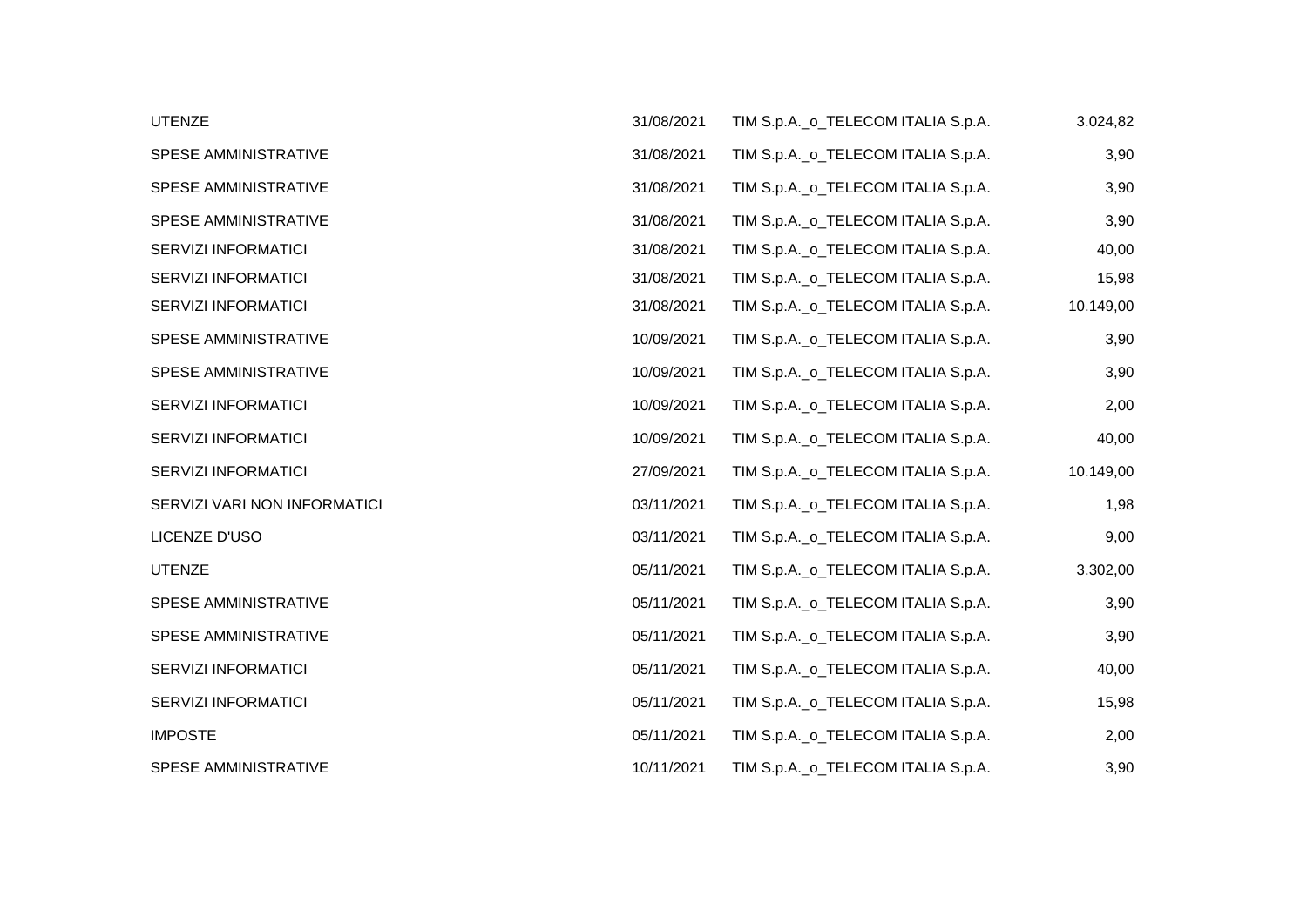| <b>SPESE AMMINISTRATIVE</b>               | 10/11/2021 | TIM S.p.A._o_TELECOM ITALIA S.p.A.                                   | 3,90      |
|-------------------------------------------|------------|----------------------------------------------------------------------|-----------|
| <b>SERVIZI INFORMATICI</b>                | 10/11/2021 | TIM S.p.A._o_TELECOM ITALIA S.p.A.                                   | 2,00      |
| <b>SERVIZI INFORMATICI</b>                | 10/11/2021 | TIM S.p.A._o_TELECOM ITALIA S.p.A.                                   | 40,00     |
| SERVIZI VARI NON INFORMATICI              | 08/07/2021 | <b>TIPOGRAFIA LEGATORIA ROSSINI</b>                                  | 150,00    |
| SERVIZI DI SEDE                           | 24/03/2021 | <b>QDI</b><br><b>TOGNETTI MARCELLO</b>                               | 680,00    |
| <b>INVESTIMENTI IN HARDWARE</b>           | 09/09/2021 | <b>TOGNETTI MARCELLO</b>                                             | 3.423,75  |
| SERVIZI FORNITI AGLI UTENTI               | 24/03/2021 | <b>TOPOPROGRAM &amp; SERVICE dl</b>                                  | 119,00    |
| SERVIZI FORNITI AGLI UTENTI               | 21/04/2021 | Mangione Giuseppe & C. s.a.s.<br><b>TOPOPROGRAM &amp; SERVICE dl</b> | 119,00    |
| SERVIZI FORNITI AGLI UTENTI               | 31/08/2021 | $M$ angiano Ciucanno $R \cap R$<br>TOPOPROGRAM & SERVICE dl          | 119,00    |
| SERVIZI FORNITI AGLI UTENTI               | 25/02/2021 | Mandinna Circanna & C cac<br><b>TUFILLARO DONATO</b>                 | 6.838,35  |
| SERVIZI FORNITI AGLI UTENTI               | 12/05/2021 | <b>TUFILLARO DONATO</b>                                              | 4.000,00  |
| SERVIZI PROFESSIONALI                     | 12/05/2021 | <b>TUFILLARO DONATO</b>                                              | 160,00    |
| SERVIZI PROFESSIONALI                     | 05/08/2021 | <b>TUFILLARO DONATO</b>                                              | 1.424,66  |
| <b>SERVIZI PROFESSIONALI</b>              | 05/08/2021 | <b>TUFILLARO DONATO</b>                                              | 56,99     |
| <b>CONTRIBUTI ASSOCIATIVI</b>             | 25/02/2021 | UNI ENTE ITALIANO                                                    | 500,00    |
| <b>IMPOSTE</b>                            | 25/02/2021 | NORMAZIONE ex UNI Ente Naz. Ital.<br>UNI ENTE ITALIANO               | 2,00      |
| PROMOZIONE RAPPRESENTANZA E COMUNICAZIONE | 11/11/2021 | NORMAZIONE ex UNI Ente Naz. Ital.<br>UNI ENTE ITALIANO               | 1.500,00  |
| SERVIZI FORNITI AGLI UTENTI               | 01/03/2021 | NORMAZIONE ex UNI Ente Naz. Ital.<br>UNIPRO S.r.I.                   | 79.680,80 |
| SERVIZI FORNITI AGLI UTENTI               | 20/05/2021 | UNIPRO S.r.I.                                                        | 11.448,80 |
| SERVIZI FORNITI AGLI UTENTI               | 31/08/2021 | UNIPRO S.r.l.                                                        | 5.308,00  |
| SERVIZI FORNITI AGLI UTENTI               | 23/11/2021 | UNIPRO S.r.I.                                                        | 7.214,00  |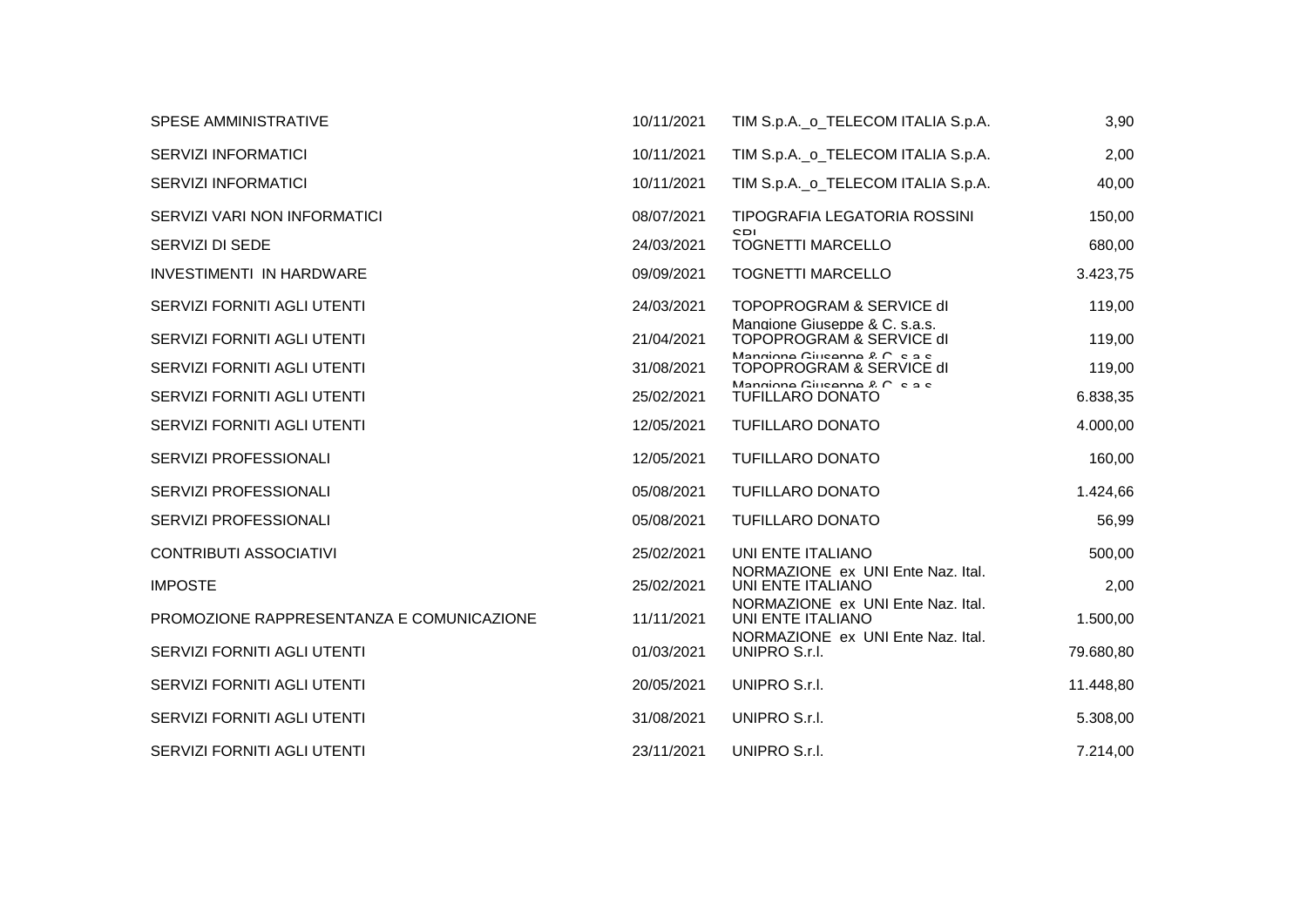| SERVIZI FORNITI AGLI UTENTI               | 25/02/2021 | <b>VENTURINI FULVIO</b>    | 1.526,00 |
|-------------------------------------------|------------|----------------------------|----------|
| <b>IMPOSTE</b>                            | 25/02/2021 | <b>VENTURINI FULVIO</b>    | 2,00     |
| SERVIZI FORNITI AGLI UTENTI               | 25/02/2021 | <b>VISURA SPA</b>          | 1.943,20 |
| SERVIZI FORNITI AGLI UTENTI               | 25/02/2021 | <b>VISURA SPA</b>          | 2.561,80 |
| SERVIZI FORNITI AGLI UTENTI               | 21/04/2021 | <b>VISURA SPA</b>          | 4.687,80 |
| SERVIZI FORNITI AGLI UTENTI               | 23/06/2021 | <b>VISURA SPA</b>          | 3.900,60 |
| SERVIZI FORNITI AGLI UTENTI               | 22/10/2021 | <b>VISURA SPA</b>          | 3.580,40 |
| SERVIZI FORNITI AGLI UTENTI               | 17/11/2021 | <b>VISURA SPA</b>          | 4.773,00 |
| <b>UTENZE</b>                             | 18/02/2021 | <b>VODAFONE ITALIA SPA</b> | 538,33   |
| <b>UTENZE</b>                             | 18/02/2021 | <b>VODAFONE ITALIA SPA</b> | 889,42   |
| <b>UTENZE</b>                             | 18/02/2021 | <b>VODAFONE ITALIA SPA</b> | 48,80    |
| <b>UTENZE</b>                             | 06/04/2021 | <b>VODAFONE ITALIA SPA</b> | 1.921,05 |
| <b>UTENZE</b>                             | 06/04/2021 | <b>VODAFONE ITALIA SPA</b> | 24,40    |
| <b>UTENZE</b>                             | 09/06/2021 | <b>VODAFONE ITALIA SPA</b> | 606,80   |
| PROMOZIONE RAPPRESENTANZA E COMUNICAZIONE | 14/01/2021 | WEFOR S.r.l.               | 98,26    |
| PROMOZIONE RAPPRESENTANZA E COMUNICAZIONE | 18/02/2021 | WEFOR S.r.l.               | 94,60    |
| PROMOZIONE RAPPRESENTANZA E COMUNICAZIONE | 06/04/2021 | WEFOR S.r.l.               | 80,00    |
| PROMOZIONE RAPPRESENTANZA E COMUNICAZIONE | 12/05/2021 | WEFOR S.r.I.               | 94,20    |
| PROMOZIONE RAPPRESENTANZA E COMUNICAZIONE | 21/06/2021 | WEFOR S.r.I.               | 120,00   |
| PROMOZIONE RAPPRESENTANZA E COMUNICAZIONE | 15/09/2021 | WEFOR S.r.l.               | 118,53   |
| PROMOZIONE RAPPRESENTANZA E COMUNICAZIONE | 05/11/2021 | WEFOR S.r.l.               | 137,44   |